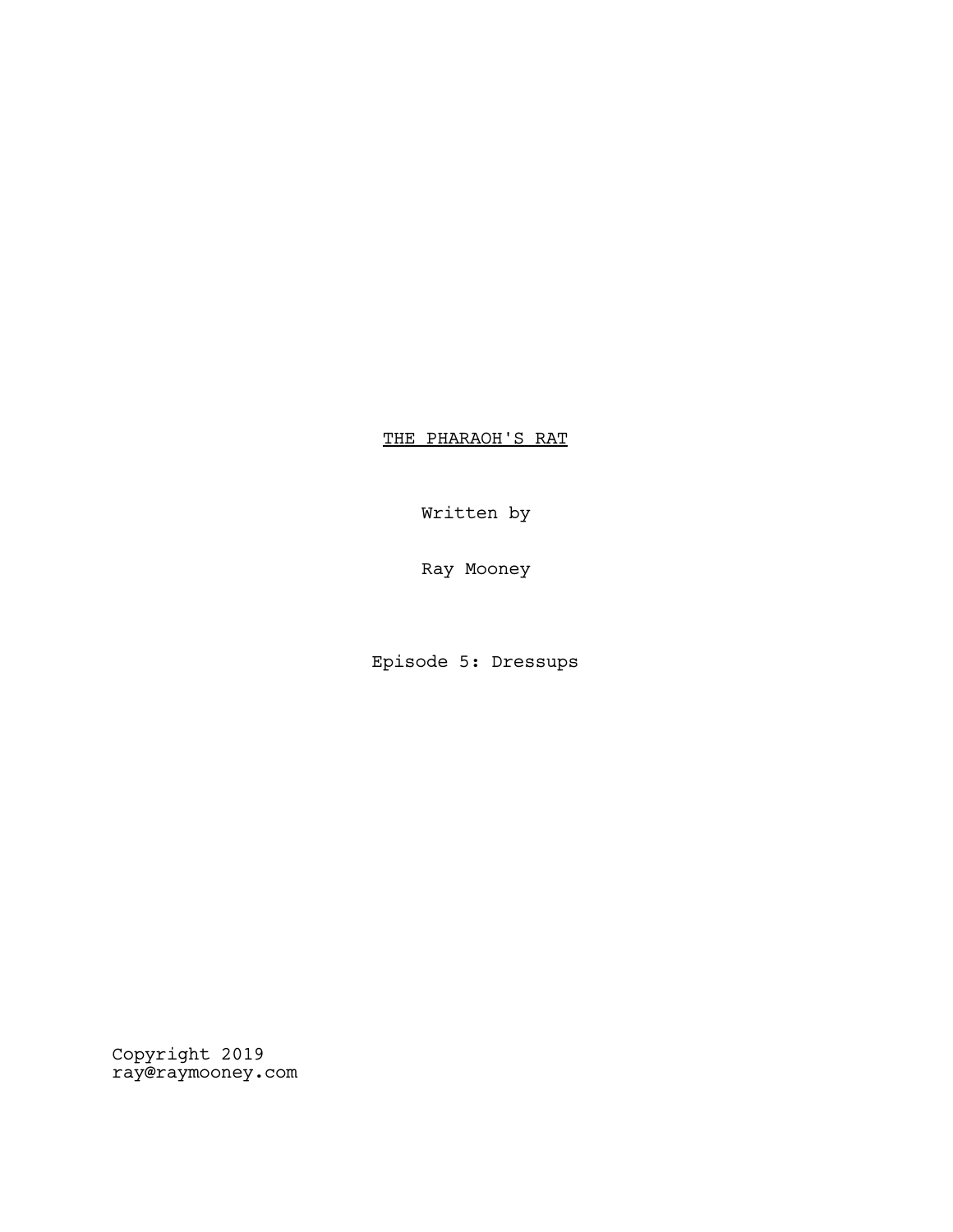```
FADE IN:
```
INT. RACETRACK BAR - DAY

Troy, drunk, holds an armful of disposable plastic glasses.

He staggers among CUSTOMERS who ignore him.

He stands in front of a well-dressed male CUSTOMER 30, who appears more than capable of physically crushing Troy.

> **TROY** Carn, mate, you look like a bloke who's got a quid. How many do you want? Eh?

> > CUSTOMER

Piss off!

Vivianne enters the bar, hurries to Troy.

The Customer walks away.

TROY I'm talking to you!

The Customer continues walking.

VIVIANNE What're you doing?

**TROY** (yelling) Wanta buy some cheap glasses?

The CUSTOMERS ignore him.

VIVIANNE Don't Troy. Please don't.

**TROY** Dead set bargain.

Troy puts three glasses in a line on a table.

TROY Just gotta guess what mug my entire assets were under.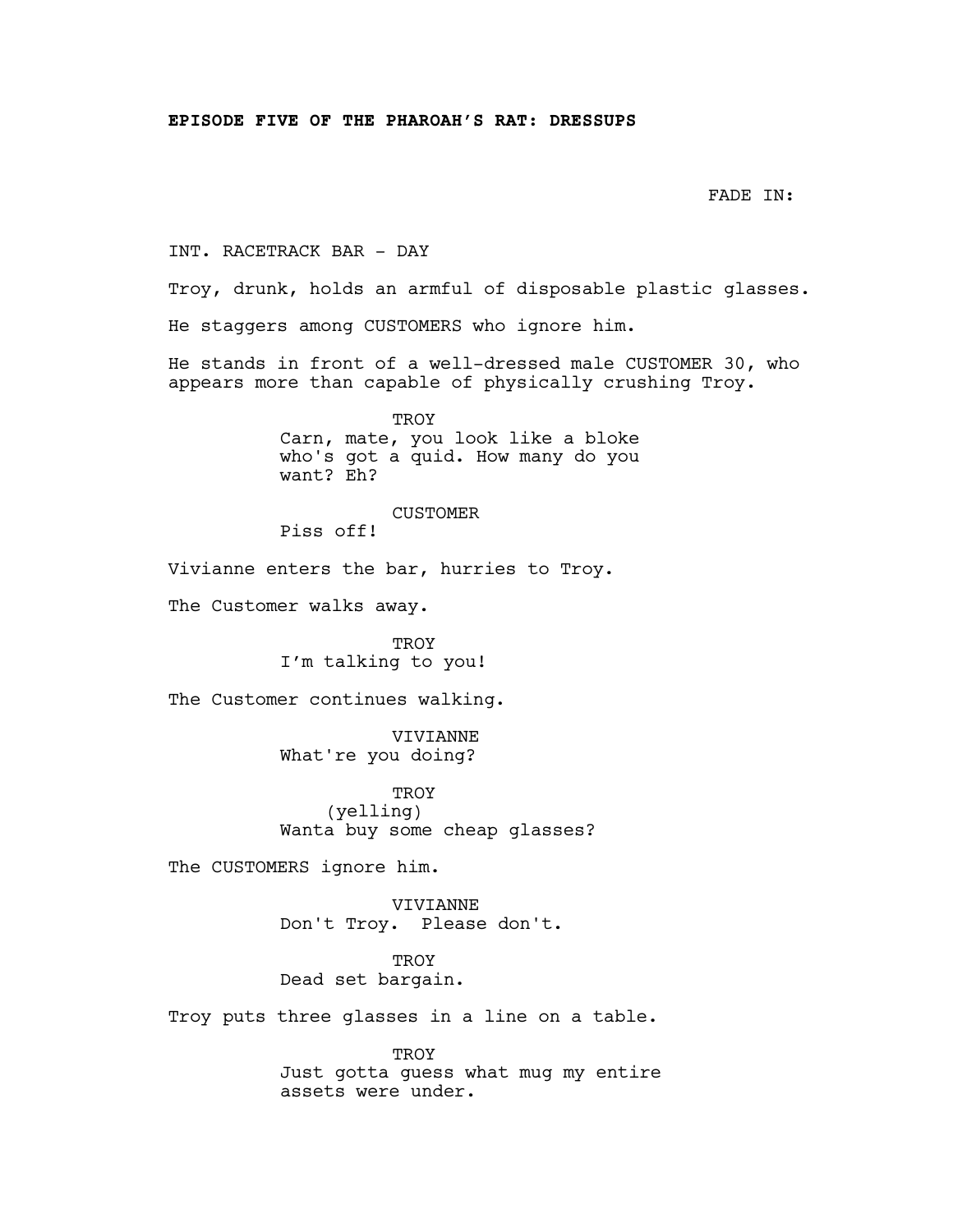VIVIANNE Whatever it is we can work it out. **TROY** (screaming) Fuck! Fuck! Fuck! Fuck! Fuck! Fuck! Fuck! He swipes all the plastic glasses, staggers towards customers. Customers scatter. A BARMAN 25, hurries over. Vivianne holds Troy. VIVIANNE He's alright. I'll look after him. BARMAN I'm sorry, you have to leave, mate. **TROY** You don't know anything about me. VIVIANNE Yes I do. Troy pulls away from Vivianne. BARMAN Carn, mate... **TROY** (to the Barman) My name's not mate. (to Vivianne) It's not even Troy. (laughing hysterically) Oh shit! What a joke. (yelling at Customers) Mum says to Dad, she says, "If anything goes wrong, promise me you'll name it Ray if it's a girl or Ray if it's a boy". The Barman escorts Troy to the door. BARMAN Okay, Ray.

Troy pulls away from the Barman.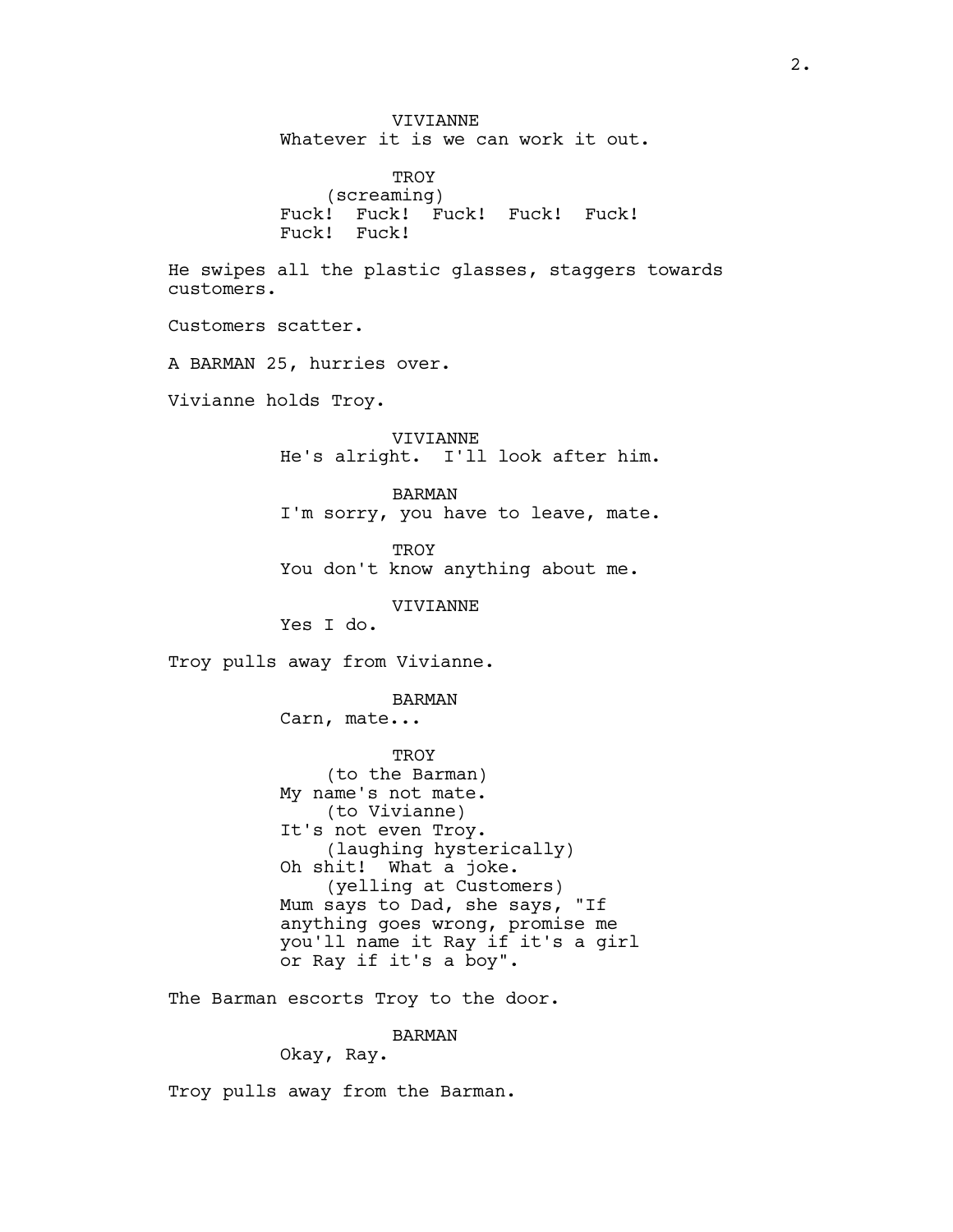TROY

No, no, no, you see, my old man said, "If anything goes wrong." "If anything happens to you, Luv," he said, "we'll call it Ooray."

The Barman smiles. Troy roars Laughing.

The Barman holds the door open.

# BARMAN

Ooray, Ray.

# **CUSTOMERS**

Ooray, Ray.

Troy baulks against the Barman who attempts to push him out.

**TROY** She bloody died, didn't she!

Troy pulls away from the Barman, quickly staggers backwards. Vivianne hurries after him.

EXT. RACETRACK BAR - SAME DAY

Troy staggers along the street outside the bar.

TROY My Old Man, he'd be so disappointed I changed my name to Troy. Raymondo Emmanuel, he really liked that.

Vivianne puts her arm round him.

VIVIANNE You're going to tell me everything.

INT. VIVIANNE'S HOUSE - NIGHT

Vivianne helps Troy inside. He's no longer blind drunk, but still unstable.

Foxy greets them holding her exam results. She's all smiles.

FOXY Forgot to tell you. These came Friday.

Foxy realises something's wrong.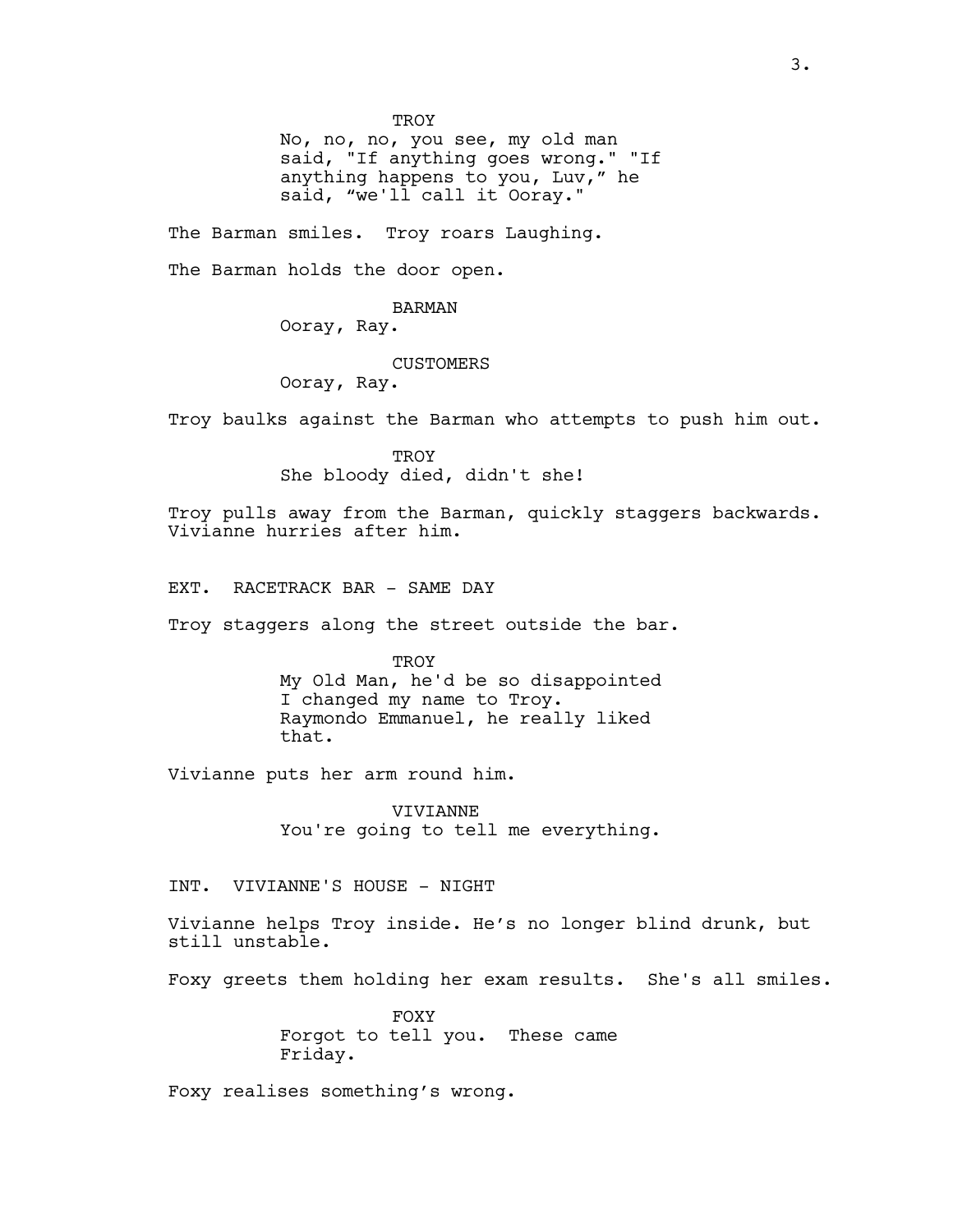One look at Troy tells her disaster.

FOXY

Oh no.

She runs to her room.

VIVIANNE What in the hell's going on in this place?

LATER: Troy sits at the table. Vivianne hands him a coffee.

**TROY** Eight hundred thousand. And there's yours on top of that. I can't pay it.

Vivianne sits.

**TROY** I owed money.

#### VIVIANNE

To who?

TROY Doesn't matter. I thought I could break even using that system, the infallible system.

VIVIANNE You bet against Foxy Lady winning, didn't you? Oh hell!

Foxy appears. Troy can sense she wants to confess about her 'betting'.

FOXY

Mum...

Troy shakes his head at Foxy indicating to Foxy everything's okay.

Vivianne looks at Foxy.

Foxy clams up.

Vivianne hurriedly leaves.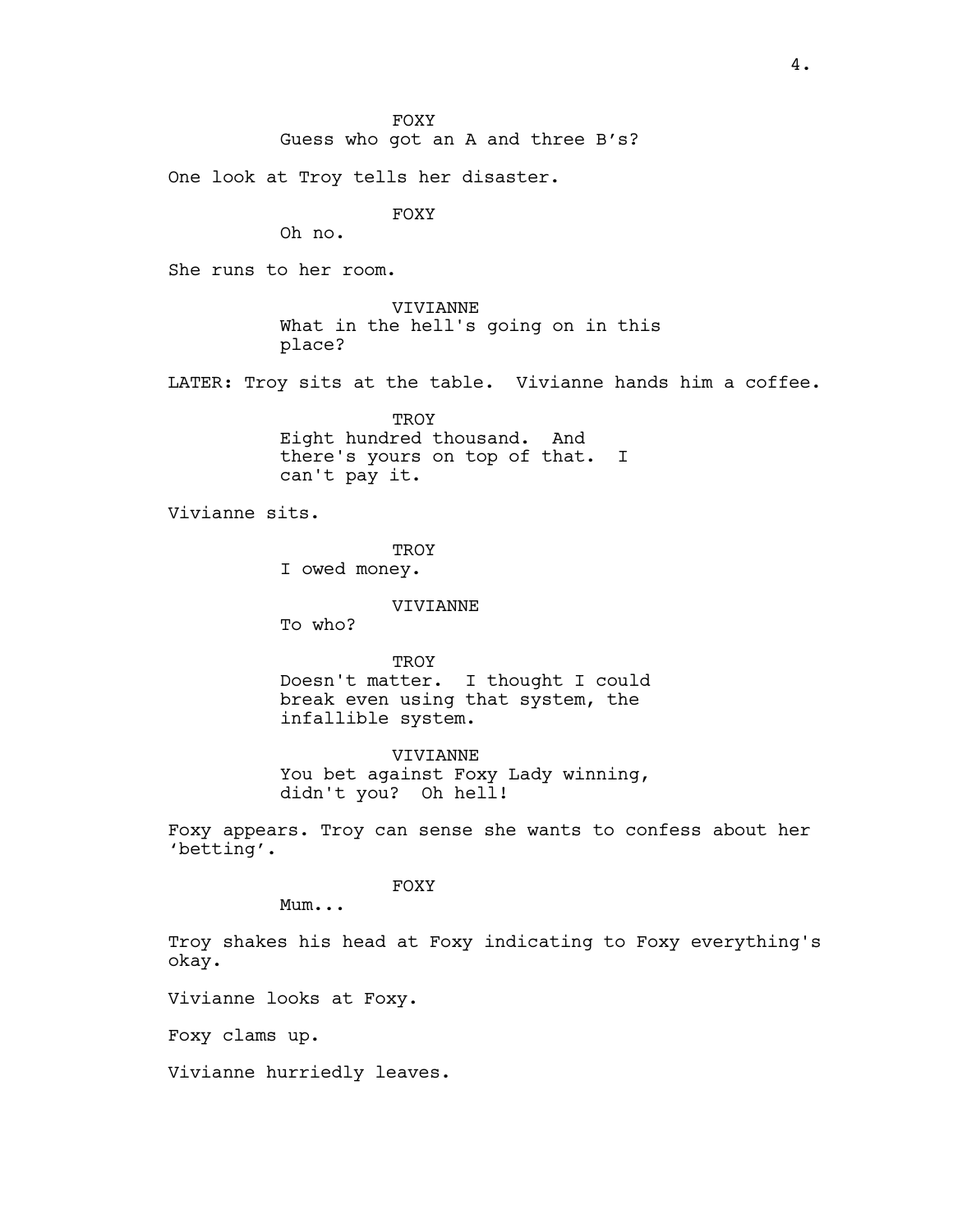Sandi opens the door to Vivianne who walks straight past and towards Corrigan sipping a drink.

Sandi remains frozen.

Corrigan attempts to embrace Vivianne but she coldly avoids him.

CORRIGAN By that look I'd say someone's fed you poison. VIVIANNE Is it true? CORRIGAN (to Sandi) Leave us. VIVIANNE (to Sandi) No! But Sandi leaves. CORRIGAN He'll take you for every penny you own. VIVIANNE I asked you to help! CORRIGAN I offered but he refused. VIVIANNE Did you tell him Foxy Lady wouldn't win? CORRIGAN Why would I do that? VIVIANNE You did, didn't you! You bastard! Corrigan puts his arms round her shoulders. She angrily pulls away. He puts his arm round her again, holding her tight. CORRIGAN

I don't trust him around Foxy.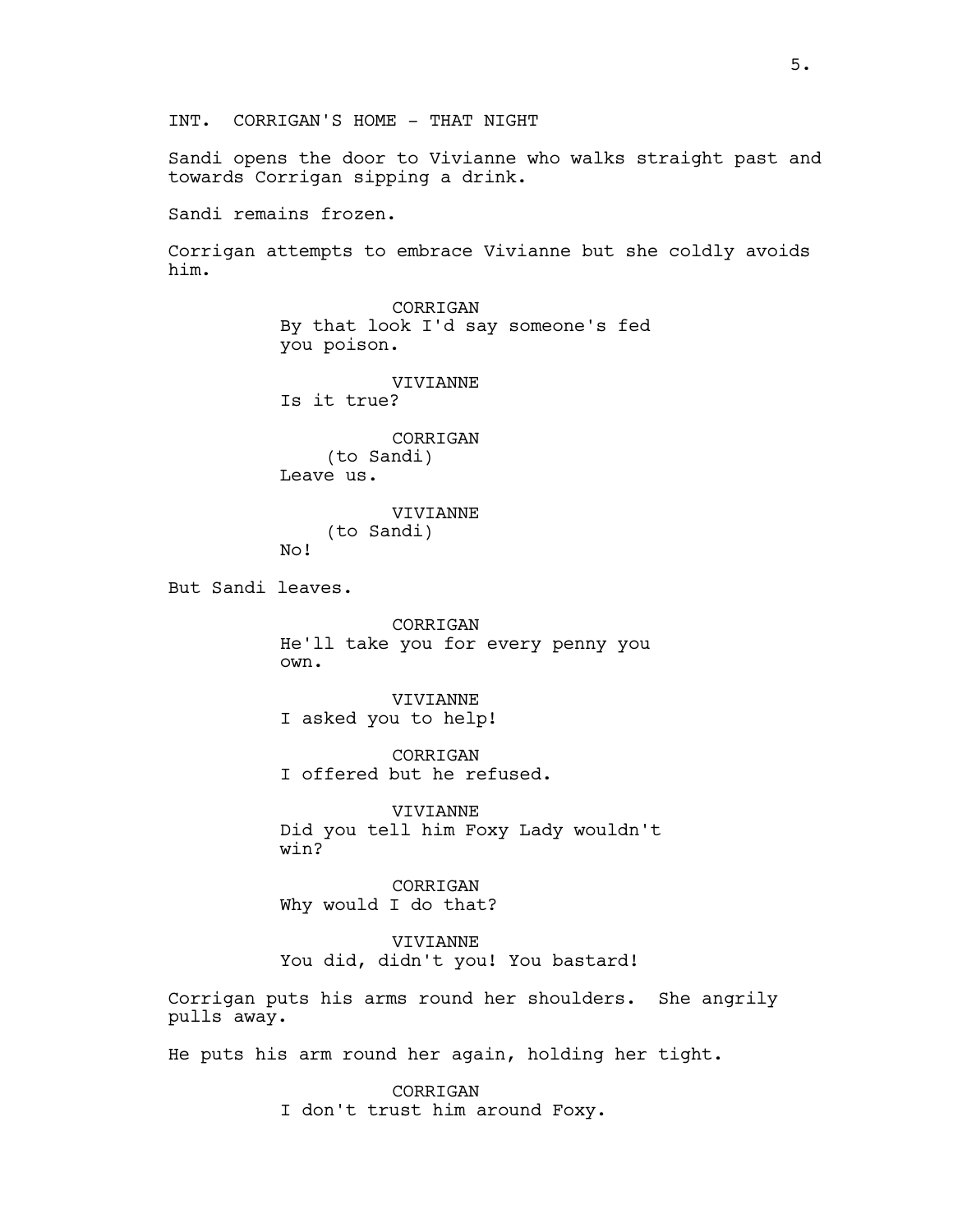She carefully extracts herself.

VIVIANNE That is not your concern.

Corrigan writes a cheque.

### CORRIGAN

How much?

VIVIANNE That boy, with the tattoo, why did you ask me about him?

Frank considers before replying.

CORRIGAN I assure you, you have no need for concern in that area.

Vivianne is uncertain what Corrigan means.

Corrigan indicates the cheque. Vivianne shakes her head.

VIVIANNE The reward, still stand?

# CORRIGAN Course it does.

Vivianne leaves. Corrigan immediately dials his mobile.

INT. VIVIANNE'S HOME, OUTSIDE VIVIANNE'S BEDROOM - NIGHT Vivianne enters her bedroom.

INT. VIVIANNE'S HOME, OUTSIDE FOXY'S BEDROOM - THAT NIGHT

Foxy silently leaves her room and listens outside Vivianne's bedroom.

INT. VIVIANNE'S BEDROOM - THAT NIGHT

Troy's in bed, hung over. Vivianne sits on the bed.

VIVIANNE I admire you, Troy. I always have. The same way I admire my dad, despite his conservative mentality. I admire him because he is my dad.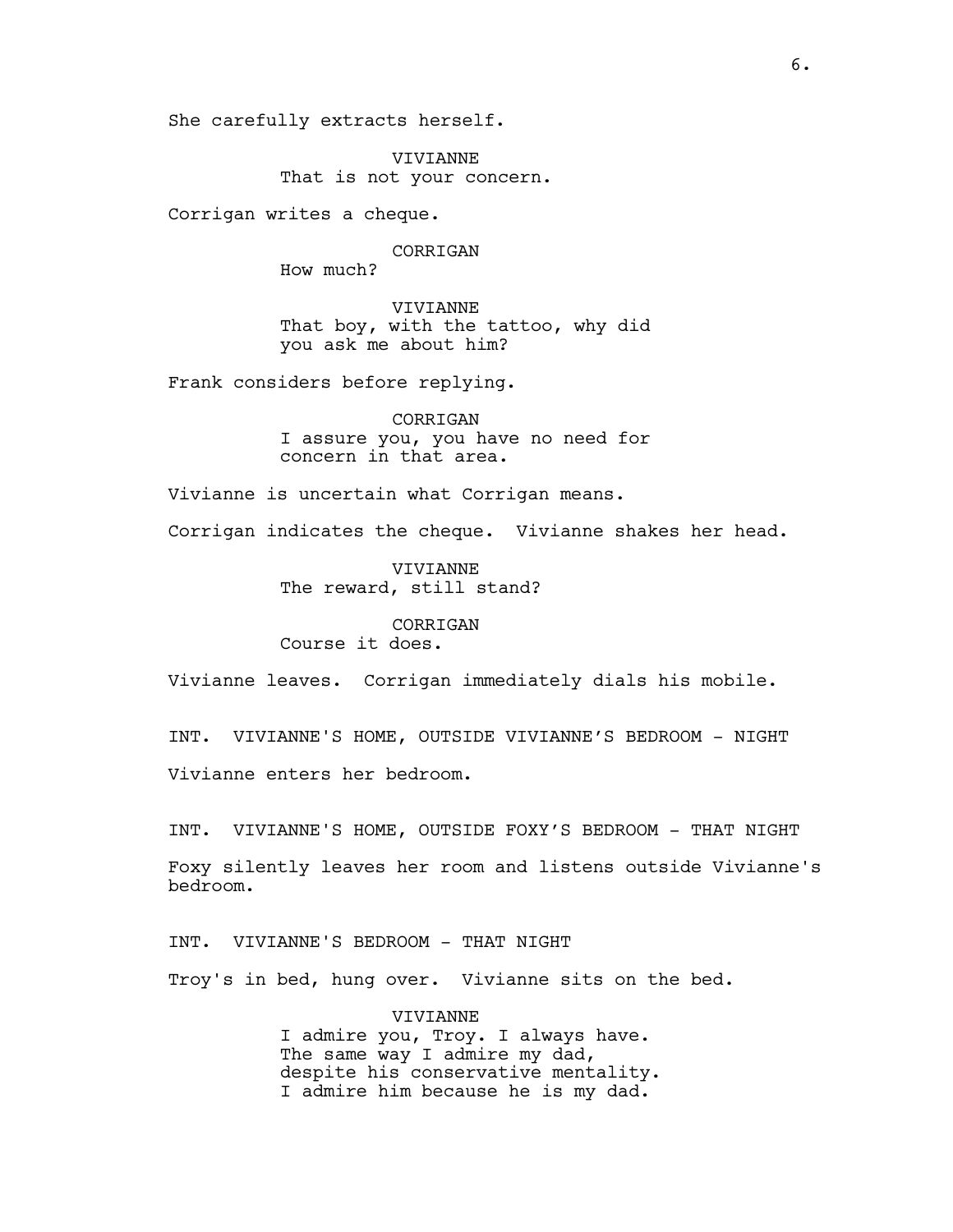INT. OUTSIDE VIVIANNE'S BEDROOM - THAT NIGHT

Foxy, disturbed, leans against the wall.

INT. VIVIANNE'S BEDROOM - THAT NIGHT

Troy listens intently to Vivianne.

# VIVIANNE

With Foxy I love her because she's my daughter and despite her antics she's so pure and beautiful. But with you I love and admire you because I've believed from the beginning you're the one human being who couldn't be corrupted. Everybody needs to know there exists at least one decent human being outside of their family. Because if there isn't...

Tears roll down Vivianne's face.

### VIVIANNE

No matter what my father does he'll always be my father. But whatever you do, Troy, will alter the balance of our relationship. So please tell me there's a good explanation for all this. Because I don't know if I could remain in a relationship with someone I couldn't trust.

Foxy knocks and enters.

FOXY Um...Troy?

**TROY** Not now, Foxy.

VIVIANNE What is it, Darling?

Troy turns Vivianne towards her.

**TROY** Trust me. I love you more than anything in the world.

Vivianne smiles, almost with relief.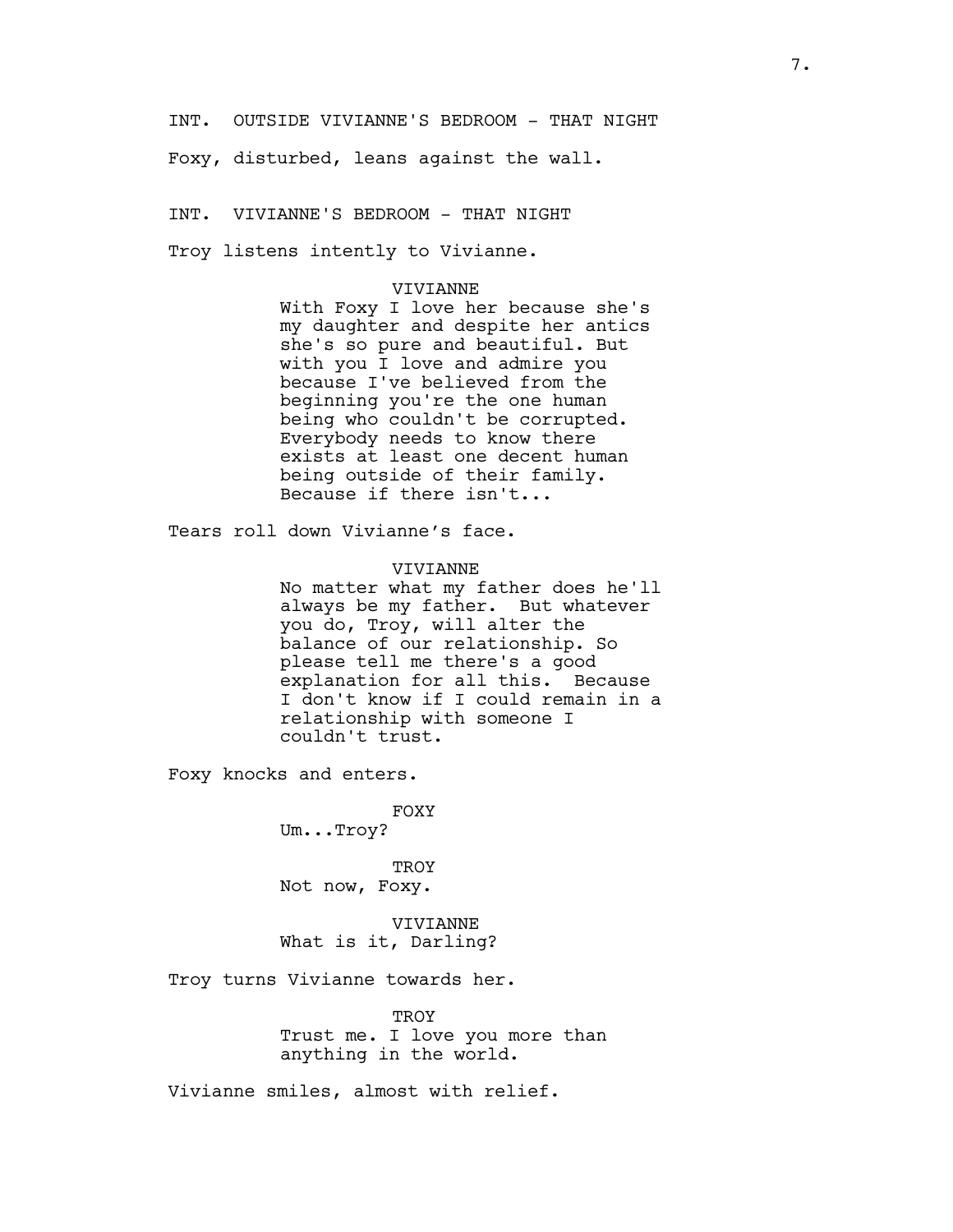She kisses Troy then walks past Foxy.

VIVIANNE Congratulations on your results, Darling.

INT. ROOM - THAT NIGHT

We only see the mouth. The teeth appear luminous.

PSYCHIATRIST I was blinded by ego. All the time you see, I was the problem. (laughs hysterically) Once a year the ant buffoon removes his luminous gloves. He does this to put the other ants off guard, to stop them becoming familiar with his tactics.

EXT. HOI POLLOI PUB - SAME NIGHT

Vivianne parks her car not far from the Hoi Polloi Pub.

THE PSYCHIATRIST V.O. When our patient removes his gloves it will be the ultimate move. It will be closure.

Vivianne walks towards the pub. The Good Old Bad Old Days can be heard.

INT. HOI POLLOI PUB - SAME NIGHT

SID (D) (singing) In the good old bad old days Ah yes wasn't it miserable, wasn't it grand? When the world had an iron divide And people could take a political stand Just by singing a song for the opposite side Now nobody cares who you are anymore and nobody cares what you say It's liberty's curse, but was it really much worse In the good old bad old days?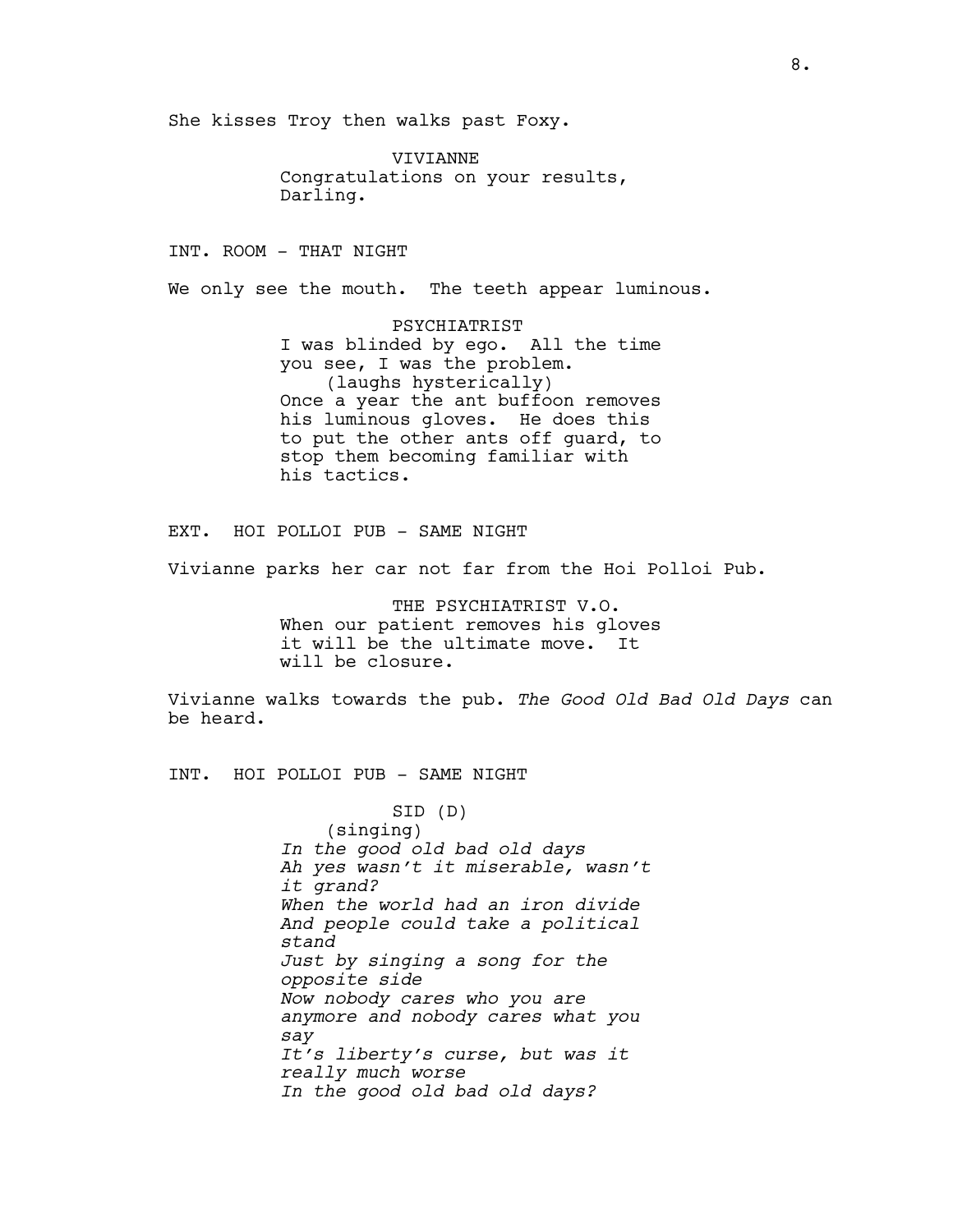Vivianne, speaking on her mobile, enters the Hoi Polloi.

Shaking her head in response to her mobile, she searches the CROWD.

SID (Derelict), a car-salesman-type with a scar down one side of his face and his left hand in plaster is singing. The pub sings along.

Ed, his piles of Scratchies in front of him, watches Vivianne walk through the crowd, sit by herself and pocket her phone.

A CUSTOMER 25, offers to buy Vivianne a drink but she dismisses him.

Kylie Minogue, wearing the La Harre dress, passes Vivianne. Vivianne controls her anger.

As Sid(D) finishes, Pete Jones takes the mike.

Sid (D) approaches Ed.

Ed first indicates Vivianne then Kylie Minogue to Sid(D).

PETE JONES The phantom purse snatcher has struck again, folks. So we ask you to dig deep into your pockets one more time. When we find this bastard we'll publicly castrate him.

Sid(D) stands opposite Vivianne. He looks deep into her eyes, then holds his hand out.

SID(D)

Sid.

She looks him up and down without shaking his hand.

Sid(D) grins.

Vivianne notices Ed watching. She realises Sid(D) is Ichneumon. Sid (D) realises she knows.

> VIVIANNE Aren't you worried you'll get caught?

Sid(D) is surprised at the comment but pretends she's referring to the passing the hat scam.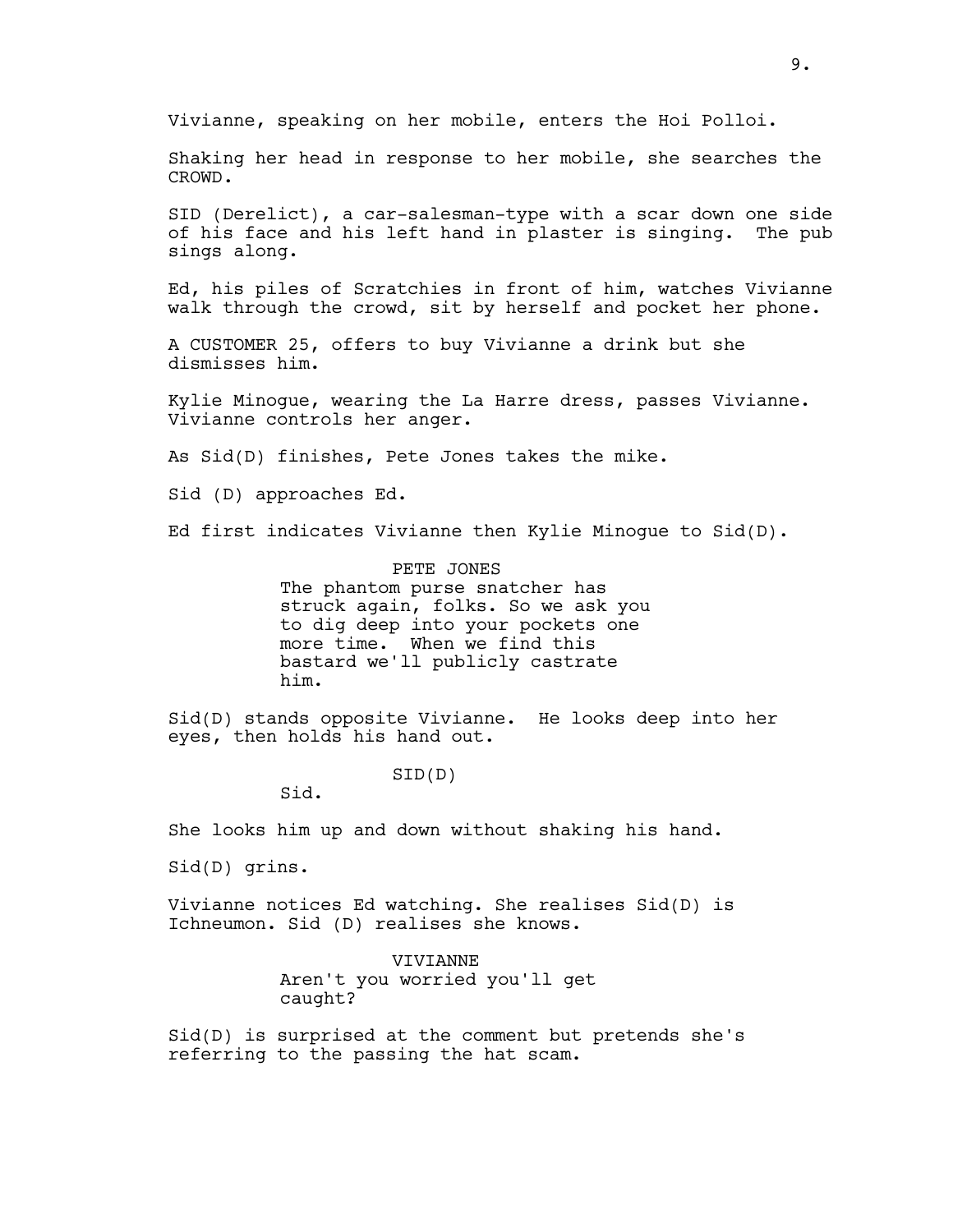SID(D) Oh that, that's just a rort they pull every night for the blow-ins. All goes to a good cause, the Good Friday Appeal. Have we met? VIVIANNE You tell me, Sid(D). Vivianne's mobile rings. She turns it off. Sid(D) notices a ring on Vivianne's finger. SID(D) You married? Vivianne doesn't answer. SID(D) Suppose an affair's out of the question? VIVIANNE Ever considered you might be a decade behind the times...Sid? SID(D) Some things never change. VIVIANNE What happened to your hand? SID(D) Hurt it playing squash. Vivianne laughs. Sid(D) feigns annoyance. ANTIONETTE 30, with her exaggerated Swedish accent, arrives, looking like something off the front cover of Vogue. Heads turn as she sashays her way to Vivianne. VIVIANNE That was quick. Antionette twirls, showing off her stunning dress.

ANTIONETTE

Well?

Vivianne shakes her head. Antionette appears agitated.

VIVIANNE Talk about it later.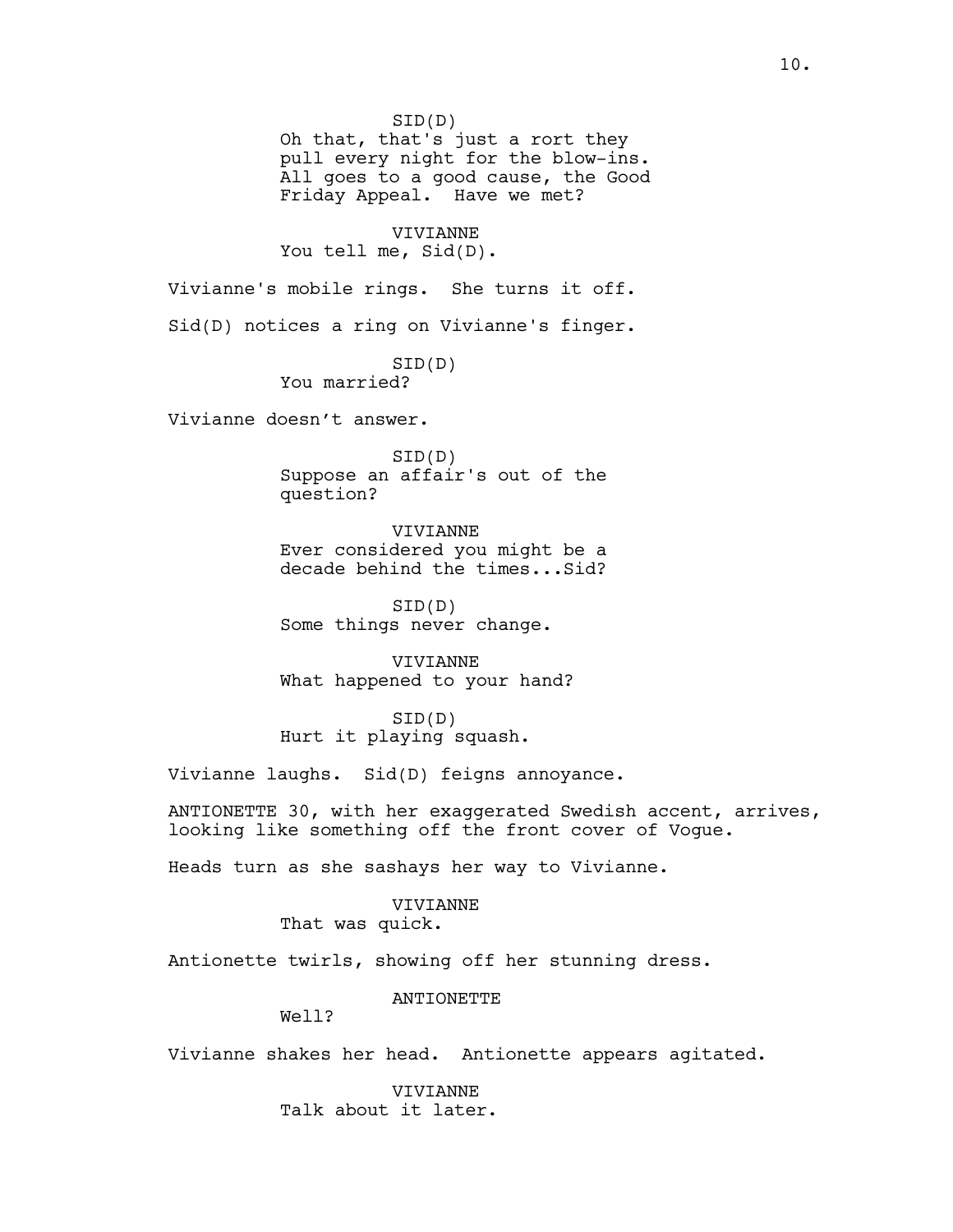SID(D) Don't mind me, girls.

ANTIONETTE (indicating Sid (D)) So, this is your father?

Vivianne laughs uncontrollably. Sid(D) is peeved.

VIVIANNE Sid, would you mind leaving us?

Sid(D) ignores Vivianne.

SID(D) (to Antionette) You a model?

Vivianne petulantly looks around.

VIVIANNE She's an air hostess, that's all.

ANTIONETTE I do all sorts of things, Sidney. Have you ever heard of the mile high club?

Sid(D) shakes his head.

ANTIONETTE Never mind.

VIVIANNE I've got to go to the loo.

Vivianne leaves.

ANTIONETTE Sometimes I could kill her. Who are you, her bit on the side?

SID(D) I'm working on it.

ANTIONETTE Pity. It'd give me enormous pleasure to shag her piece of fluff.

Sid(D)'s eyes light up.

MOMENTS LATER: Vivianne returns, glares at Sid(D).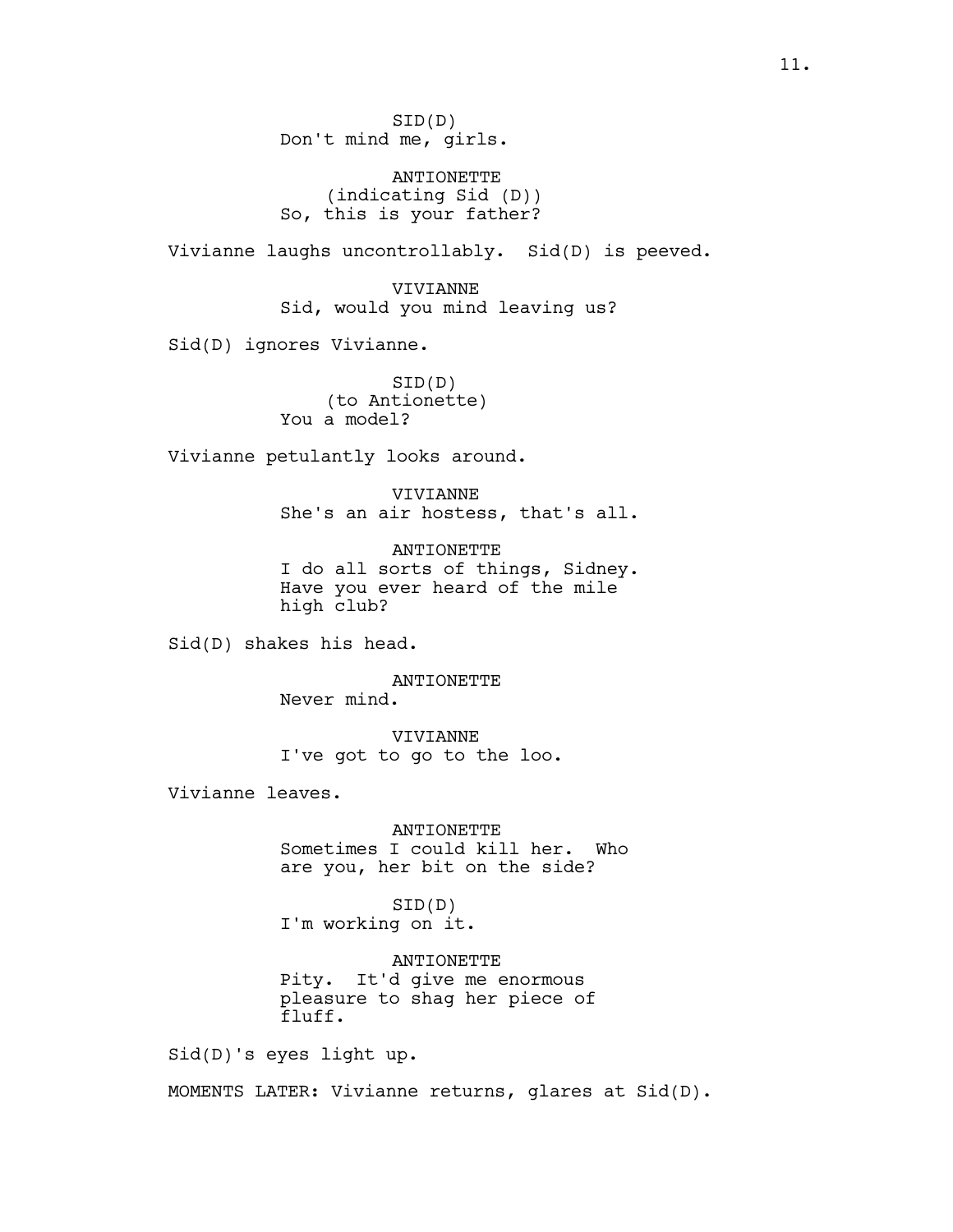**VIVIANNE** You still here?

ANTIONETTE

Well!

Vivianne doesn't want to talk in front of Sid(D).

ANTIONETTE Be a good boy, Sidney and get me a Tequila Sunrise.

SID(D) Right. My shout.

Sid(D) gets drinks at the bar.

From the bar he notices Antoinette and Vivianne in a heated discussion.

Ed shakes his head at Sid(D) indicating not to get involved. MOMENTS LATER: Sid(D) returns with two cocktails and a beer. They immediately stop arguing. Vivianne angrily leaves.

> SID(D) Hey, it's your shout!

**ANTOINETTE** Well, Steak and Kidney, I guess you're stuck with me for the night.

Antionette skoals one cocktail and picks up the other. Sid(D) grins.

LATER: Sid(D) gives the patrons the thumbs up as he leaves with Antoinette.

Ed is amazed.

INT. HOTEL SUITE - SAME NIGHT

Sid(D) and Antoinette enter a luxurious hotel suite. Antionette carries a bottle of Tequila.

> SID(D) We could've gone to my hacienda but they're restocking the top paddock.

Sid(D) drinks from a bottle of beer.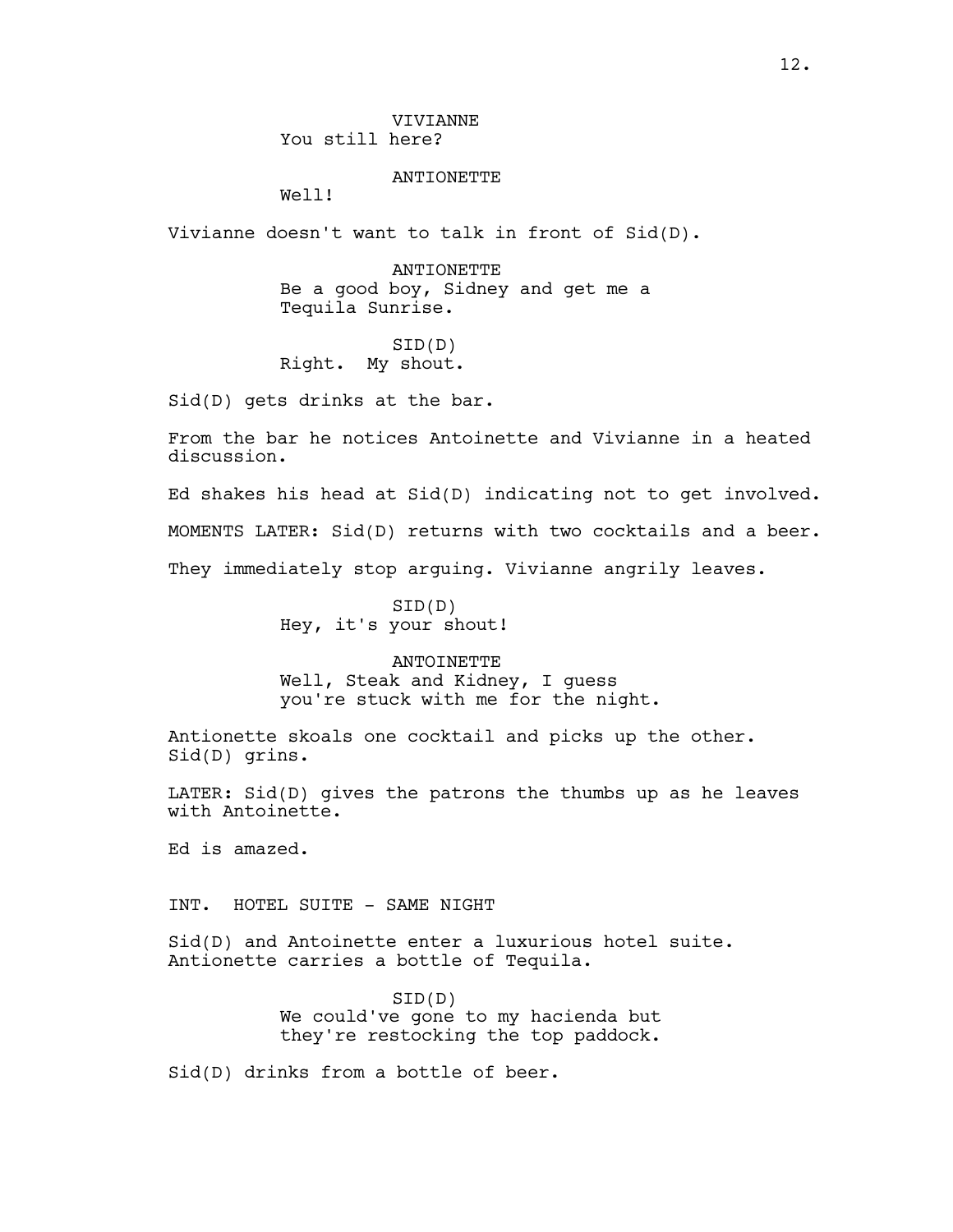Antoinette opens the Tequila, puts a lemon on a bench and looks for salt.

> SID(D) You after the worm?

Antoinette laughs, finds the salt.

# ANTIONETTE Give's your hand.

He holds his right hand out.

# **ANTIONETTE**

Other one.

He cautiously holds his plaster hand out.

She takes it then smashes it on the lemon.

Laughing, she devours the Tequila, licks salt and sucks the lemon.

#### ANTIONETTE

Kiss me.

She grabs Sid(D) but he pulls away.

SID(D) What were you and the Princess bluing about?

#### ANTOINETTE

Not now.

She kisses his neck. He playfully holds her away.

SID(D) Now, or else.

She shakes her head.

He nuzzles his stubble into her throat. She laughs and struggles but he continues downwards.

> ANTIONETTE Alright! Alright!

Sid(D) stops.

ANTIONETTE Each trip I bring in a La Hare.

She shows him a La Hare label on her dress.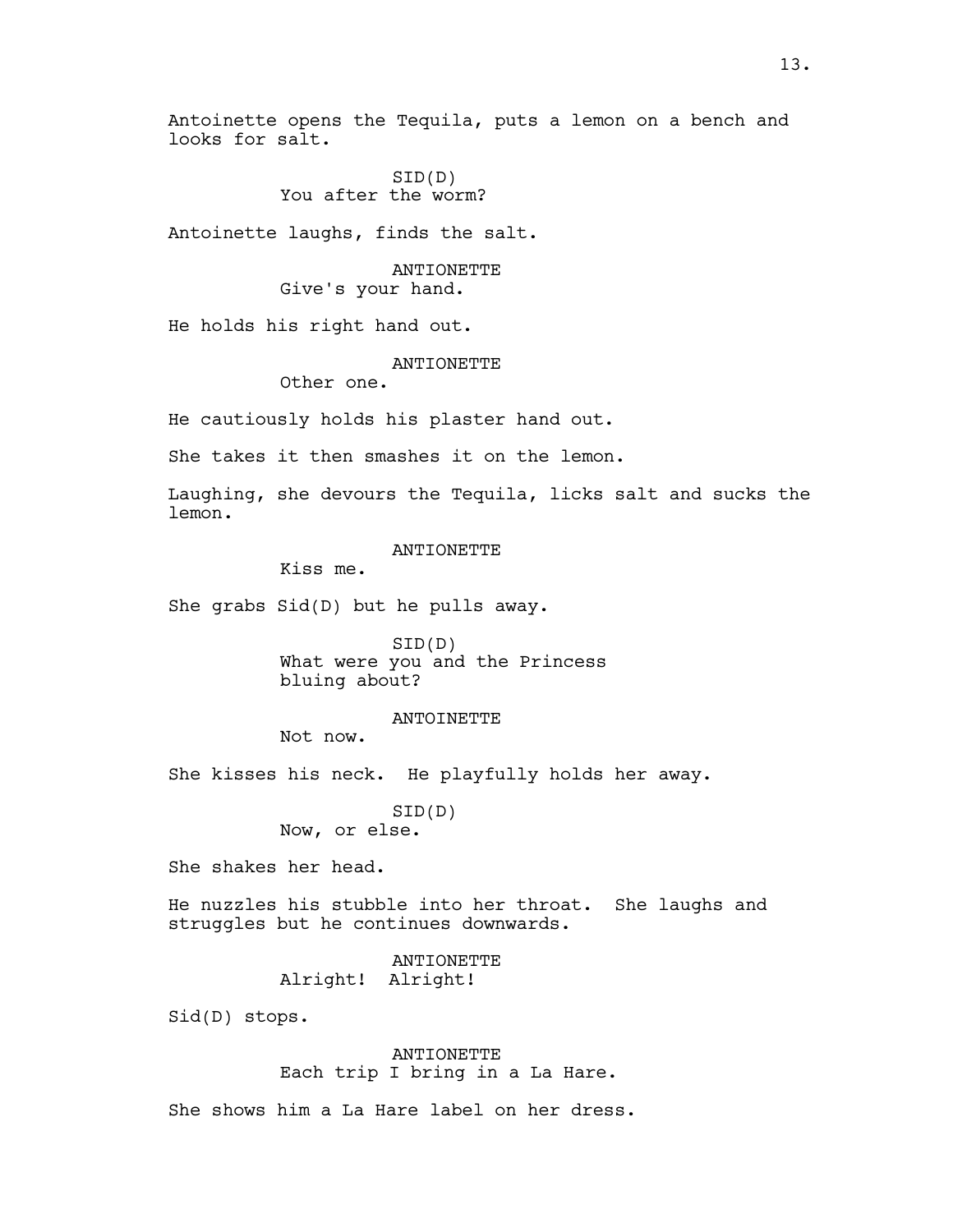# ANTIONETTE

If Vivianne buys the same dress in France she pays an extra three thousand import tax. But this time she says she hasn't got the money. She's given all her money to her boyfriend. Hah! She was supposed to give me fifteen thousand dollars for three more. I've got the dresses but now I haven't got the money.

SID(D) Give's a look.

She grins, indicating if he expects her to remove her dress. Sid(D) nods. She whips her dress off, leaving herself starkers.

Sid(D) ignores her and thoroughly checks the label.

Antionette feigns annoyance.

ANTOINETTE Fourteen thousand dollars that's worth.

SID(D) What's the market like?

Antionette senses opportunity.

ANTOINETTE La Harre? They can't get enough. But the greedy ones won't risk an up front outlay. You know, if the plane crashes. Vivianne always paid up front. Now she wants them on credit!

SID(D) I'll give you the fifteen. Get me the dresses. We split fifty-fifty.

ANTOINETTE (pouting) Why should I trust you, Sidney?

Sid(D) laughs.

SID(D) That's a good one.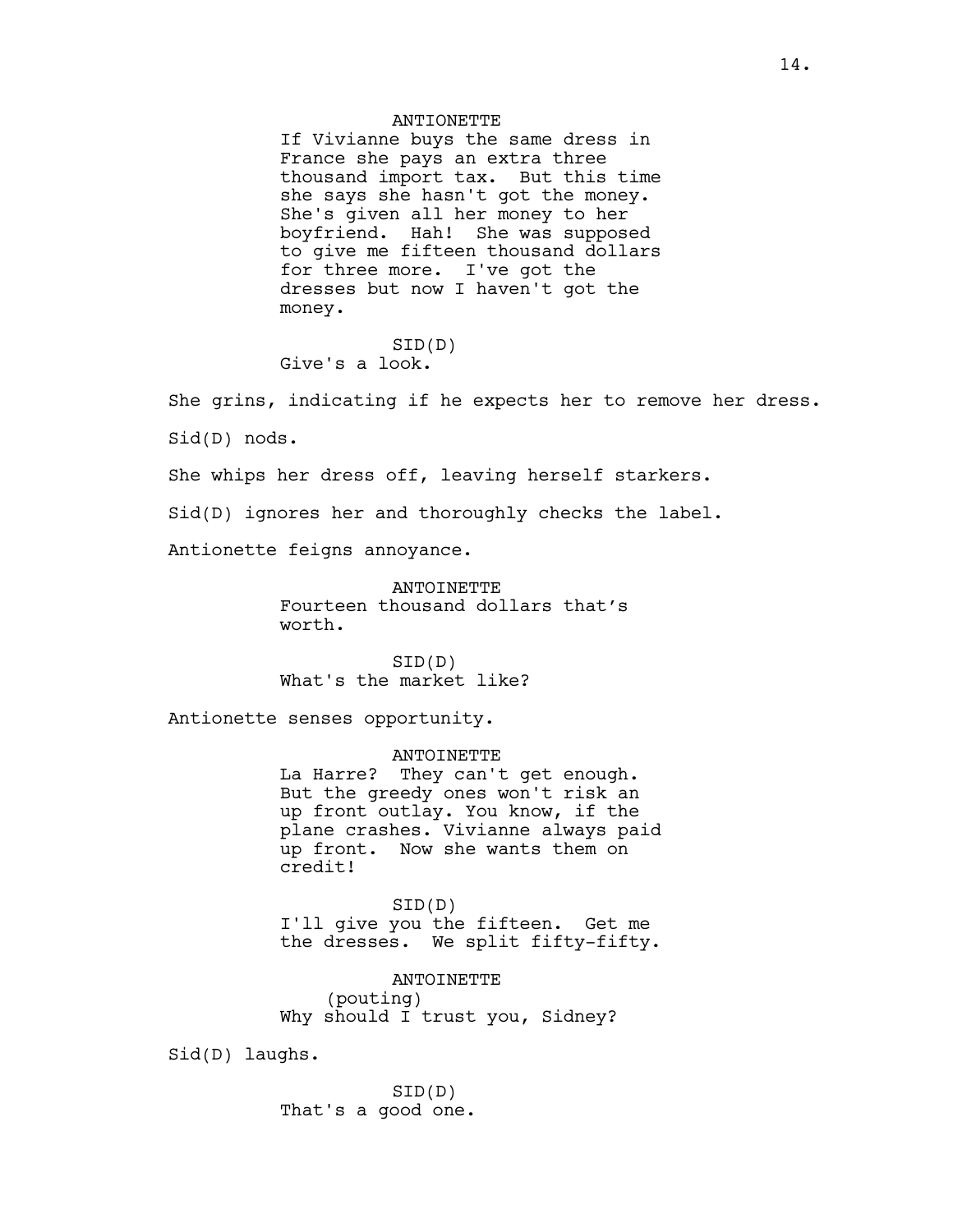He pulls her to him. They kiss.

# ANTIONETTE You must really like her.

INT. COMMISSIONER'S OFFICE - NEXT DAY

The Commissioner welcomes Vivianne into his office.

LATER: The Commissioner takes notes as Vivianne talks. He draws a tattoo of an Eureka flag on a bicep.

LATER: As Vivianne leaves the office the Commissioner dials his mobile.

INT. K-MART - SAME DAY

Antoinette purchases three dresses from a K-Mart CASHIER.

As the Cashier tallies the price Antionette cheekily puts a box of three Ferrero Rocher chocolates on top of the dresses. She grins at the annoyed Cashier.

EXT. WINDOW OVERLOOKING HOI POLLOI PUB - SAME DAY

From a window overlooking the Hoi Polloi Pub, Sid(D), using binoculars, observes MEN (the same men who took Bondi) in a car watching Antoinette arrive outside the Hoi Polloi in a taxi.

Antionette carries three designer label boxes into the Pub.

INT. HOI POLLOI PUB - SAME DAY

Ed, a pile of losing scratchies in front of him, notices

Antionette give Kylie Minogue the boxes.

EXT. WINDOW OVERLOOKING HOI POLLOI PUB - SAME DAY

Sid(D) watches Antoinette return to the taxi.

The taxi drives away.

INT. CAR - SAME DAY

The Men in the car watch Ed carry the three boxes from the pub.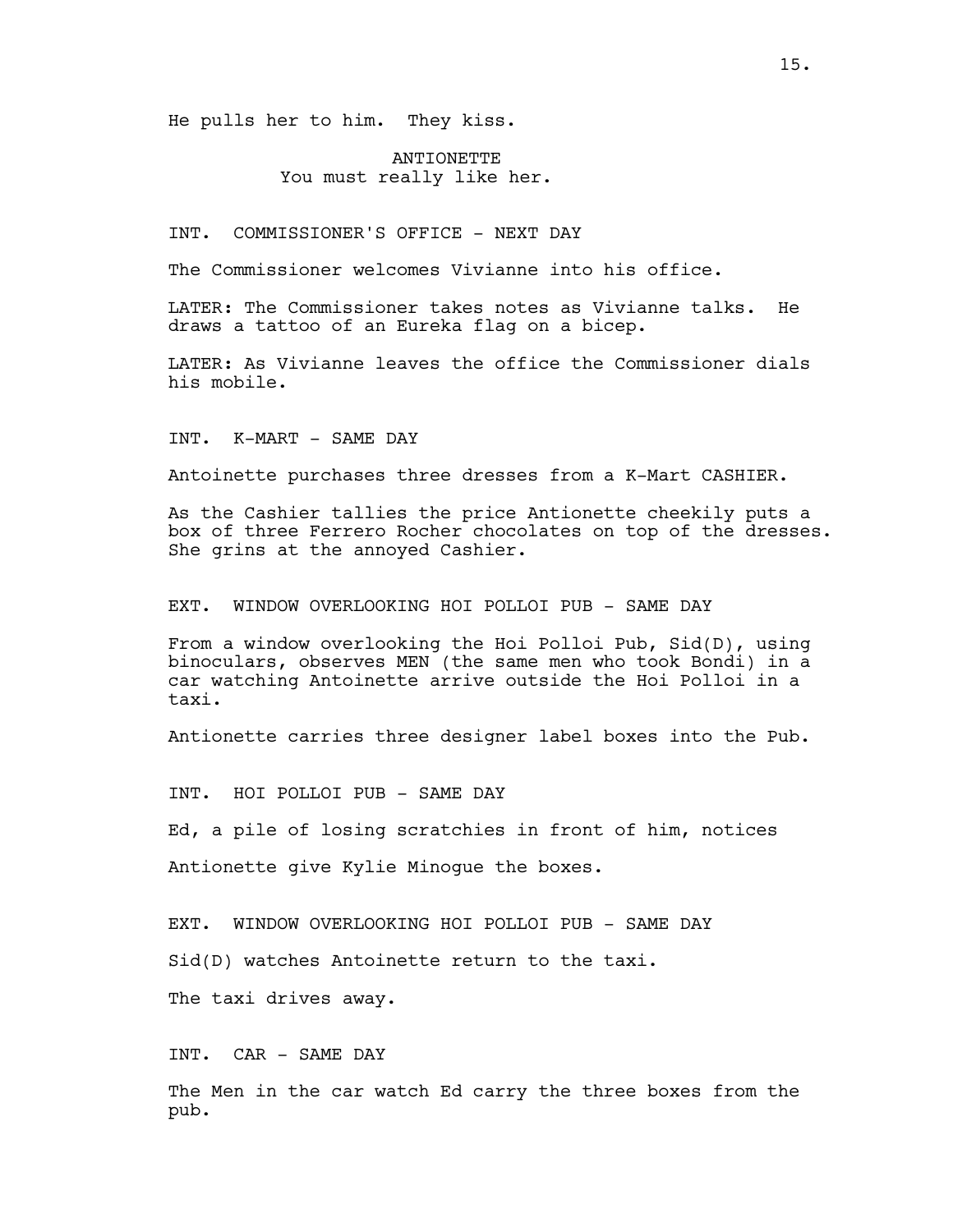INT. WINDOW OVERLOOKING HOI POLLOI PUB - SAME DAY

Sid(D) sees Ed, carrying the three boxes, leave the pub.

SID(D) Ed! No!

EXT. CAR - SAME DAY

As Ed passes, one of the men opens the back passenger door.

EXT. LANEWAY NEAR HOI POLLOI PUB - SAME DAY

Sid(D) runs from a laneway towards the car.

EXT. CAR - SAME DAY

Another MAN, 30, appears behind Ed and smashes him across the head with an iron bar.

Two men bundle Ed into the back seat.

Sid(D) arrives as the car speeds off.

SID(D)

Shit!

Sid(D) sees the boxes and cheap dresses lying in the gutter alongside a crushed Ferrero Rocher.

EXT. ED'S HOME - SAME DAY

The car that took Ed is parked in the drive of Ed's house.

We see the wheels of another car park behind it. Three sets of feet emerge from the second car.

INT. VIVIANNE'S HAUTE COUTURE - SAME DAY, LATE AFTERNOON Vivianne and Mamselle are both on phones.

> VIVIANNE (into phone) I just want an estimate of what my house is worth, that's all.

Mamselle hastily hangs up the phone.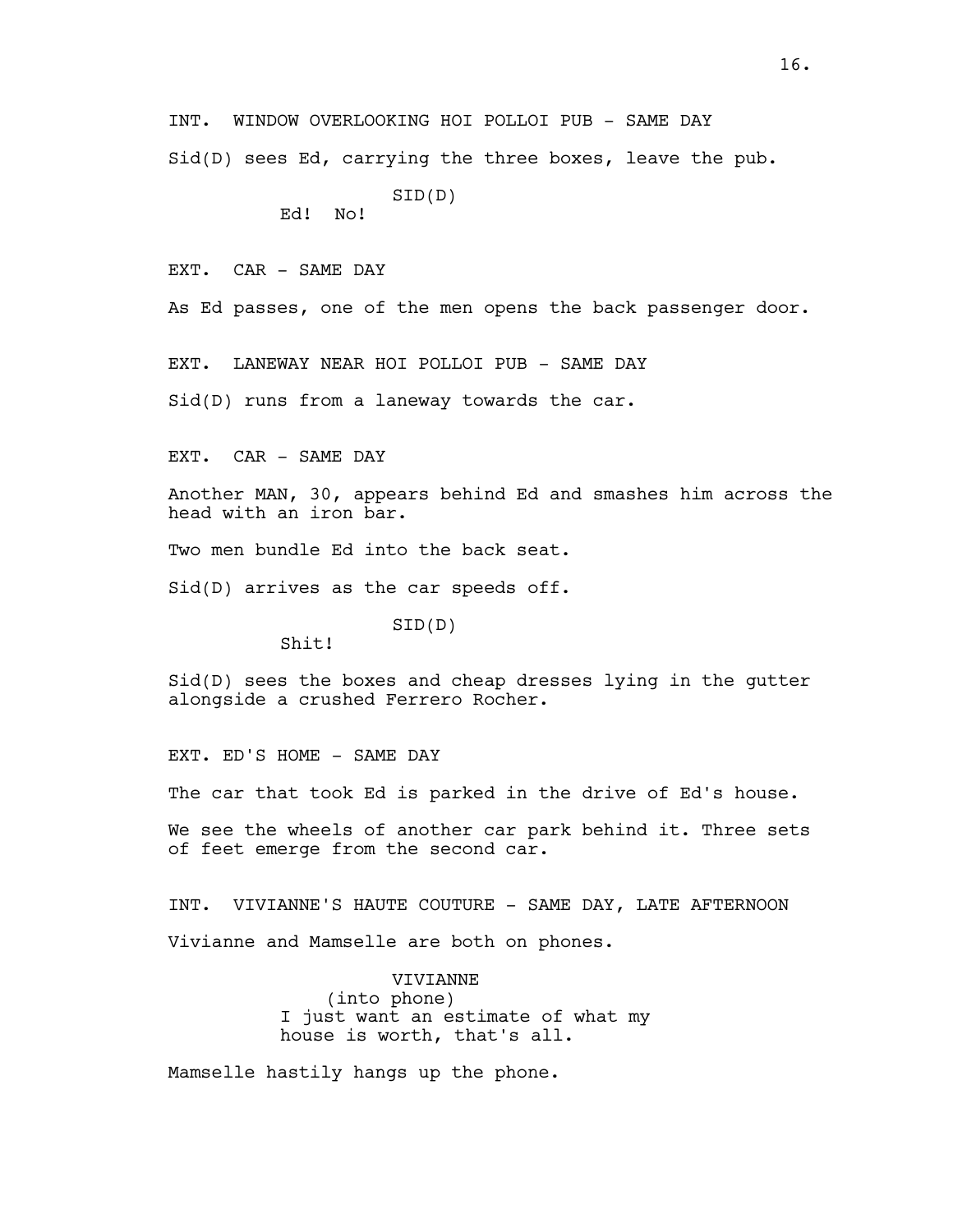**MAMSELLE** My house has been burgled.

VIVIANNE That's terrible. You go. I'll be right.

Mamselle hurries out.

MOMENTS LATER: An ELDERLY LADY (Derelict), with a poodle on a lead and wearing gloves, enters.

Vivianne pats the poodle.

# VIVIANNE Aren't you cute?

Vivianne notices through the window another LADY across the road, searching and calling for a dog.

The Elderly Lady(D) locks the door and turns the closed sign outwards.

Before Vivianne can respond she is forcibly marched by the arm into the back section.

> VIVIANNE What d'you think you're doing! Who are you? Oh, gawd! What do you want?

Vivianne fiercely pulls away.

ELDERLY LADY (D) Where is he?

VIVIANNE I don't know what you're talking about.

The Elderly Lady(D) glares at Vivianne before thrusting the phone into her hands.

ELDERLY LADY (D)

Ring him.

**VIVIANNE** 

Who?

ELDERLY LADY (D) The person you sold me out to.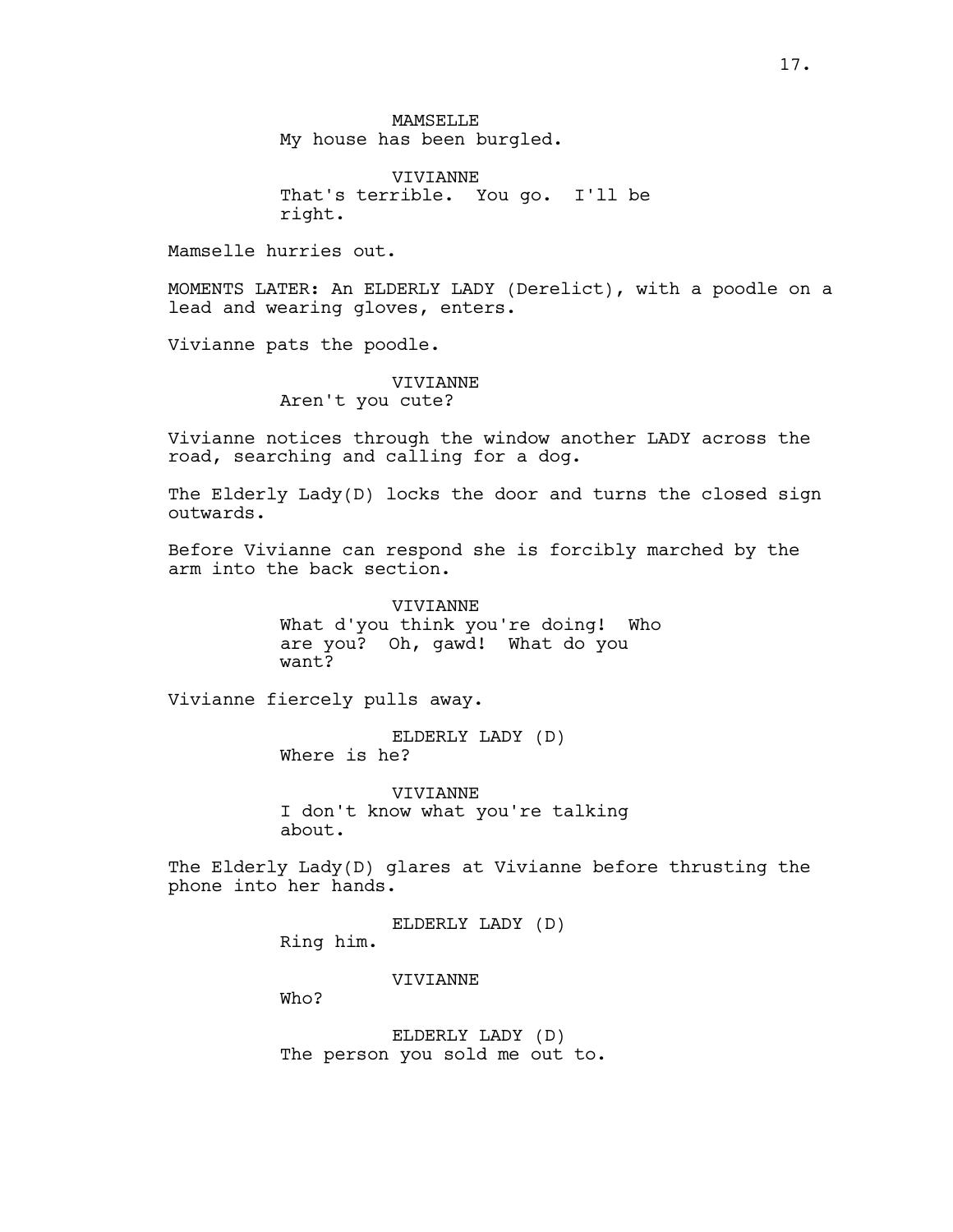# VIVIANNE

You're not as smart as you think, you know. You couldn't even tell a fake Swedish accent.

ELDERLY LADY (D) You're no different than me!

# VIVIANNE

Oh please. You're bitter because you were out-conned at your own game.

ELDERLY LADY (D) Blind Freddy knows there's no import tax on dresses, even from France.

#### VIVIANNE

Then why..? Oh gawd, you really are full of yourself. You really thought that I could... (laughing uncontrollably) Hah ha, you and me!

ELDERLY LADY (D) Don't flatter yourself!

VIVIANNE You're nothing but a common criminal.

Vivianne attempts to leave. The Elderly Lady(D) roughly prevents her.

### VIVIANNE

Hah, the so-called non-violent gangster. What is it with some men? Oh, I get it. You've never had a genuine relationship, have you? Someone you were so in love with you'd do anything for them.

Vivianne searches the Elderly Lady's eyes.

VIVIANNE I'm wrong. My guess is you have but you screwed it up. Now you think you have the right to screw everyone's life up.

The Elderly Lady(D) hands her a note.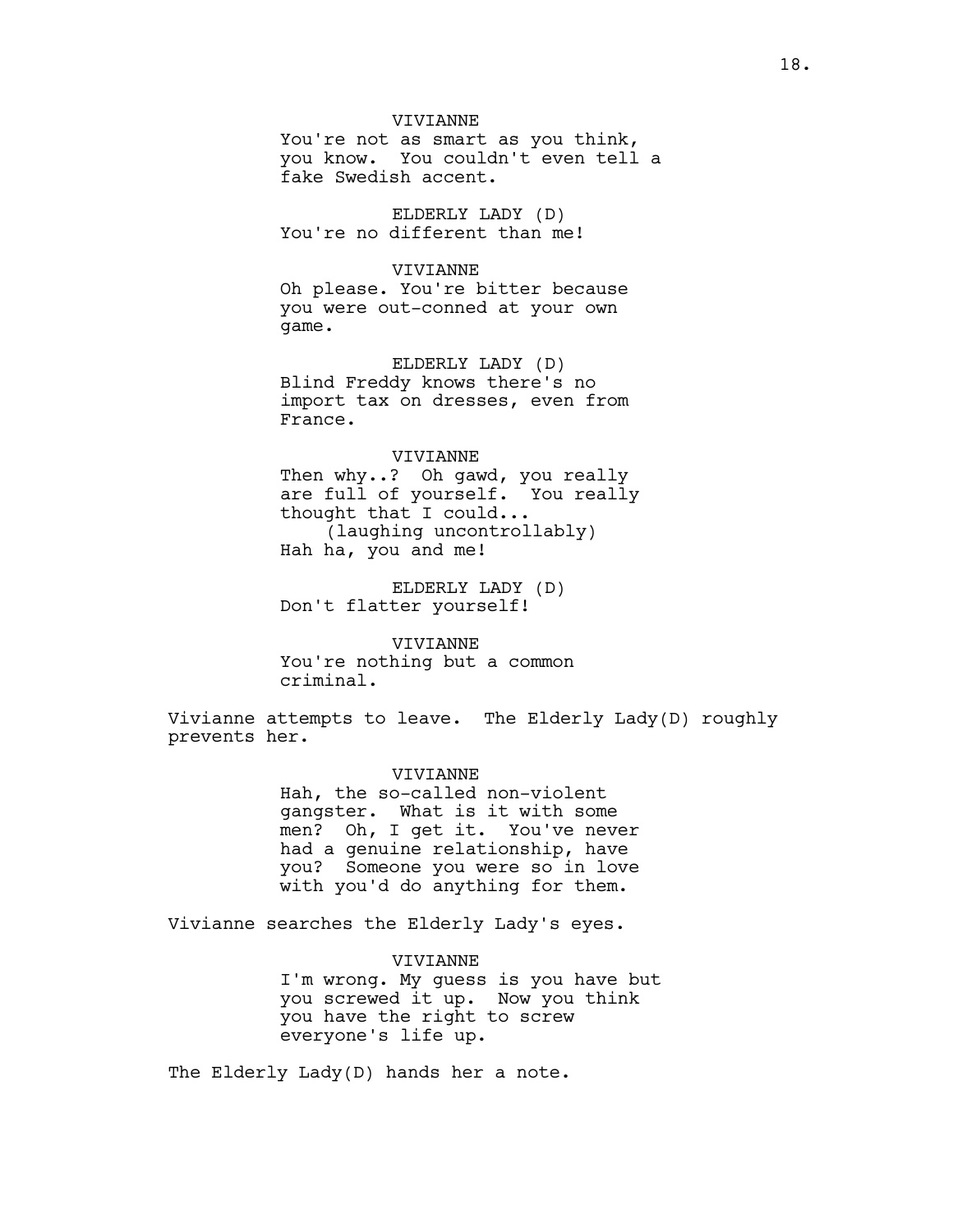ELDERLY LADY (D) Ring this number. When he answers you say what's written there, nothing else.

Vivianne looks at the note.

VIVIANNE That's Frank Corrigan's number.

ELDERLY LADY (D)

Ring it!

VIVIANNE I didn't tell Frank about you. Well I did, but he didn't listen.

ELDERLY LADY (D)

Ring him!

VIVIANNE I told this person.

Vivianne presses a button on the phone.

COMMISSIONER V.O. (over phone) Commissioner Phillips.

The Elderly Lady(D) is shocked. Vivianne smiles.

ELDERLY LADY (D) They weren't police!

The Elderly Lady(D) attempts to snatch the phone but Vivianne avoids her.

Vivianne reads from the note.

VIVIANNE (into phone) Did you get him?

COMMISSIONER V.O. (over phone) Vivianne? Is that you?

VIVIANNE (into phone) Yes, did you get him?

COMMISSIONER V.O. (over phone) He was dead when we arrived.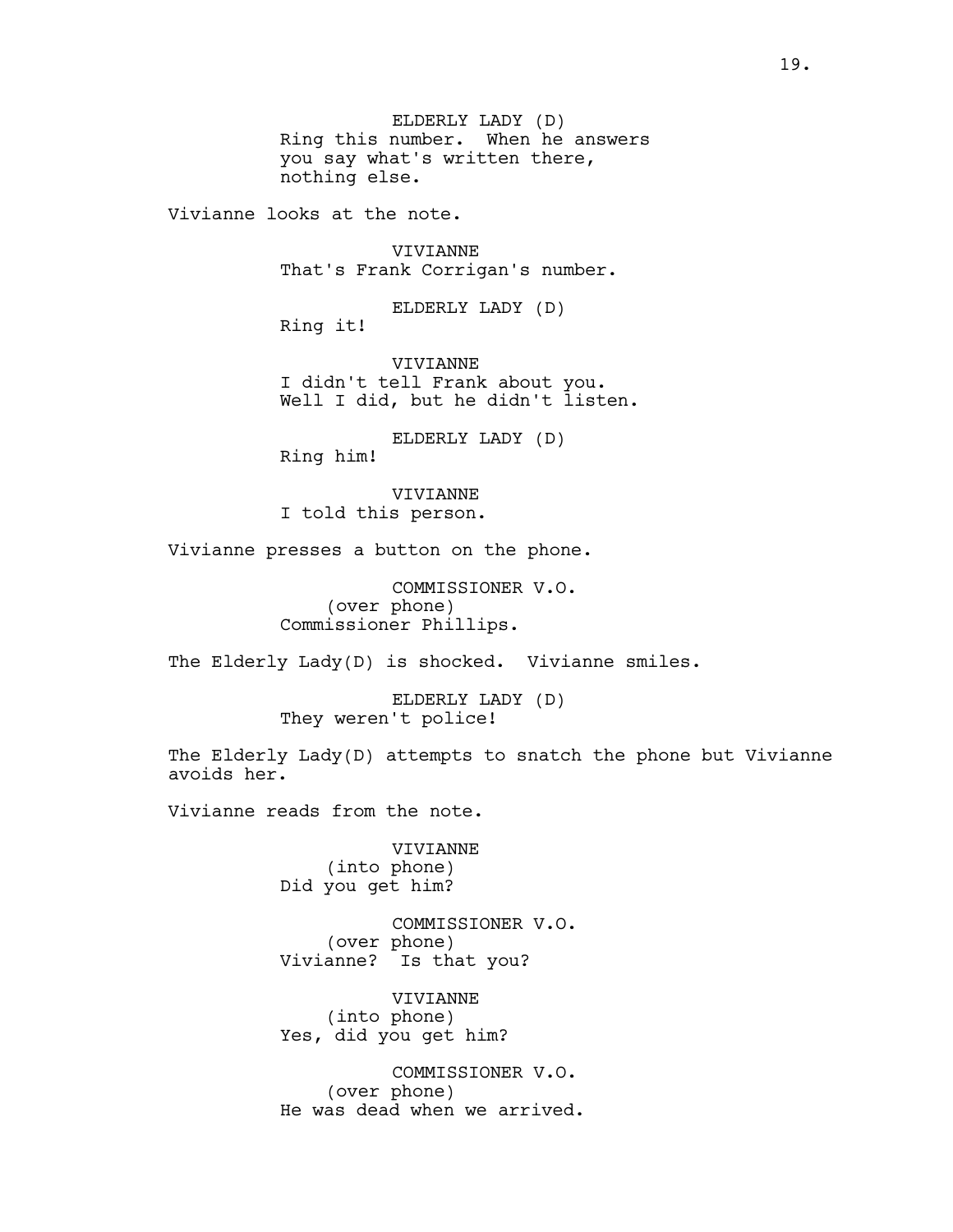The Elderly Lady(D) glances at the television and momentarily freezes.

It shows footage of the outside of Ed's house, surrounded by police.

There are no cars in the driveway.

VIVIANNE (into phone) Ichneumon is dead? (to the Elderly Lady) Then who are you?

COMMISSIONER V.O. (over phone) Speak to you later.

VIVIANNE (into phone) Um...sure.

The elderly Lady(D) turns the volume on the television up.

NEWSREADER (on camera) The man was well known to local residents as Ed Robinson.

VIVIANNE The old bloke in the pub...?

EXT. ED'S HOUSE - LATER THAT AFTERNOON

The following is heard as the Elderly Lady(D) approaches Ed's house.

ELDERLY LADY V.O.

Oh no.

# NEWSREADER V.O.

In news just breaking the man police believe to be the infamous Robin Hood, or Ichneumon as he came to be known, was moments ago found burned to death in a house fire in Balmain.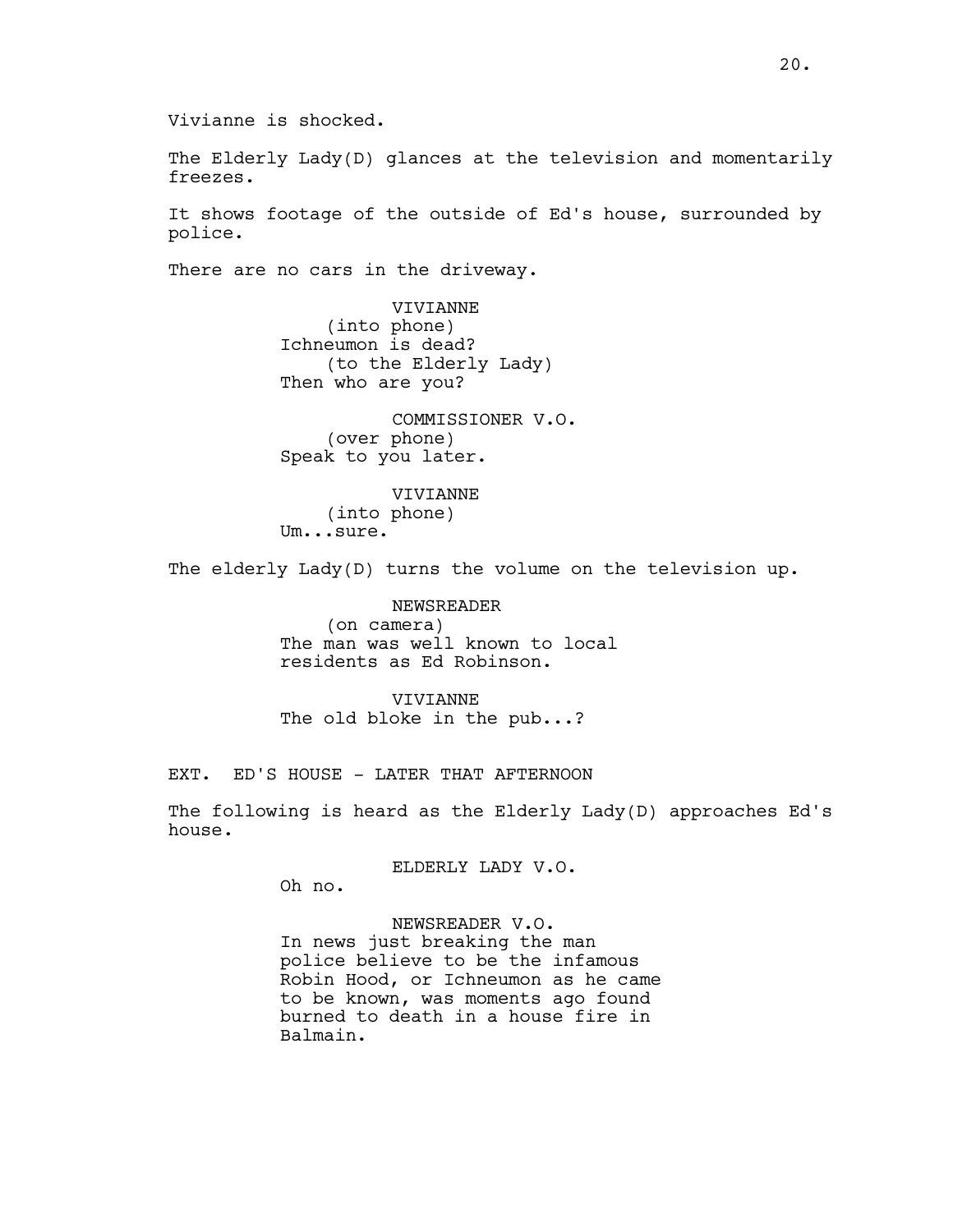Police are checking a rumour the man held a long time grudge against business entrepreneur Frank Corrigan dating back to the notorious backpacker fire.

Ed's house has been sealed off with police tape.

Media CREWS wait in the background along with a throng of SPECTATORS, some wearing anti-Ichneumon T-shirts.

POLICE guard the house.

The Elderly Lady(D) mingles with police.

The Police Commissioner and the male HEAD OF HOMICIDE 50, are near the front door.

> COMMISSIONER No one enters. I want forensics the only people in there.

> HEAD OF HOMICIDE They won't be here till morning. Stop-work meeting.

The Commissioner nods. Sensing someone is watching him he turns but there's no one there.

EXT. ED'S HOUSE - THAT NIGHT

Three POLICE, one a SERGEANT, quard the house.

A FORENSIC INVESTIGATOR (Derelict), dressed in white body suit, white gloves, and carrying forensic equipment approaches the scene.

> SERGEANT Thought you blokes weren't coming till morning.

FORENSIC INVESTIGATOR (D) Tell that to the Commissioner. Fill me in.

The Sergeant and the Forensic Investigator(D) walk to the front of the house.

> SERGEANT Slits his wrists, douses himself in petrol, lights himself, then blows his brains out.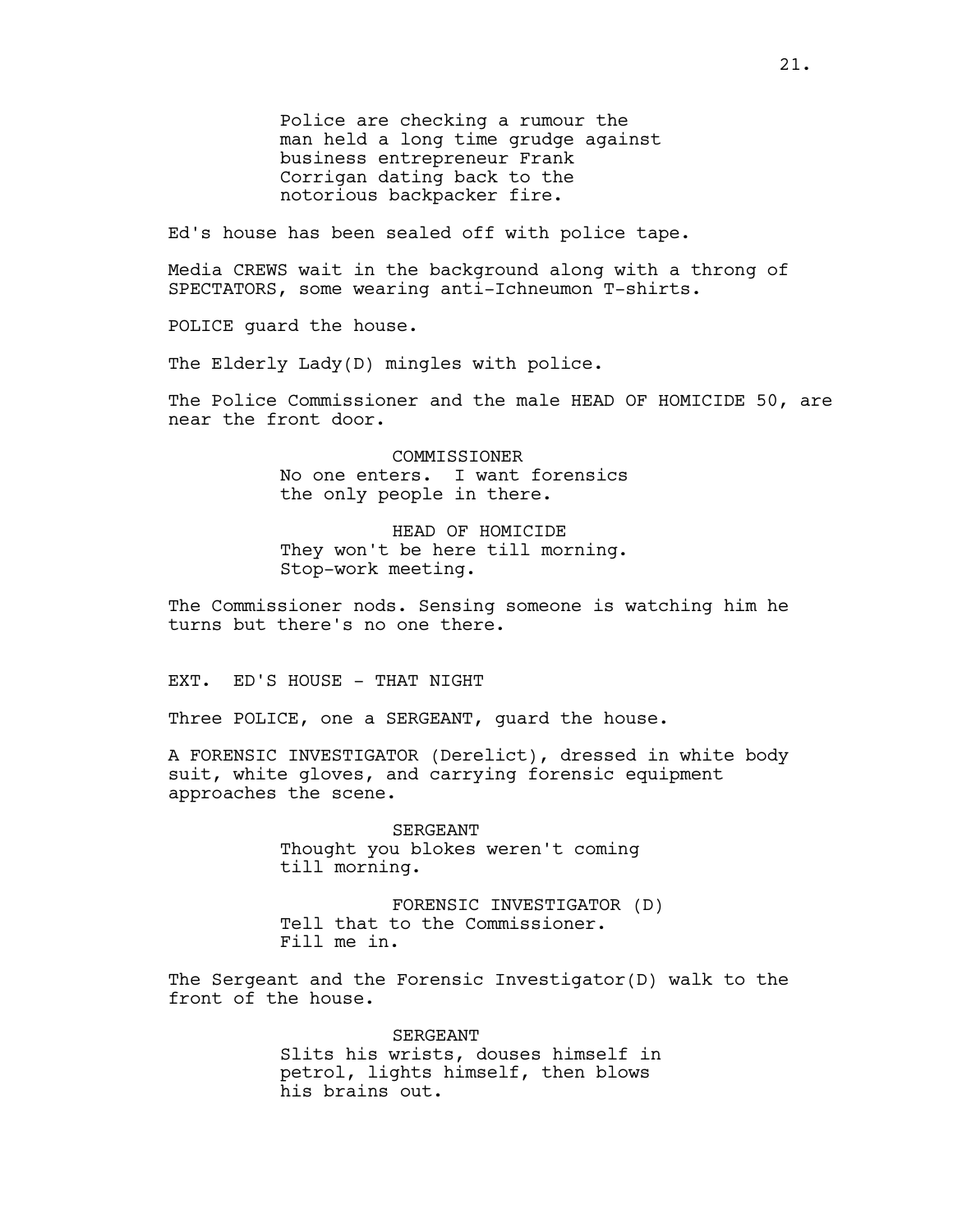Not a bad effort if you ask me. Neighbors heard the shot. Fire brigade did the rest.

The Sergeant attempts to enter the front door. The Forensic Investigator(D) prevents him entering.

> FORENSIC INVESTIGATOR Sorry. Can't let you in.

> > SERGEANT

Suits me.

INT. ED'S HOUSE - SAME NIGHT

The Forensic Investigator(D) enters.

The house is partly burnt.

The trap door to the cellar is visible.

The charred naked body of Ed lies against a wall under an I written in blood on the wall.

A gunshot to Ed's head is surrounded by charred coagulated blood.

A gun rests in Ed's hand.

The Forensic Investigator(D), stunned at the sight, slowly moves to Ed.

He prises the gun from Ed's hand, places it into a plastic evidence bag.

He photographs Ed.

He puts personal papers from drawers into plastic evidence bags.

He carefully slides a knife around the trap door then cautiously opens the trap door.

INT. CELLAR - SAME NIGHT

The Investigator(D) enters the cellar, switches a light on.

The blowtorch is on the work bench.

The Investigator(D) checks the fuel in the blow torch before putting the blow torch to his cheek to feel if it's warm.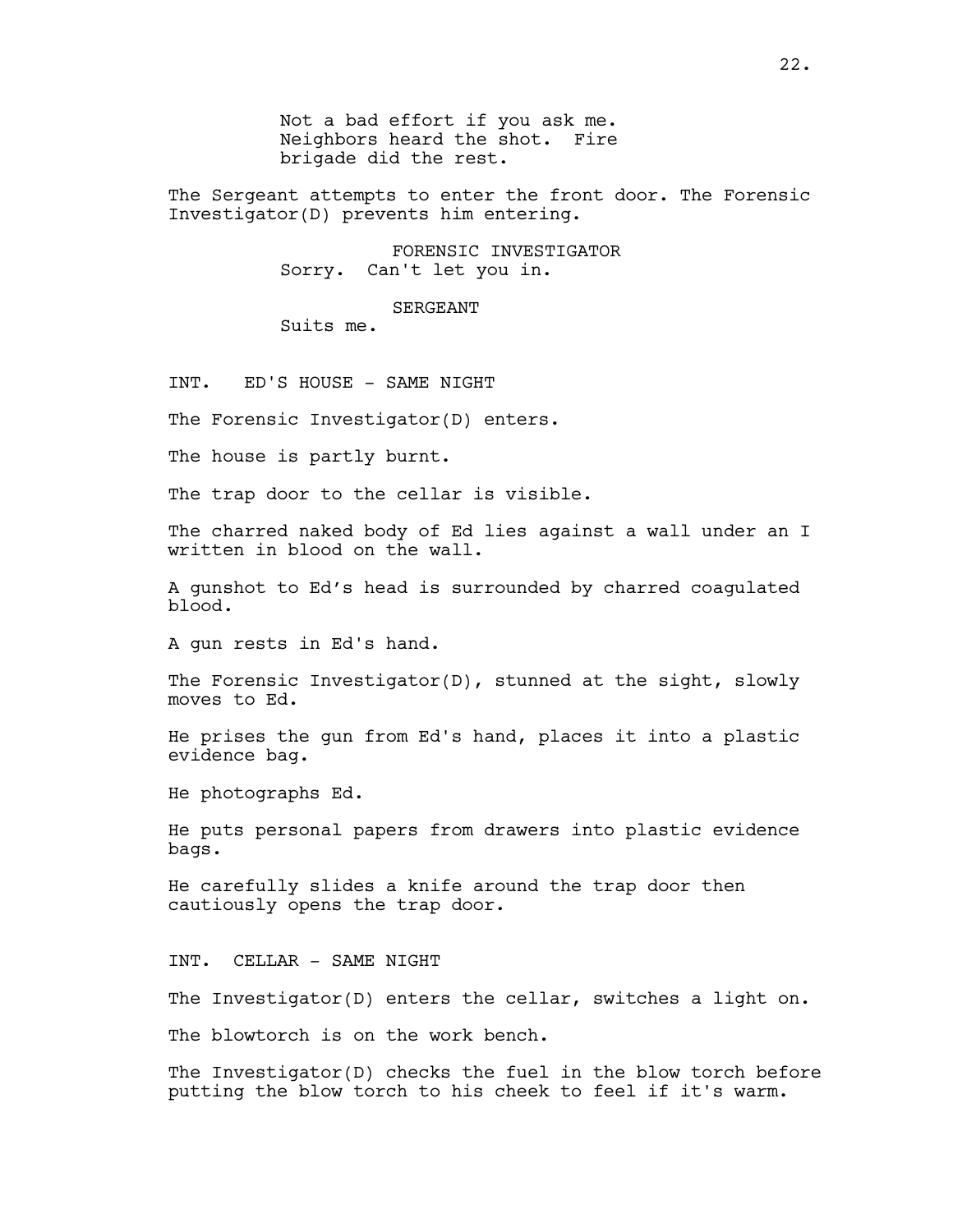He puts the blow torch into a plastic evidence bag.

He carefully shifts the cabinet.

Bondi, dead, tumbles out. The Investigator(D) momentarily freaks but catches Bondi who is attached to an incendiary device.

The Investigator(D) carefully lowers Bondi then lies alongside Bondi.

He removes one of his own shoes and with his bare foot slowly detaches the incendiary device from Bondi.

Relieved, he lies there panting, before realising the safe is missing.

INT. ED'S HOUSE - SAME NIGHT

The Investigator(D) covers Ed with a partly-burnt table cloth.

He kisses Ed on the forehead before completely covering Ed with the table cloth.

EXT. ED'S HOUSE - SAME NIGHT

The Sergeant oversees two POLICE putting a body bag in The Investigator's(D) van.

The Investigator(D) carries plastic bags full of items from the house.

> THE INVESTIGATOR (D) Don't let anyone near the house till I return. And I mean anyone!

The Sergeant nods agreement.

INT. INVESTIGATOR'S VAN - SAME NIGHT

The Investigator(D) drives the van away.

Through the side mirror The Investigator(D) observes Ed's house explode, consumed by an intensive fireball.

EXT. SAND DUNES - SAME NIGHT

A shovel lies in sand next to the body bag.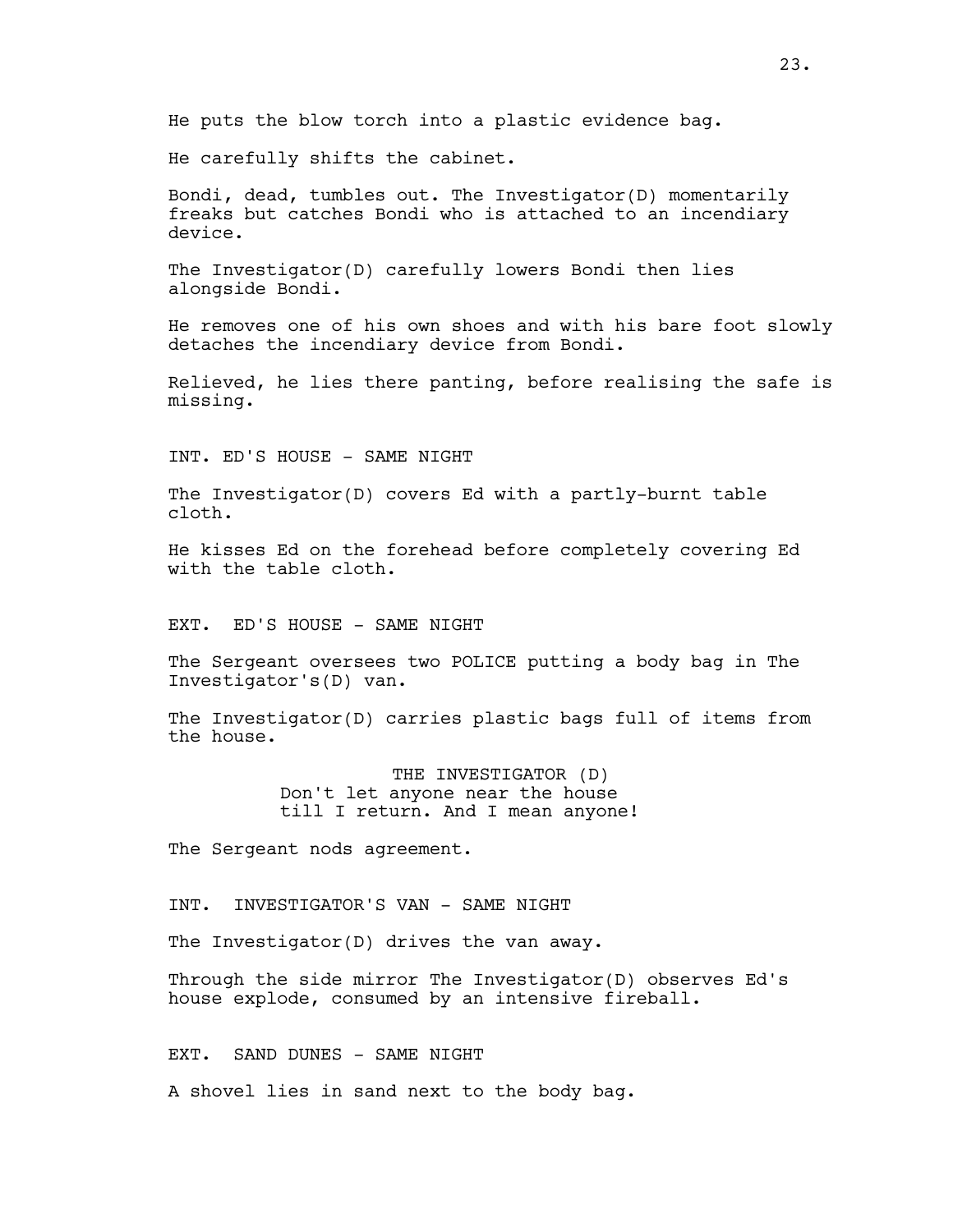The Investigator(D) unzips the bag, revealing Bondi. LATER: Bondi has been buried. The Investigator(D) kneels over the grave. THE INVESTIGATOR (D) Sorry, kid. It's the best I could do. EXT. CORRIGAN'S HOUSE - NEXT DAY A van belonging to a Pest Exterminator Company is in the street outside Corrigan's house Corrigan's house is protected by state-of-the-art security. A PEST EXTERMINATOR (Derelict), in protective clothing including gloves, rings Corrigan's door bell. Sandi, in revealing dressing gown and bare feet, answers the door. She looks down her nose at him. PEST EXTERMINATOR (D) We're fumigating the house next door for funnel webs. Often they'll move down wind. For a small fee... **SANDI** You must think I came down in the last shower. The Exterminator(D) pushes Sandi aside. PEST EXTERMINATOR (D) Look out! A funnel web is next to her foot. Sandi screams. The Exterminator(D) throws himself to the floor and emerges with a funnel web in a bottle. He screws a lid on the bottle. Sandi backs against the wall. PEST EXTERMINATOR (D)

Female. Worst type.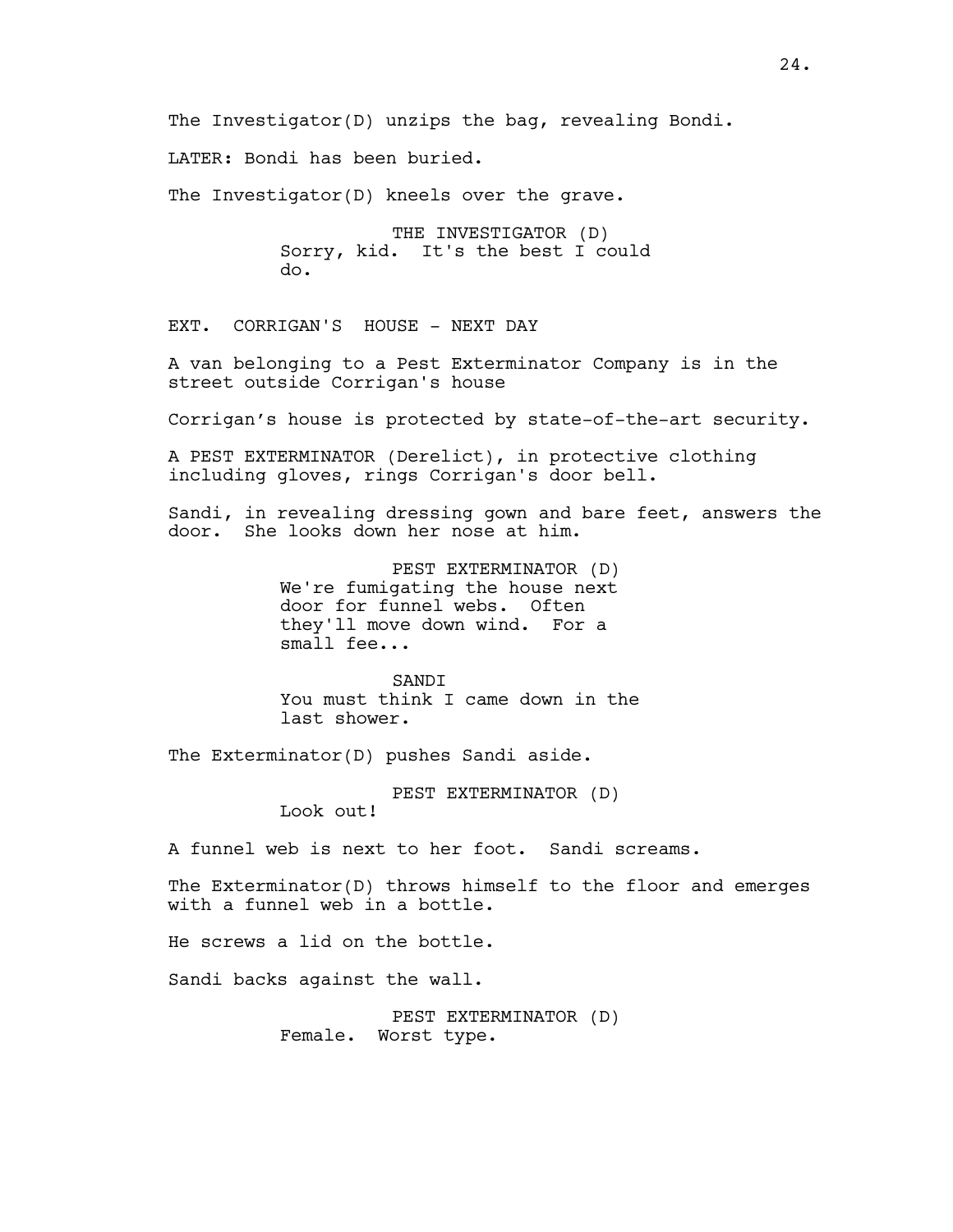INT. CORRIGAN'S HOUSE - SAME DAY

The Exterminator(D) sets off fumigation bombs inside Corrigan's house.

> PEST EXTERMINATOR V.O. You'll need to vacate the house for eight hours.

SANDI V.O. Just do it! Whatever it costs.

PEST EXTERMINATOR V.O. Cash up front.

INT. CORRIGAN'S OFFICE - SAME DAY

The Exterminator(D) carries a laptop into Corrigan's office, places it next to Corrigan's computer.

He closes the door.

Using his mobile he photographs the office.

The Exterminator(D) attaches a lead between his laptop and Corrigan's computer.

LATER: The Exterminator copies files from Corrigan's computer to his laptop.

While the files are copying he opens a cabinet containing numerous popular DVDs.

He observes a printer for printing DVD covers and curiously opens a DVD for The Sting.

He plays the DVD of The Sting and stands where he can observe the files while watching the video.

The files finish transferring.

He types further instructions.

The Swiss Bank Account Web Page opens on Corrigan's computer.

ACCESS DENIED shows on his laptop.

The DVD plays. It shows a naked Vivianne at her vanity table.

The Exterminator(D) removes his protective helmet, revealing it is the Derelict.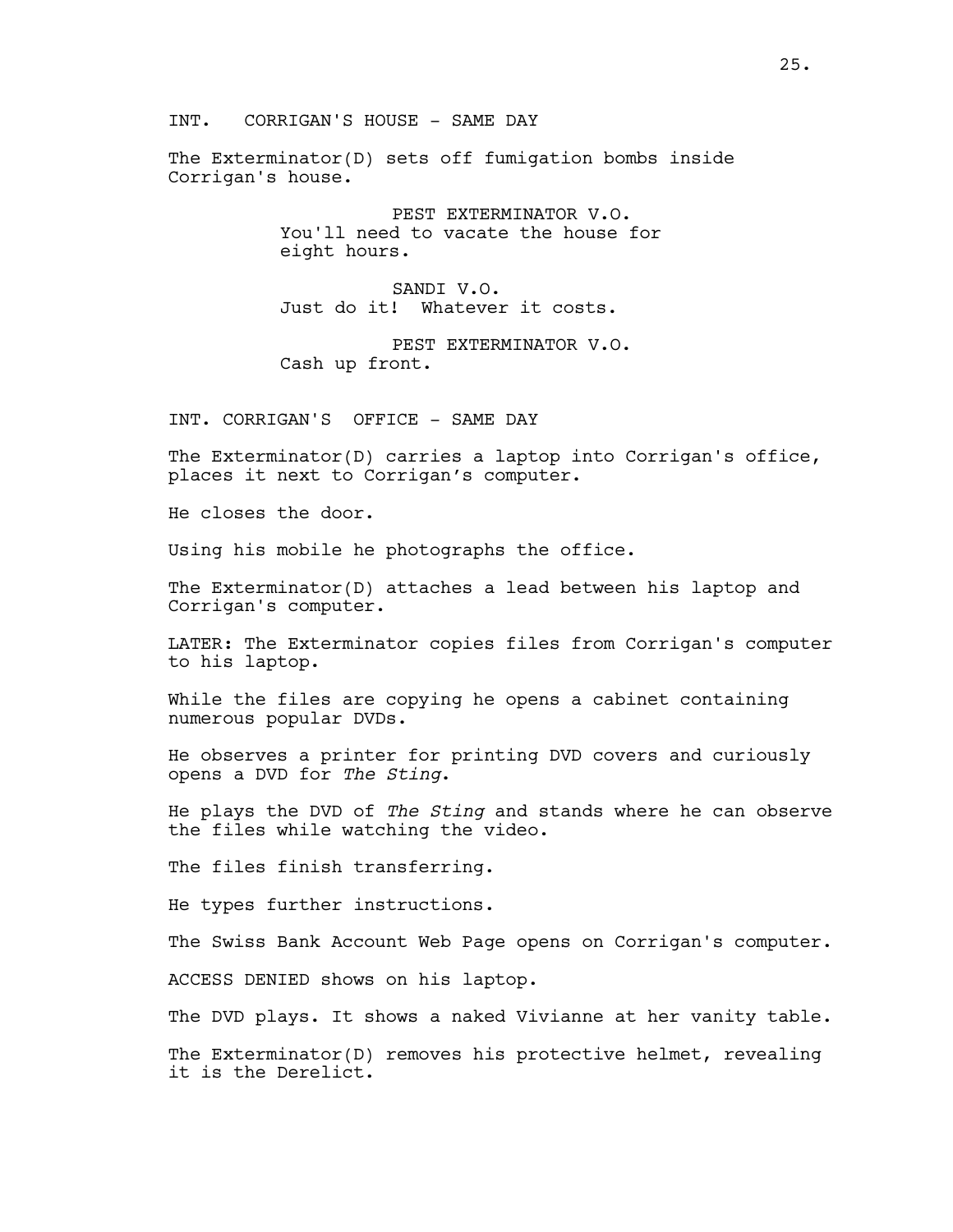Stunned, he sits and watches Vivianne removing her make-up. Troy, also naked, eagerly enters the bedroom.

The Exterminator copies the DVD to his laptop.

He stares at a photo of Sandi on Corrigan's desk.

EXT. MANSION - SAME DAY

The Exterminator's van can be seen in the street.

The Exterminator(D), with his fumigating equipment, enters a modern mansion.

He knocks on the front door.

INT. MANSION - SAME DAY

The house is saturated with fumigation smoke.

The Exterminator(D) enters an office containing computers, printers and faxes.

A door on the far wall is heavily locked.

LATER: The Exterminator picks the lock and unlocks the door.

INT. PHOTOGRAPHIC ROOM, MANSION - SAME DAY

The Exterminator(D) enters a photographic room.

Recent individual photos of Vivianne and Foxy in unsuspecting poses are on the walls.

The Exterminator photographs the photos with his mobile.

INT. CORRIGAN'S HOUSE - LATER SAME DAY

Corrigan, Mason and The Commissioner walk to Corrigan's office.

All the windows are open.

CORRIGAN (yelling) What's that smell?

Sandi appears. She simply shakes her head before disappearing.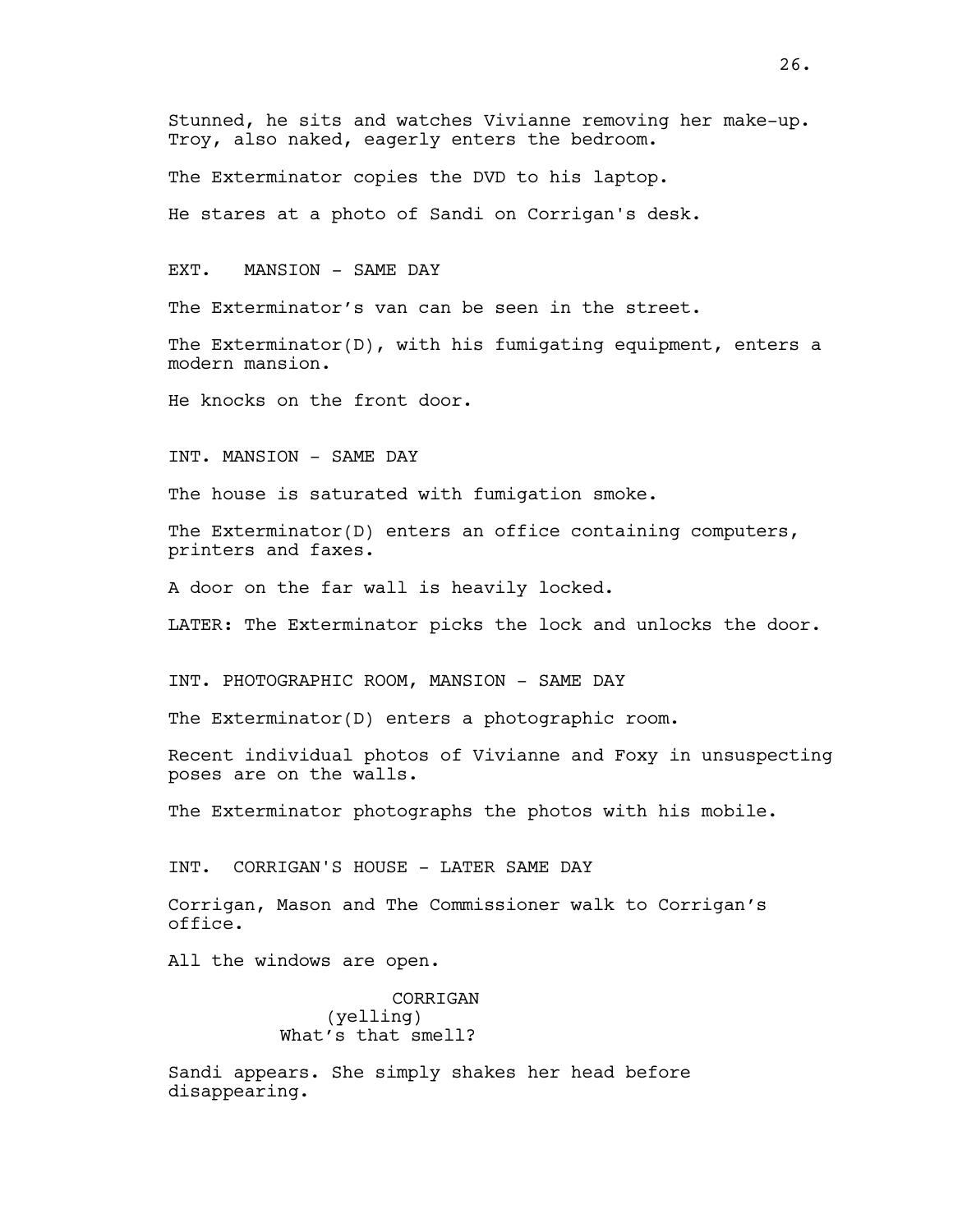INT. CORRIGAN'S HOUSE, OFFICE - SAME DAY

They enter corrigan's office, unaware that anyone has trespassed.

Corrigan opens his wall safe, removes two bundles of cash.

Corrigan gratifyingly hands the cash to the Commissioner, who agreeably accepts.

> MASON Shouldn't that go to...?

The Commissioner glares at Mason.

MASON Some of it, I mean. She did point us in the right direction.

THE COMMISSIONER You want to explain that to McPherson?

MASON Forget it.

Corrigan smiles approval.

EXT. PARK - THAT NIGHT

The Derelict, clutching the bundle of old newspapers, walks blindly through a park.

> PSYCHIATRIST V.O. The patient was given a course in electro convulsive therapy. Radical in this case, but none the less necessary. It was given to the order of three hundred milliamperes for less than three seconds at the one hundred volt level. That's ten times more than you would administer to a maniac depressive.

The Derelict crashes through flowers, shrubs and small trees. The horrific screams of berserk horses pervades his world.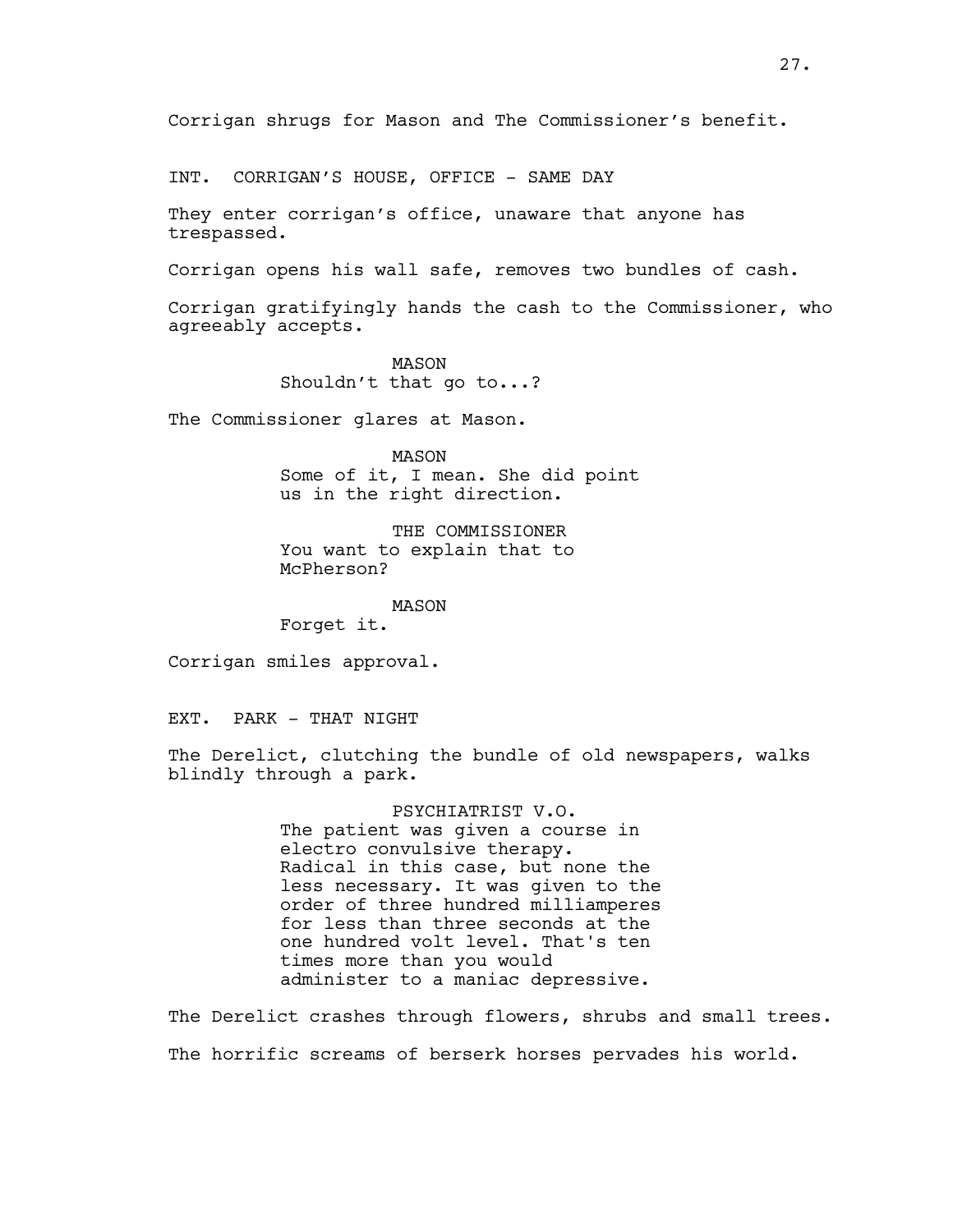EXT. HOSPITAL - SAME NIGHT

The Derelict, still clutching the newspapers, but now filthy and bleeding, lies outside a hospital directly under the I in hospital. He appears traumatised and gazes straight ahead.

A GIRL, 5, carrying a doll emerges from inside the hospital. She looks down at him.

> GTRT. What's your name?

He looks up but doesn't reply. She holds her doll out.

GIRL Would you like to play with Sally? I think she's sick.

He puts the newspapers down.

The hospital door opens and the Girl's MOTHER, 25, appears.

MOTHER

Come away, Megan.

The Derelict holds his hand out for the doll.

# MOTHER

Now!

GIRL Sorry, I have to go.

The Girl turns away. He undoes the twine holding the newspapers.

He holds the twine out for the little girl.

# DERELICT

Here.

The Girl turns.

```
DERELICT 
This'll fix her.
```
MOTHER

Megan!

The Girl grabs the twine before running into the hospital.

The Derelict's eyes glaze over.

A gust of wind scatters the newspapers.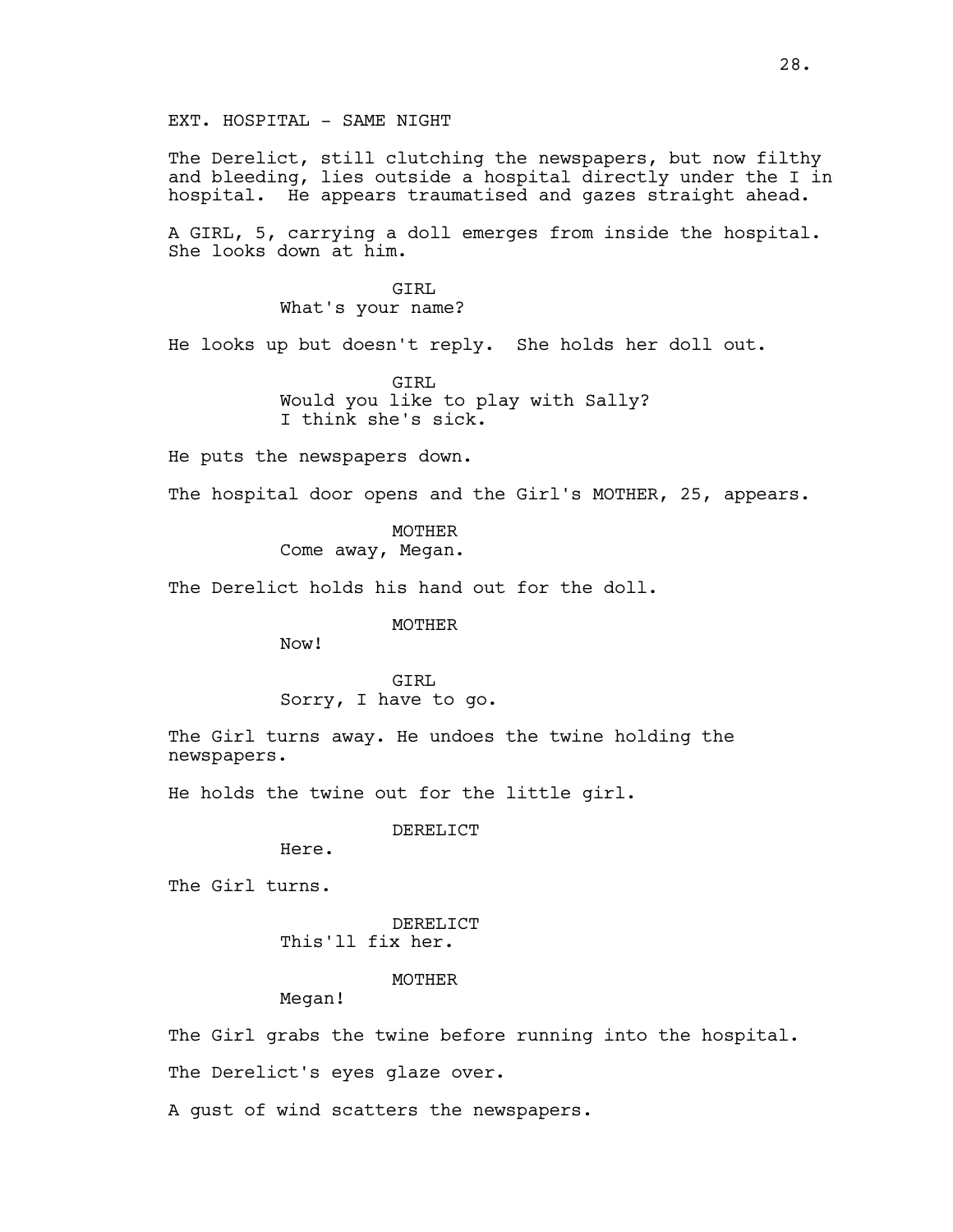The Derelict squeezes his eyes closed and purposefully hits the back of his head against the hospital wall.

A headline on a scattered newspaper reads: CORRIGAN CLEARED -BACKPACKER FIRE. It is above a photo of a younger Corrigan.

INT. VIVIANNE'S HOUSE - NEXT DAY

Troy works on his accounts in Vivianne's lounge while watching Corrigan and the Commissioner interviewed on television by Stone.

> STONE (on television) It's confirmed the sociopath, Ichneumon, took his own life, so we can all rest easy.

CORRIGAN (on television) While that maniac was alive every decent human being was at risk.

**TROY** (to the fish) Now why don't I believe that?

The French windows overlooking the backyard are forcibly opened.

Troy jumps up.

The Derelict, now a frightening sight with caked blood over his face, enters carrying a plastic garbage bag.

> **TROY** Who the bloody hell are you?

> > DERELICT

Shut-up!

The Derelict moves towards Troy who backs.

**TROY** 

I know you.

DERELICT I said shut-up or I'll kill you!

The Derelict races up stairs with the garbage bag.

Troy walks to the bottom of the stairs.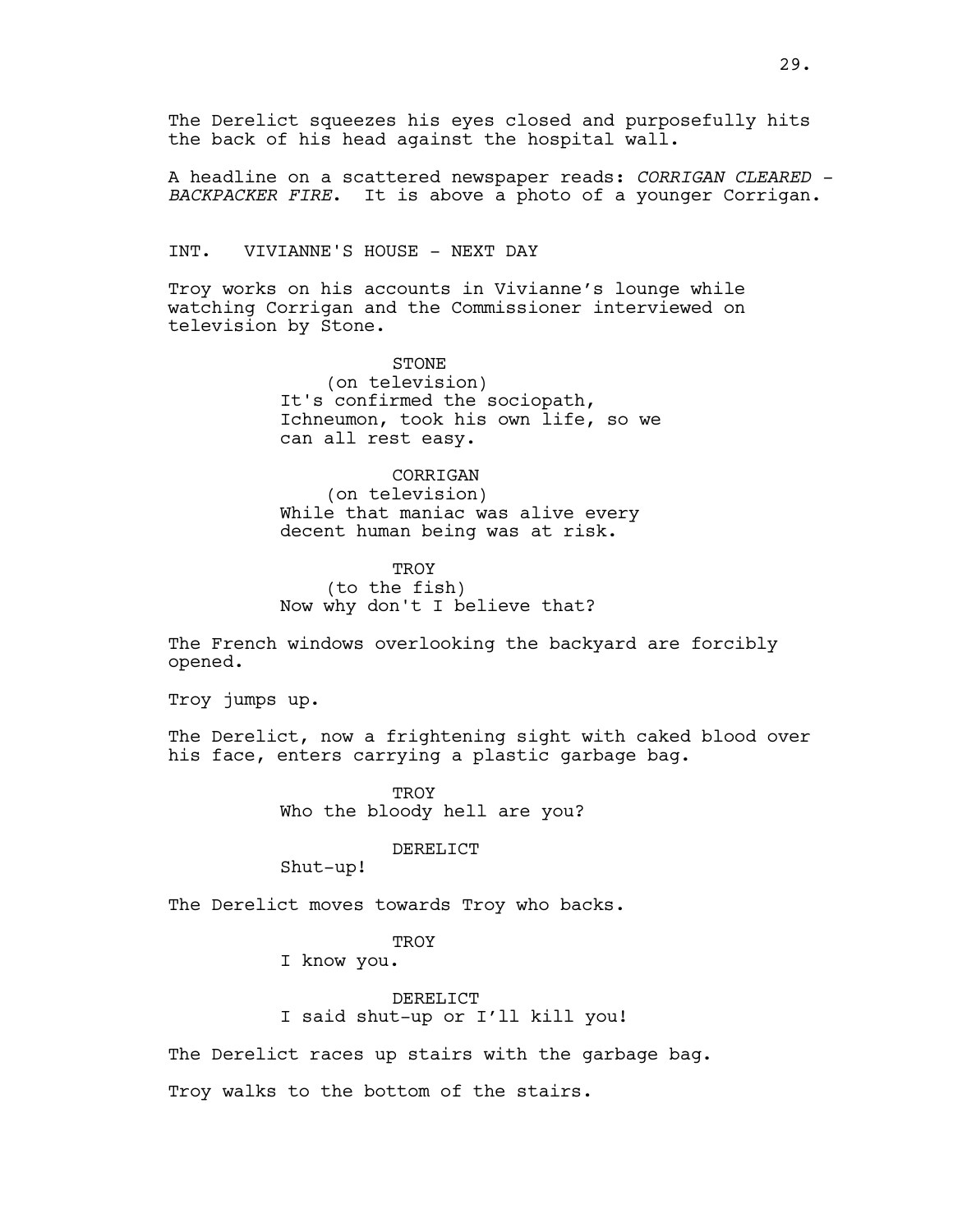Classical music plays upstairs.

The Derelict hurries down stairs with the garbage bag.

**TROY** I definitely know you!

DERELICT Nobody knows me.

**TROY** At the markets. Who are you?

DERELICT I'm The Pharaoh's Rat.

**TROY** 

The what?

The Derelict laughs hysterically.

**TROY** 

If you're after money you've come to the wrong place, mate.

The Derelict takes his own wallet and tips money onto the floor.

Troy stares dumfounded.

The Derelict removes the photo he took of Ed from the garbage bag and drops it on the table.

Troy glances at it, quickly turns away.

COMMISSIONER V.O. (on television) The maniac even had his house wired to kill police and innocent bystanders.

DERELICT They tied him to a chair, put a blow torch to his balls.

**TROY** Who? Tied who to a chair?

The television shows a photo of Ed.

The Derelict puts a USB stick into the sound system. Sound on the USB stick overrides the television.

Ed is heard in extreme agony.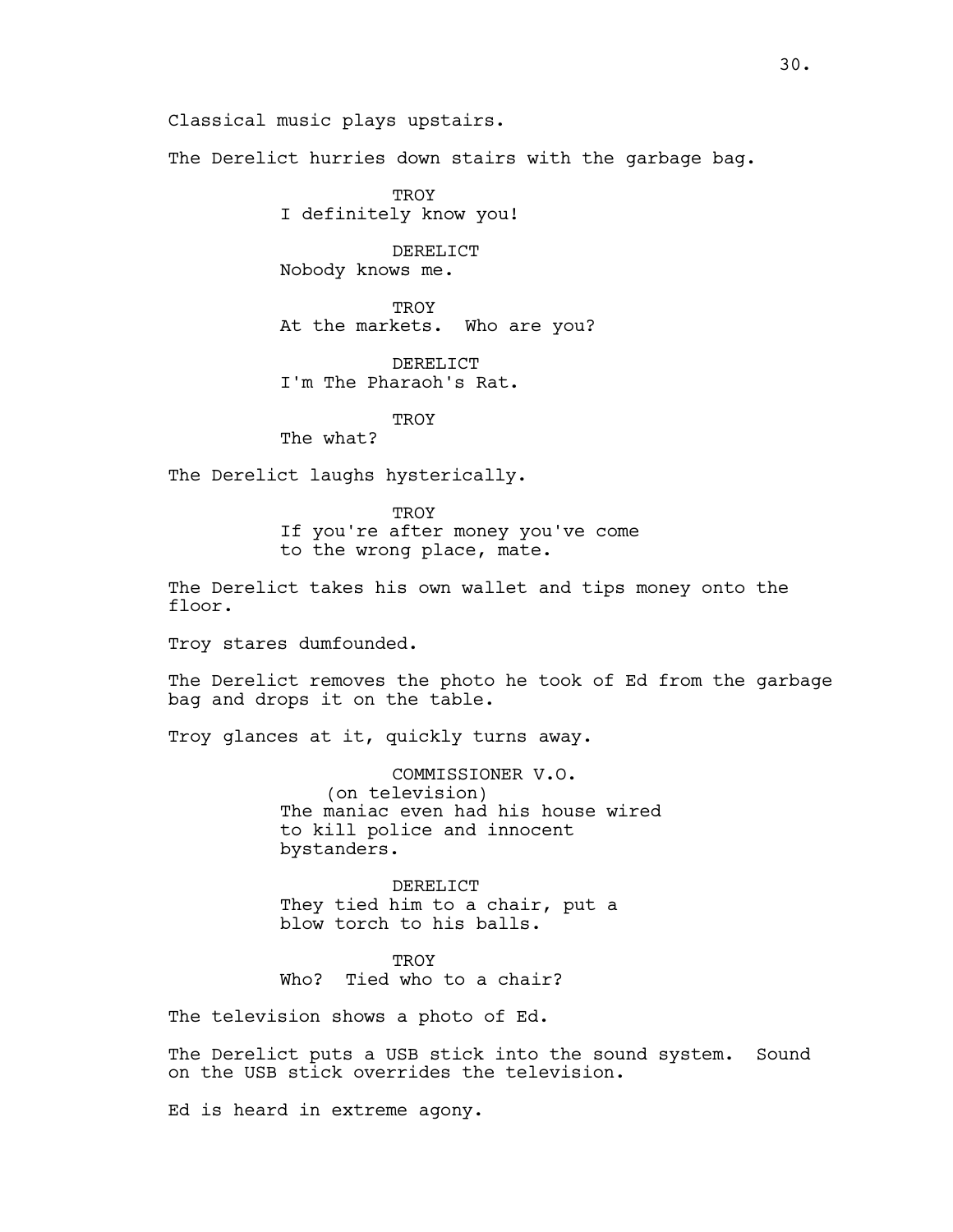ED (on USB stick) You'll get nothing out of me, you bastards! Ed screams. The Derelict splashes water from the fishtank over his face. Troy wants to stop him but doesn't. ED (on USB stick) Alright, alright, I'm him. I'm Robin Hood. I'm Ichneumon. I'm all those bloody people! VOICE (on USB stick) Where's the money? ED (on USB Stick) In the safe. VOICE (on USB stick) Combination? ED (on USB stick) Um...I don't know. I don't. I swear. DERELICT Six, three, two, four, zero, one. Ed screams. Troy grimaces. DERELICT (screaming) Six, three, two, four, zero, one. ED (on USB stick) Honest. I have these memory losses. In the morning I'll know. No! Don't, please don't, please... Ed screams. The Derelict removes the USB stick.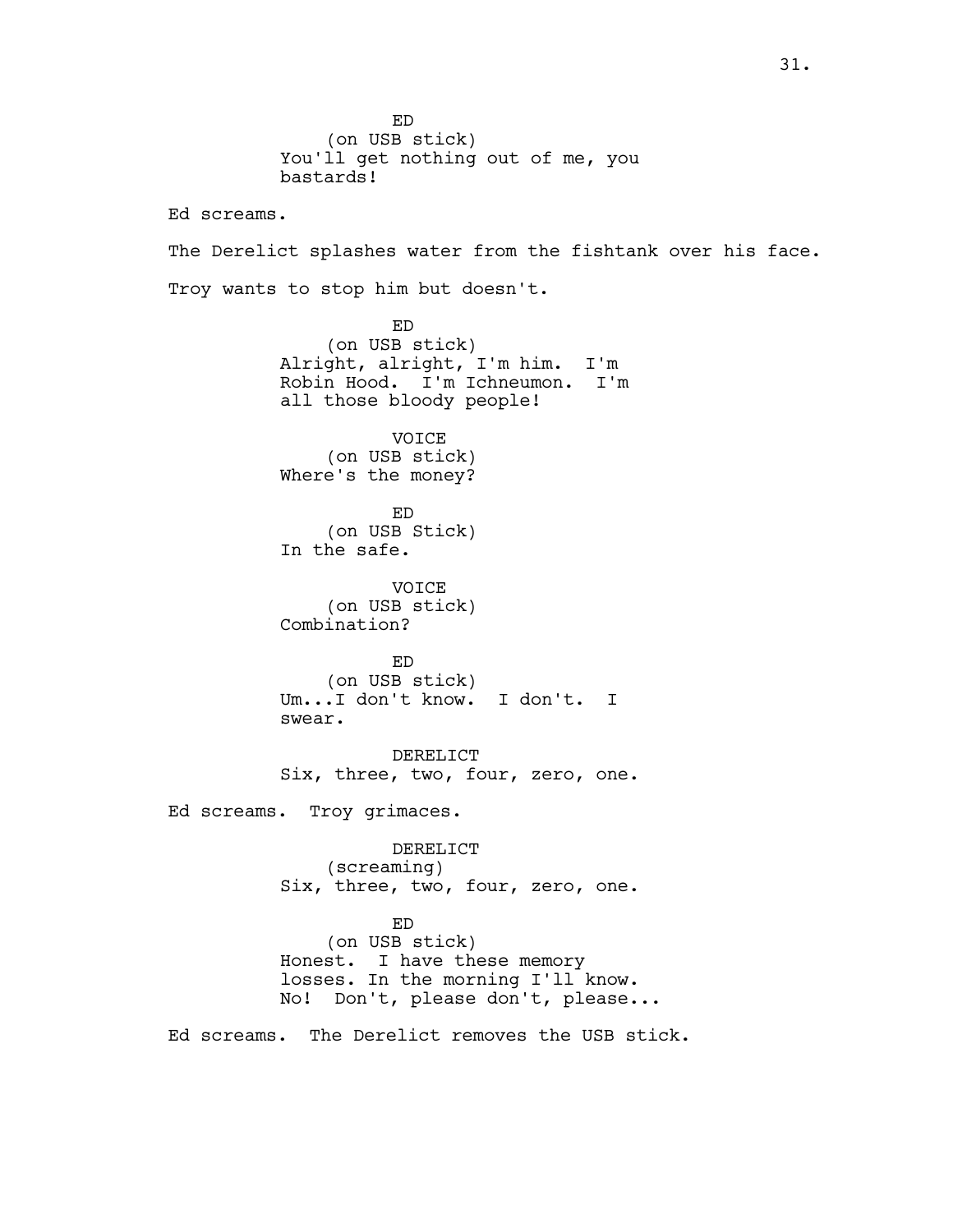STONE V.O. (on television) I believe none of the money was recovered? CORRIGAN V.O. (on television) Unfortunately not. DERELICT Because the bastards took the safe, that's why! The Derelict stares at the television, transfixed. Troy watches the Derelict cautiously. Another photo of Ed appears on screen, an old police photo. DERELICT That old buggar took me in off the streets, when I couldn't even scratch myself, fed me. The bloody fool. "I'll look after you, Son," he said. TROY Look, I really am sorry. DERELICT "You look as if you could do with a decent feed, mate." **TROY** I am, I'm sorry, but... DERELICT (screaming) Don't feel sorry for me! The Derelict's eyes are ablaze. Troy backs to the wall. DERELICT (quietly) Don't feel sorry for anyone. It's too painful. The Derelict opens the garbage bag. It's crammed with paper including the scrunched up old newspapers. Troy considers fleeing.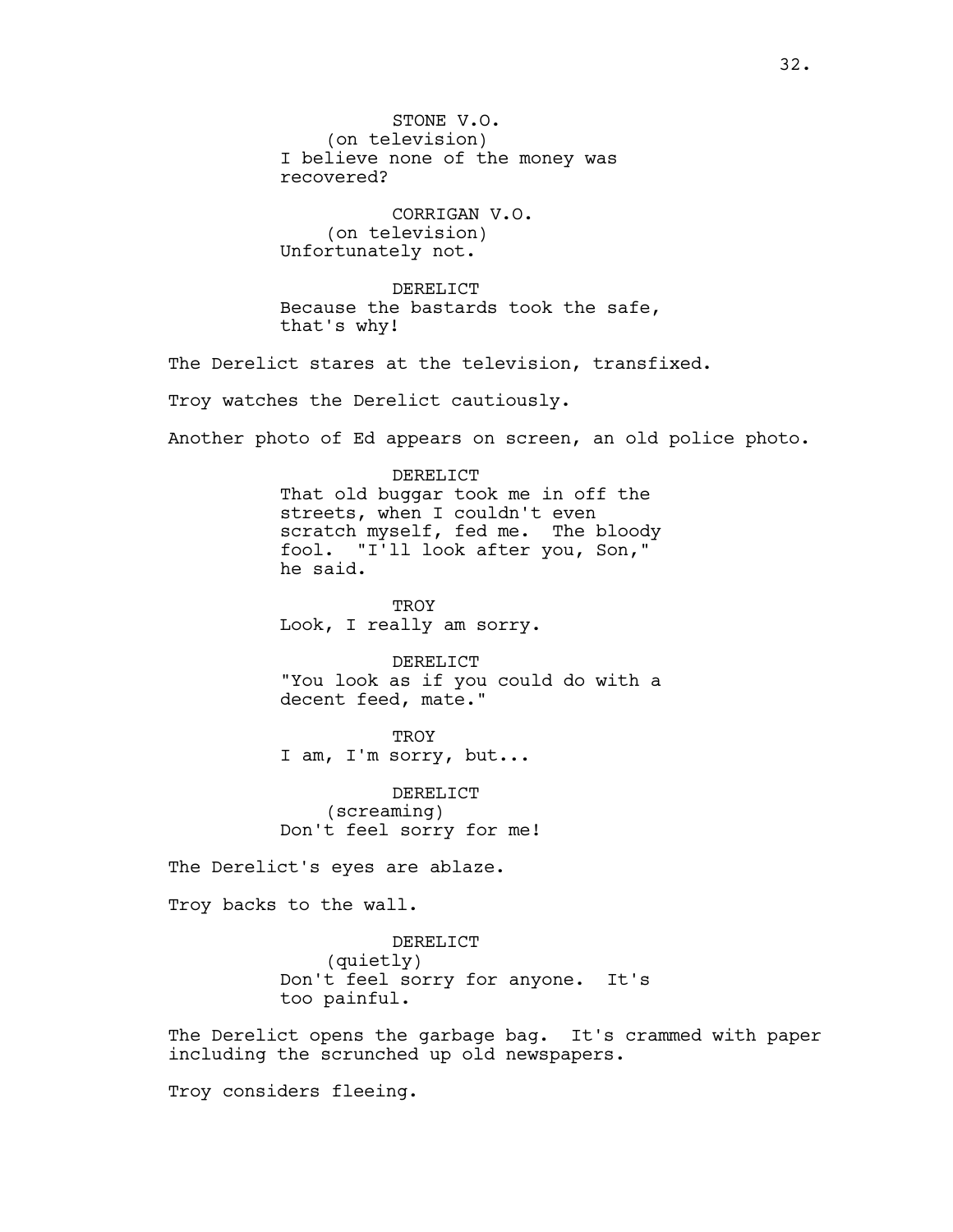As the Derelict removes a laptop and computer print-out from the garbage bag Vivianne enters the front door.

Neither Troy nor the Derelict are aware of her. Troy could escape but hesitates.

> DERELICT These are the real bets debited to your credit card.

He pushes the computer printout into Troy's chest.

Troy examines them.

DERELICT They actually owed you seventy bucks.

**TROY** I don't get this. Where'd you get these?

The Derelict doesn't answer.

TROY From Gambling Incorporated? How do you know about these? You must have been following me! Who gave them to you?

The Derelict doesn't answer.

**TROY** Who are you?

Vivianne turns off the television. Troy momentarily freaks when he sees her. The Derelict shudders, closes his eyes tight.

Troy moves in front of Vivianne to protect her. The Derelict regains control.

VIVIANNE

Don't you know?

The penny drops for Troy.

**TROY** Ichneumon? You're Ichneumon. And you were Dumphy?

VIVIANNE The so-called Robin Hood.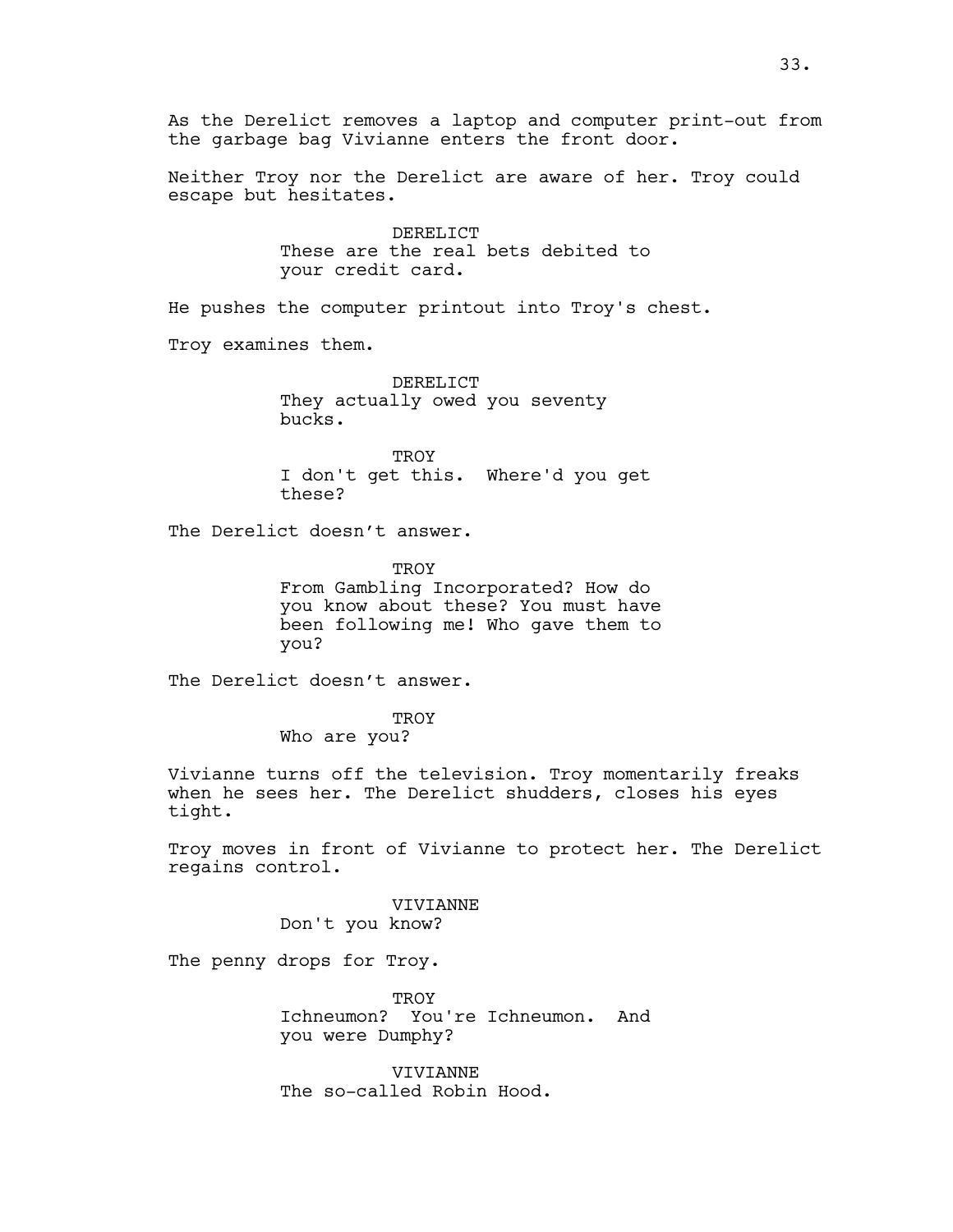TROY (referring to the television) Then who was that? Shit! What's this all about? (referring to the printout) And how'd you get these? (to Vivianne) Look at these. Look what he had! I didn't owe them a cent. Oh, shit, shit, shit! The Derelict puts a USB stick in his laptop. He turns to Vivianne. DERELICT He was just a dot. That's all he was. **TROY** A what? DERELICT Join the dots and create your own picture. **TROY** You're not making sense... DERELICT That Streaker who stalked your daughter... **TROY** Who was murdered? VIVIANNE You murdered him. The Derelict scoffs. DERELICT That's what they wanted everyone to believe. **TROY** They? Who's bloody they? The laptop shows Vivianne in bikini lying on the beach and removing her top.

> **TROY** Bloody hell!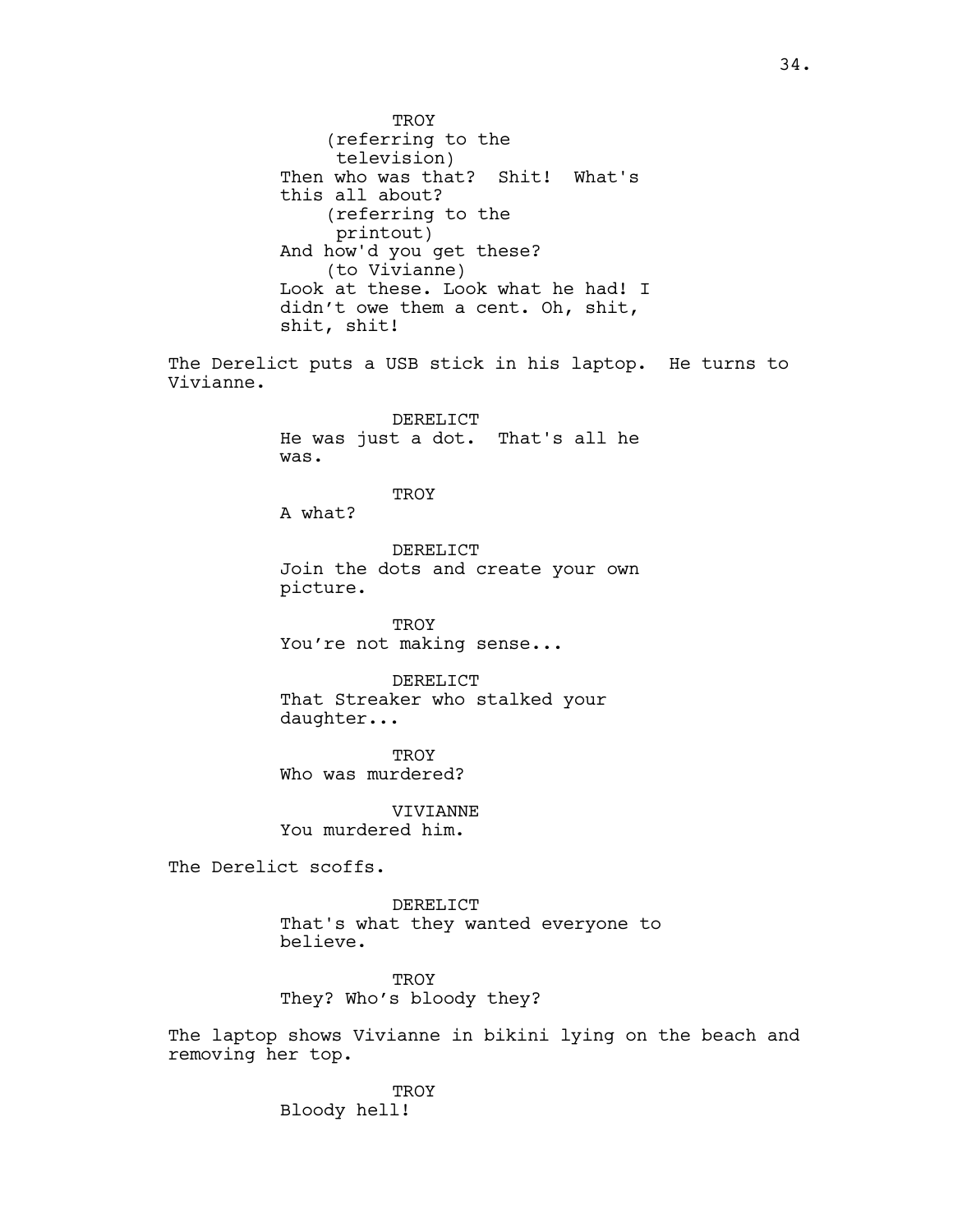VIVIANNE Where'd you...? Have you been stalking me?

The Derelict laughs.

VIVIANNE Then who took that, damn it?

The laptop shows Foxy coming out of school.

VIVIANNE The Streaker? Did the Streaker take these?

DERELICT That's what they would've told the real killers.

The Derelict closes the file, opens another folder.

VIVIANNE Where did you get those photos?

The Derelict refuses to answer.

VIVIANNE

Please.

The derelict mimes shuffling three cups.

DERELICT Which cup is the ball under?

She points to one 'cup'.

The derelict mimes turning the imaginary cup over then shakes his head.

She points to another 'cup'. He shakes his head without even looking at her.

She refuses to play. The Derelict mimes turning the third 'cup' over.

> DERELICT It's not The Streaker. It's not Corrigan. Guess.

**TROY** This is stupid. Who took the bloody photos?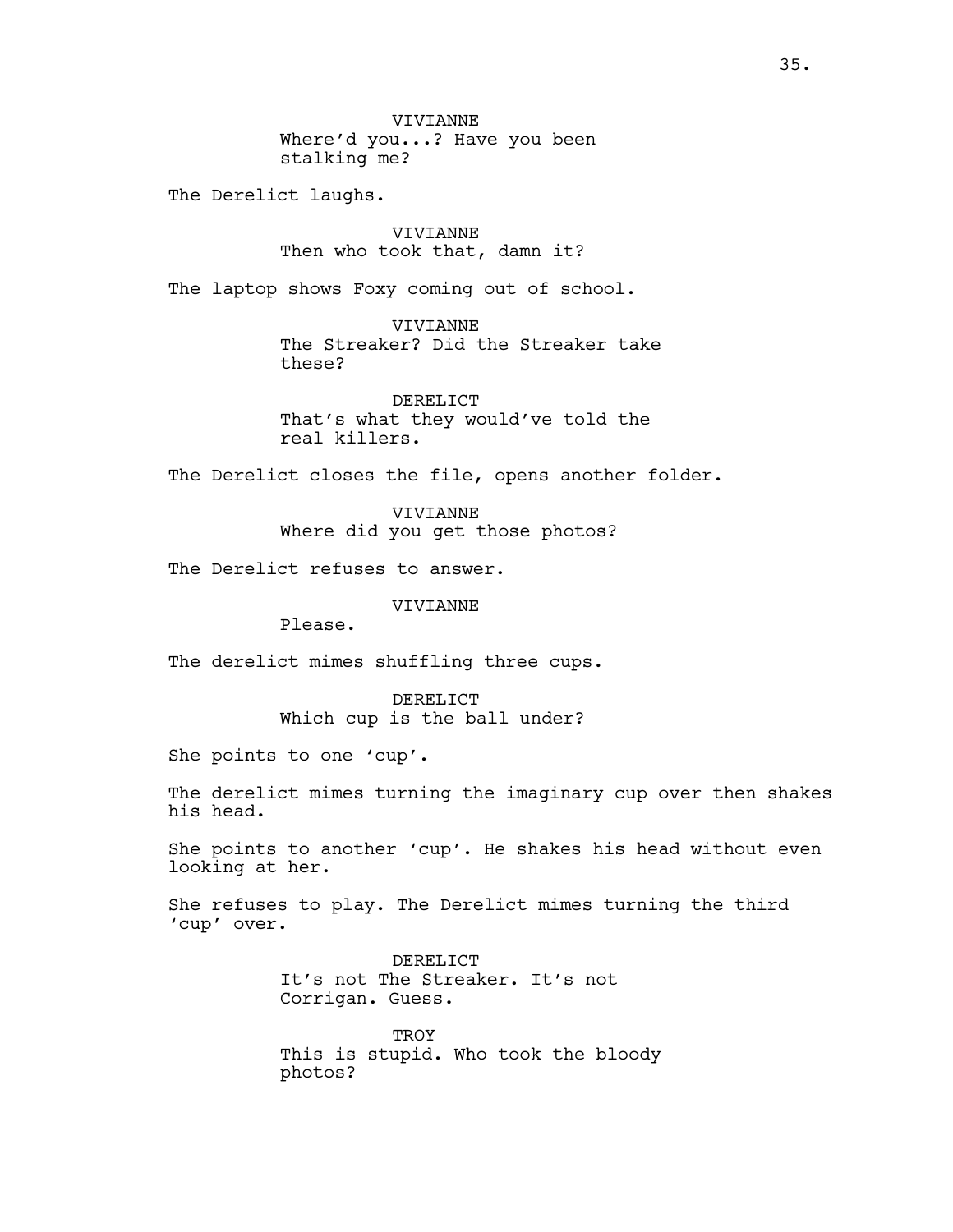Vivianne closes the folder on the laptop. The Derelict opens another folder, plays a file. It shows the outside of a house the Derelict visited as the Pest Exterminator.

# VIVIANNE Kimberly? Kimberly Mason?

The Derelict's grin indicates she's correct.

The Derelict opens another folder.

**TROY** Shit! Bloody hell! Who are these people? Is this about you? Is it about Foxy?

The Derelict shakes his head.

The laptop shows Troy entering a TAB then entering the Tax Department.

> DERELICT It's about you.

Troy is confused.

The Derelict picks the photo of Ed up.

DERELICT It had nothing to do with this old bloke.

Troy sits, bewildered.

The Derelict puts the photo in his pocket.

DERELICT They set you up from day one.

TROY Who? Who set me up, blast you?

DERELICT She just told you.

**TROY** Kimberly Mason? I don't even know him. This is bullshit!

DERELICT You know him alright. You've met with him. He knows everything about you.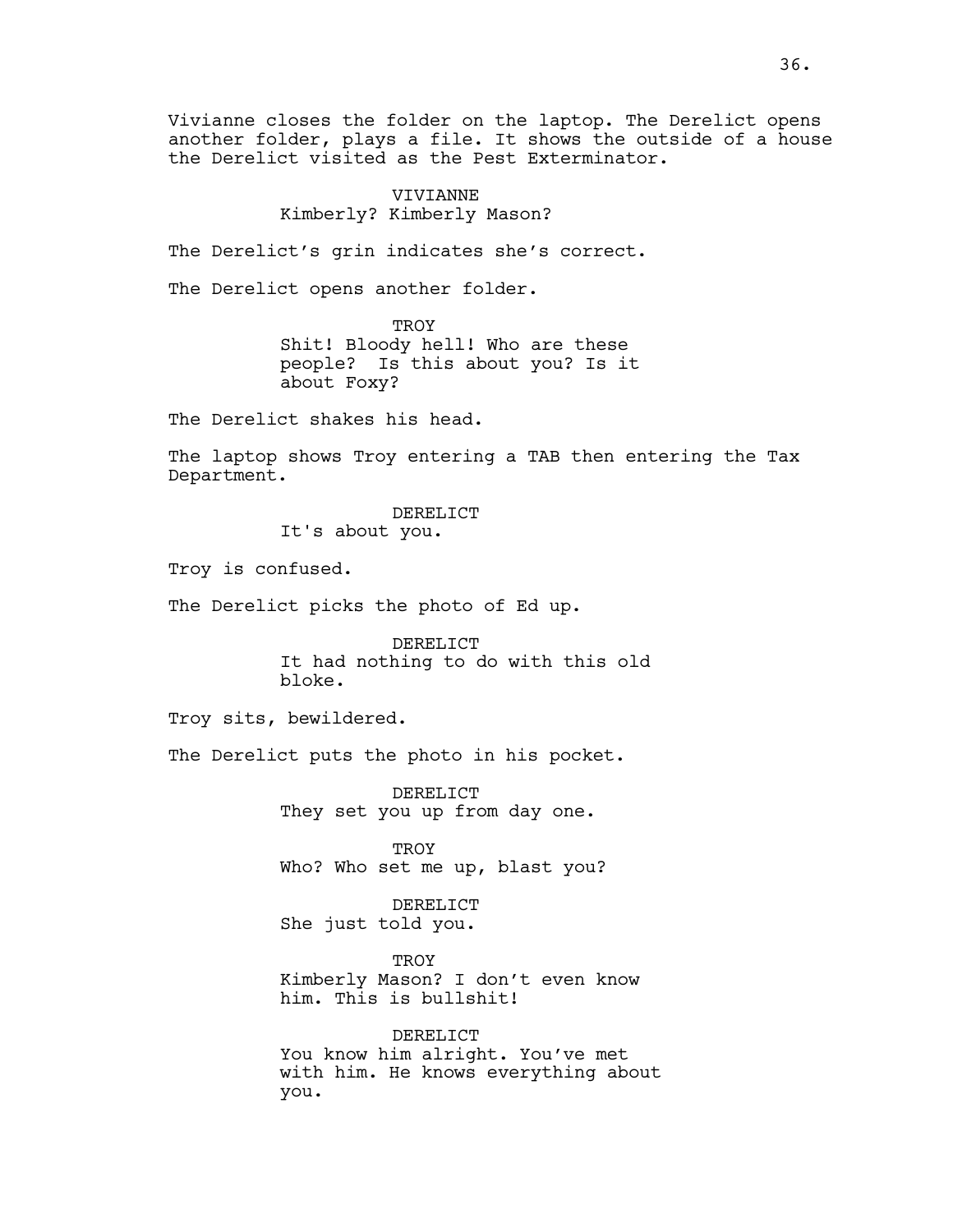**TROY** You said 'they'. Who else are you talking about? DERELICT (to Vivianne) Tell him who else. Vivienne remains silent. DERELICT Tell him, fuck you! She refuses to respond. DERELICT And Corrigan. Troy looks at Vivianne but she remains silent. **TROY** Why me? Why would Corrigan and Mason set me up? DERELICT (to Vivianne) Tell him. VIVIANNE Jealousy, revenge. I could think of a dozen reasons. TROY Because I'm with you? DERELICT Tell him the truth. She doesn't respond. **TROY** What truth? DERELICT They killed the Streaker. TROY Corrigan and Mason did? DERELICT (to Vivianne) They killed Bondi, the kid who was seeing your daughter.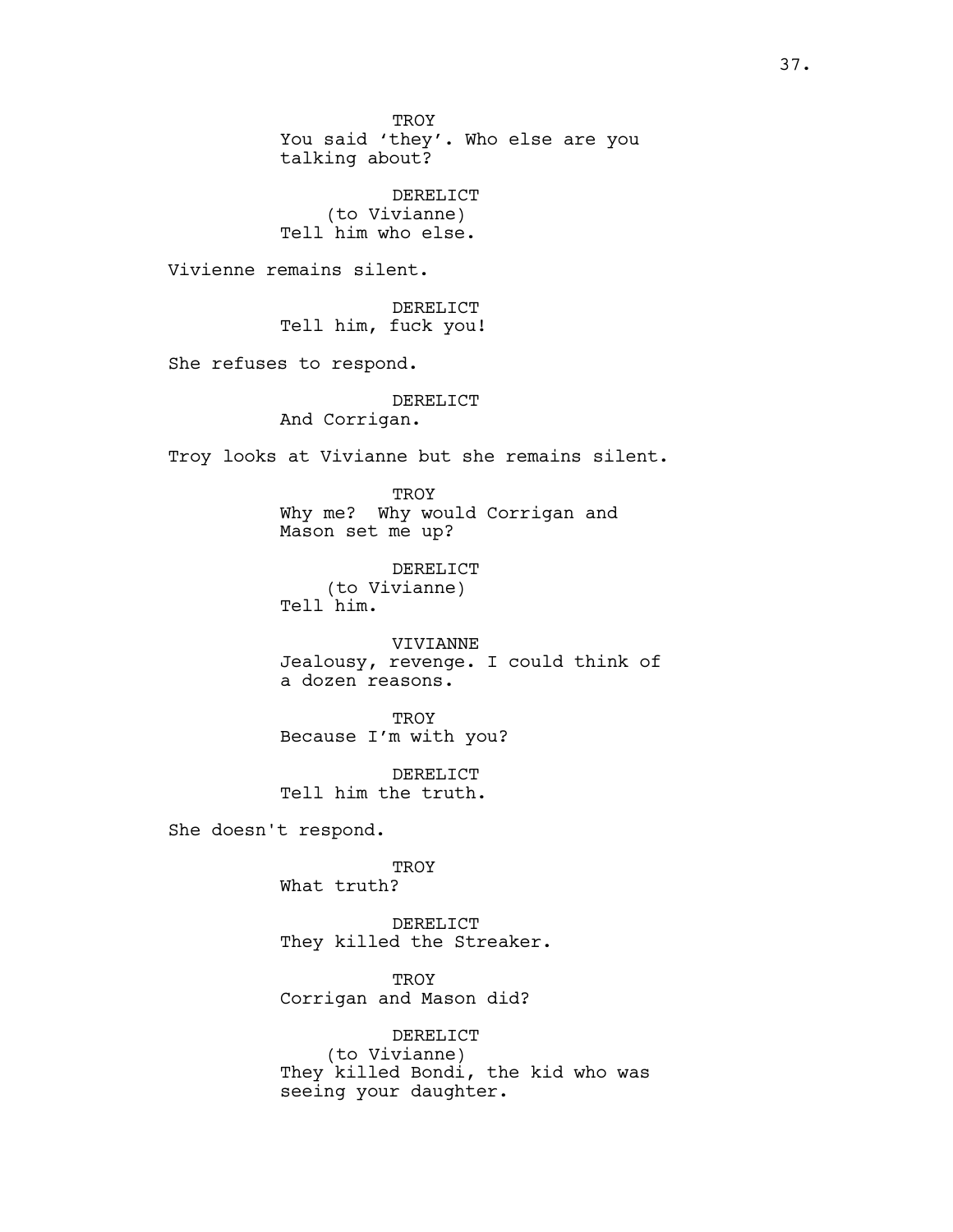VIVIANNE

Oh, no.

DERELICT (to Troy) They killed Ed and they're gonna kill you.

**TROY** (frustrated) Why?

DERELICT Because that's what they do. (looking at Vivianne) Anyone who gets in Corrigan's way. She fucking knows!

VIVIANNE Frank wouldn't do that.

**TROY** 

I don't believe it either! He might be dishonest, but he's not a murderer!

DERELICT How much is your life insurance policy worth?

**TROY** I don't have one.

The Derelict takes an insurance policy from the garbage bag and throws it on the table.

DERELICT

You do now.

Troy looks at it.

**TROY** This is a forgery. Where'd you get it?

DERELICT Corrigan's office.

**TROY** Bullshit! Bloody bullshit!

The Derelict opens another folder. It shows the insurance police on Corrigan's desk.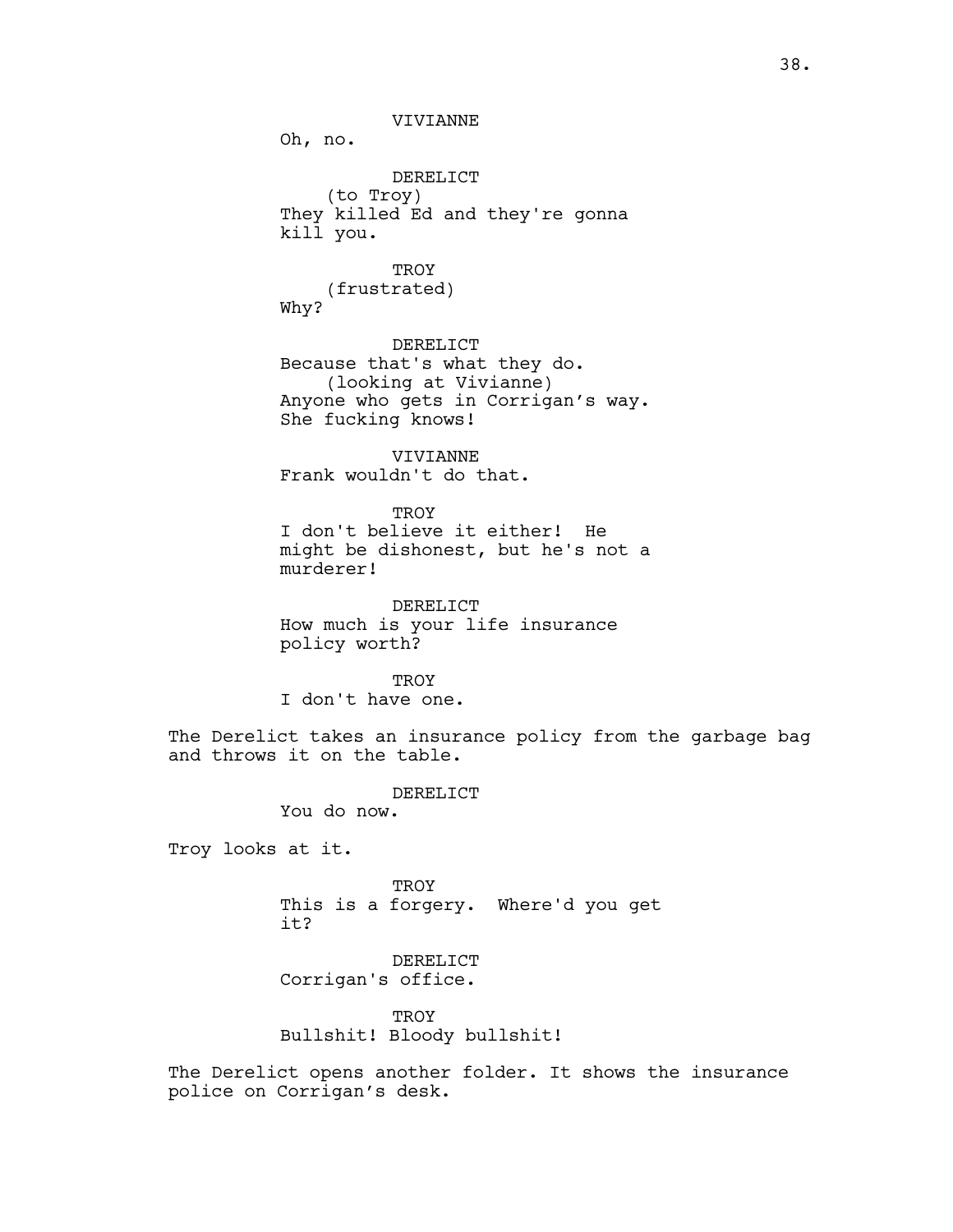DERELICT Tell him that's not Corrigan's desk.

VIVIANNE This is stupid! Why would he do that?

DERELICT You tell me. (to Vivianne) You're the beneficiary.

VIVIANNE

What!

Vivianne checks the policy.

DERELICT You didn't write this either, supposedly.

He hands Troy a letter.

Troy is devastated by the contents. He looks at Vivianne disbelievingly.

Vivianne snatches it.

DERELICT (to Troy) Your signature's on it.

VIVIANNE This is absurd!

DERELICT

Clever, actually. Establish motive, make the person to whom you owe money the beneficiary of your insurance, (referring to the letter) write a convincing suicide note and Frank's your uncle. Your death would've looked like a suicide.

VIVIANNE This is one of your sick schemes! Frank wouldn't have done this!

**TROY** We've got to go to the police.

The Derelict laughs.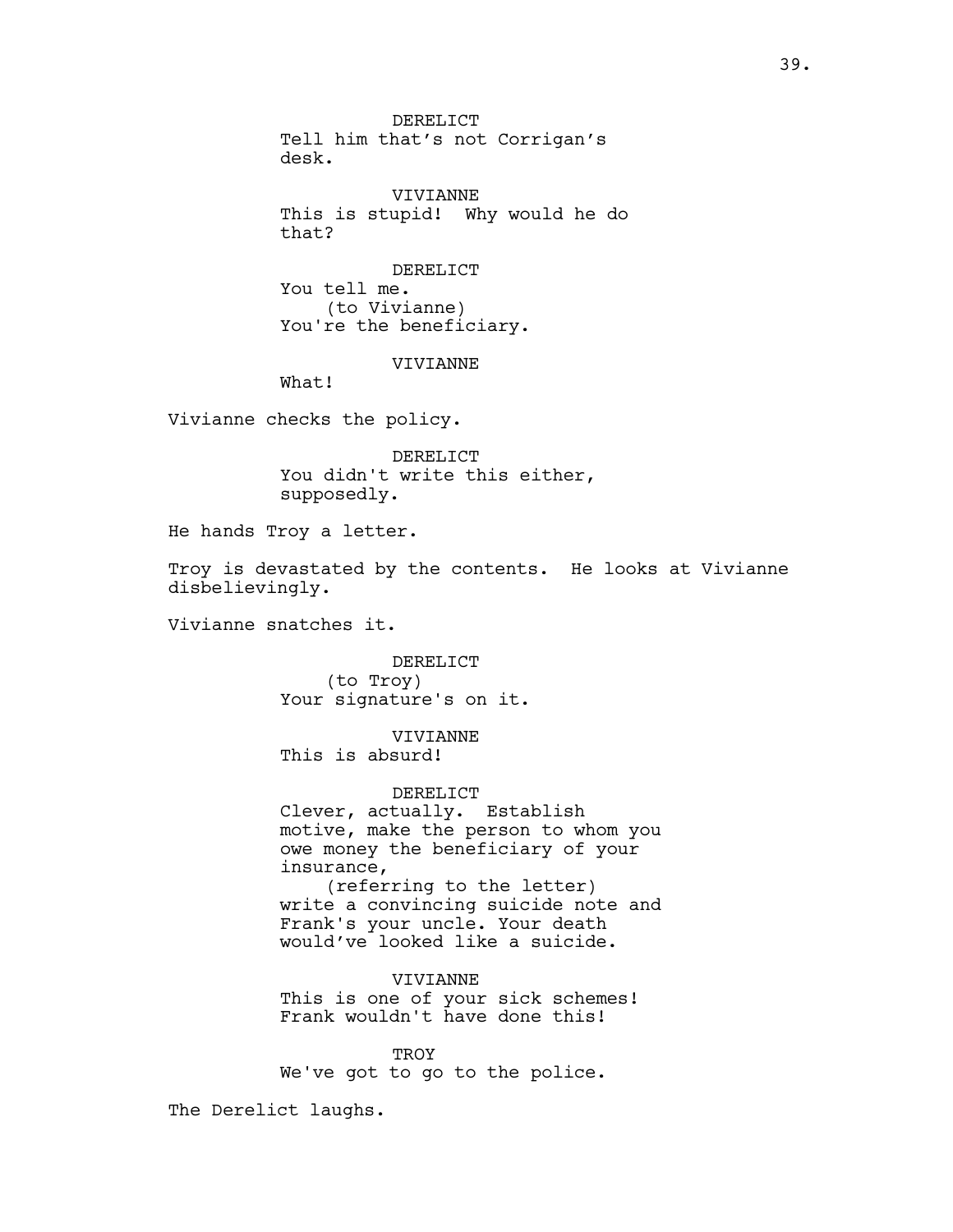Troy looks at Vivianne but it's obvious she doesn't want to involve police.

**TROY** 

We do!

DERELICT She tried that. Tell him the truth.

Vivianne refuses to answer.

DERELICT

Tell him how you went to the police and gave them all the details on me and Ed. Tell him how they murdered Ed.

**TROY** 

Did you?

DERELICT These people are outside the law because they are the law.

VIVIANNE I thought I was doing the right thing.

TROY We still have to go to the police. There must be someone higher up we can tell!

DERELICT They'll stitch you up with conspiracy and race fixing. Corrigan'll say you pressured him to pull up Foxy Lady. Their betting records'll support that. Your footprints are everywhere.

Troy sits, resigned.

DERELICT He has access to your personal details, your tax records.

**TROY** Bullshit! That's crap!

The Derelict opens another folder.

Troy checks it.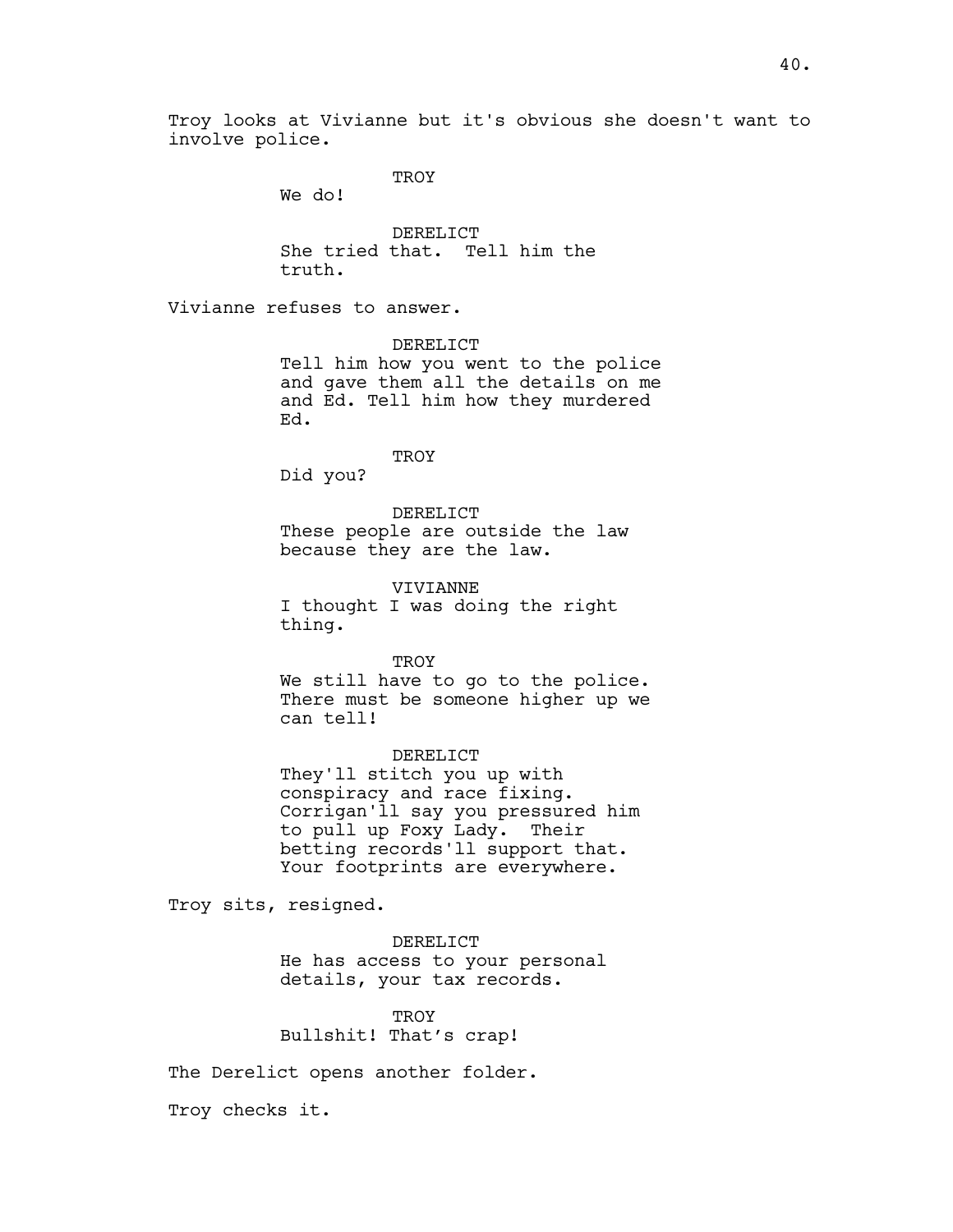Troy holds his head in his hands.

VIVIANNE What do you want from us?

DERELICT (smiling) To help me refurbish Robin Hood's barn of course.

TROY What're you talking about?

VIVIANNE He wants revenge.

**TROY** I don't get it

VIVIANNE He needs our help.

**TROY** 

Why?

The Derelict doesn't answer.

TROY

How do we know this isn't another of your sick schemes? Apparently you or Ischemon or whoever you are, has been after Corrigan for years. If Corrigan got access to my tax records, why couldn't you have? Did you ever consider that everything that's happened, the death of your friend or whoever he was...

DERELICT Ed. His name was Ed

**TROY** ...is a result of your sick obsession?

The Derelict turns away.

TROY

You could have forged this policy, written the letter! That so-called infallible system.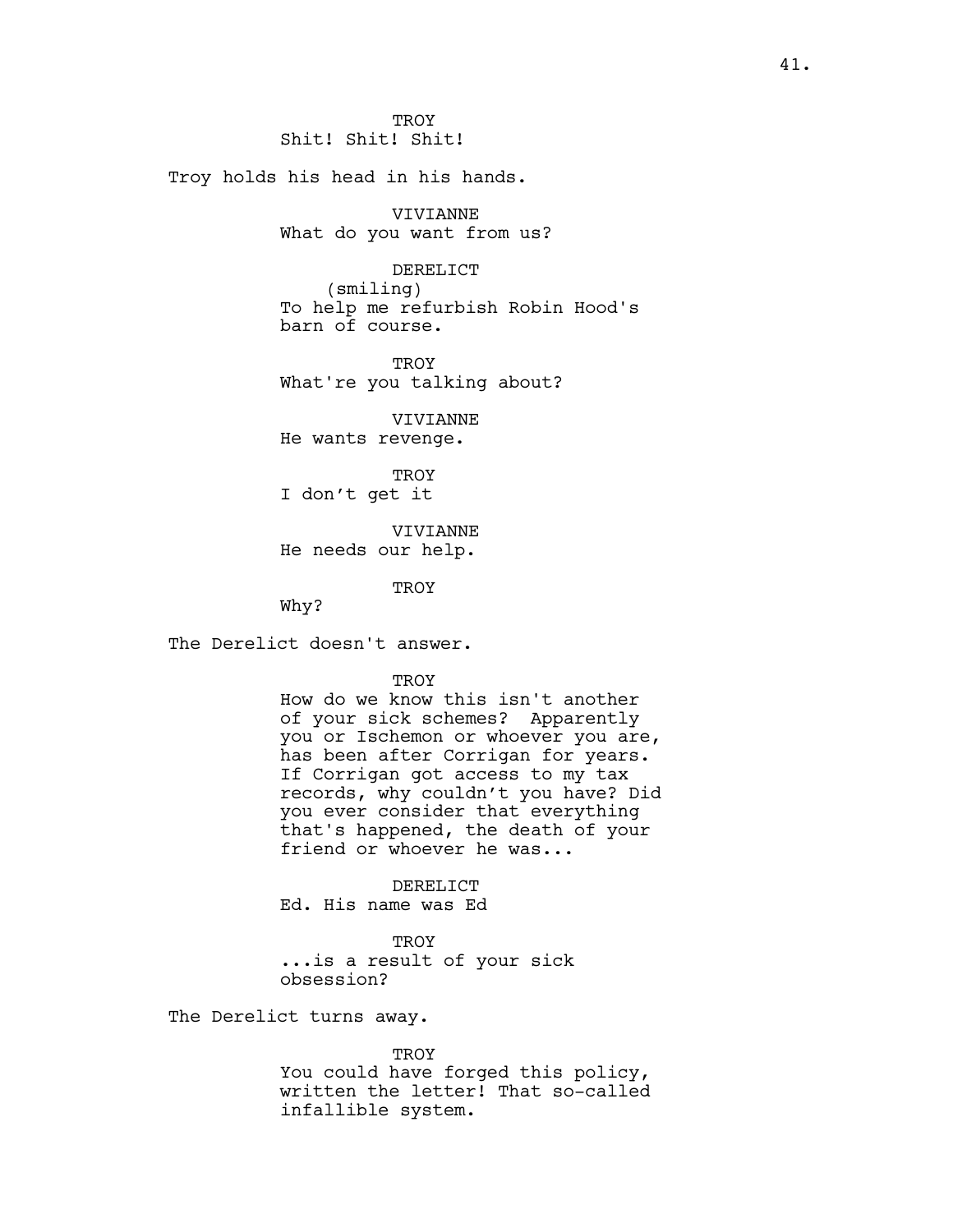You were the one who showed us. Not Corrigan. He had nothing to do with it.

VIVIANNE He did actually. He purposefully told you Foxy Lady wouldn't win so you would bet on the other horses.

**TROY** How do you know that?

VIVIANNE

He told me.

Troy jumps up.

TROY I'm going to the police now!

### VIVIANNE

Troy.

**TROY** How do we know this isn't all about you and Foxy?

VIVIANNE It isn't about Foxy.

**TROY** You're both missing the point! Corrigan's already destroyed me.

Vivianne shakes her head.

TROY If he's after me then Foxy could also be in real danger!

She puts her fingers to Troy's mouth and shakes her head.

**TROY** I'm responsible for her too, you know. I am. If you won't go to the police I will!

DERELICT

Tell him.

**TROY** Tell him what, damn it?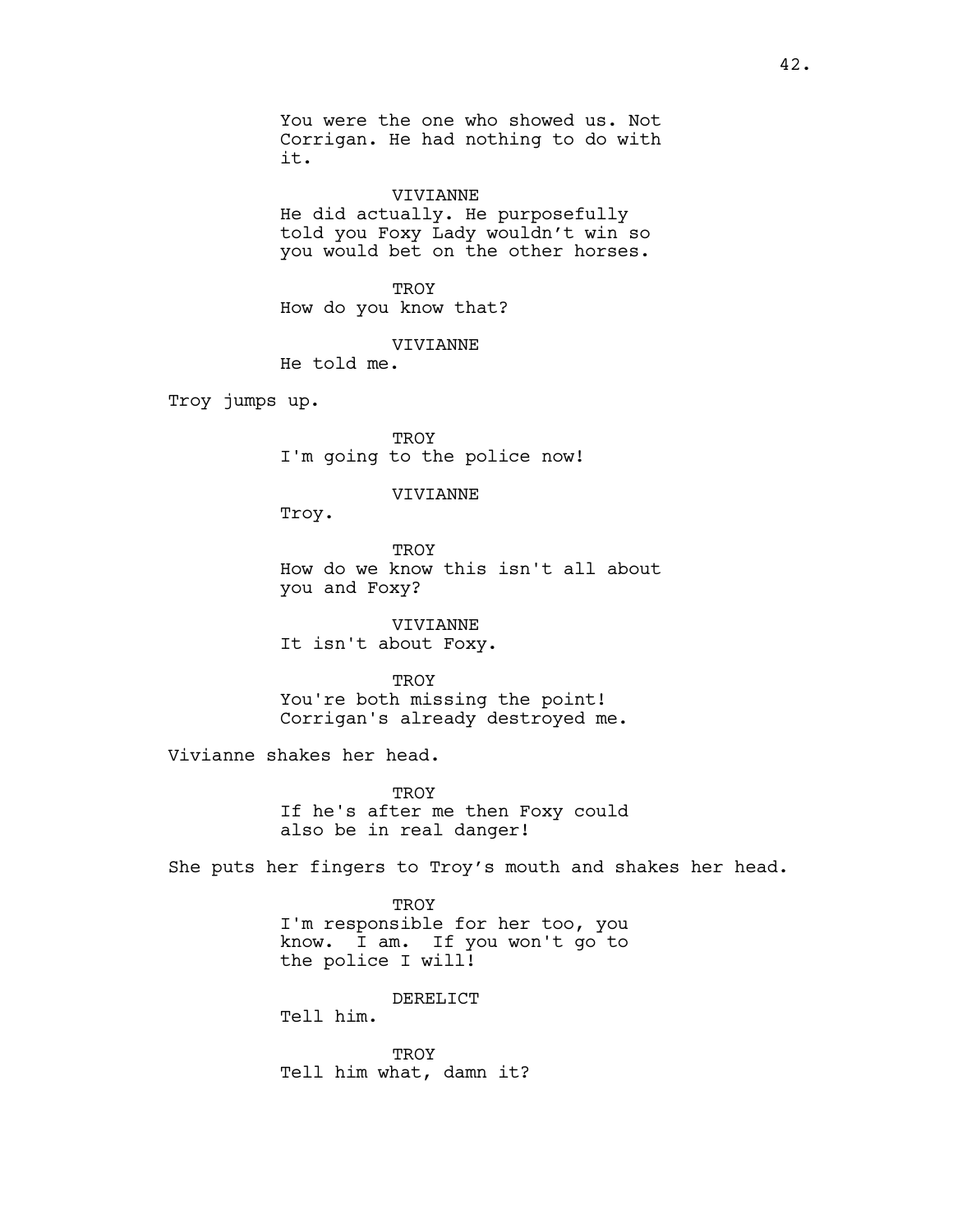I can't!

Troy goes to leave.

**TROY** 

Right!

DERELICT The kid's Corrigan's daughter.

Troy stops, dead.

TROY

What!

VIVIANNE Foxy is Frank's daughter.

**TROY** Oh shit! Shit! Shit! Shit!

VIVIANNE I wanted to tell you.

Troy runs out the door.

Vivianne attempts to follow but the Derelict grabs her arm.

She glares at him, attempting to pull away.

# DERELICT

There's more.

LATER: Vivianne impassionately watches herself naked on the laptop recorded by Corrigan.

Classical music still plays upstairs.

The Derelict sits behind her, almost wanting to touch her.

Suddenly Vivianne runs up the stairs.

The Derelict chases her, grabs her.

She struggles to escape. He holds her tightly.

# VIVIANNE

Let me go!

# DERELICT

You can't!

She's unable to break free. They lie on the stairs, panting.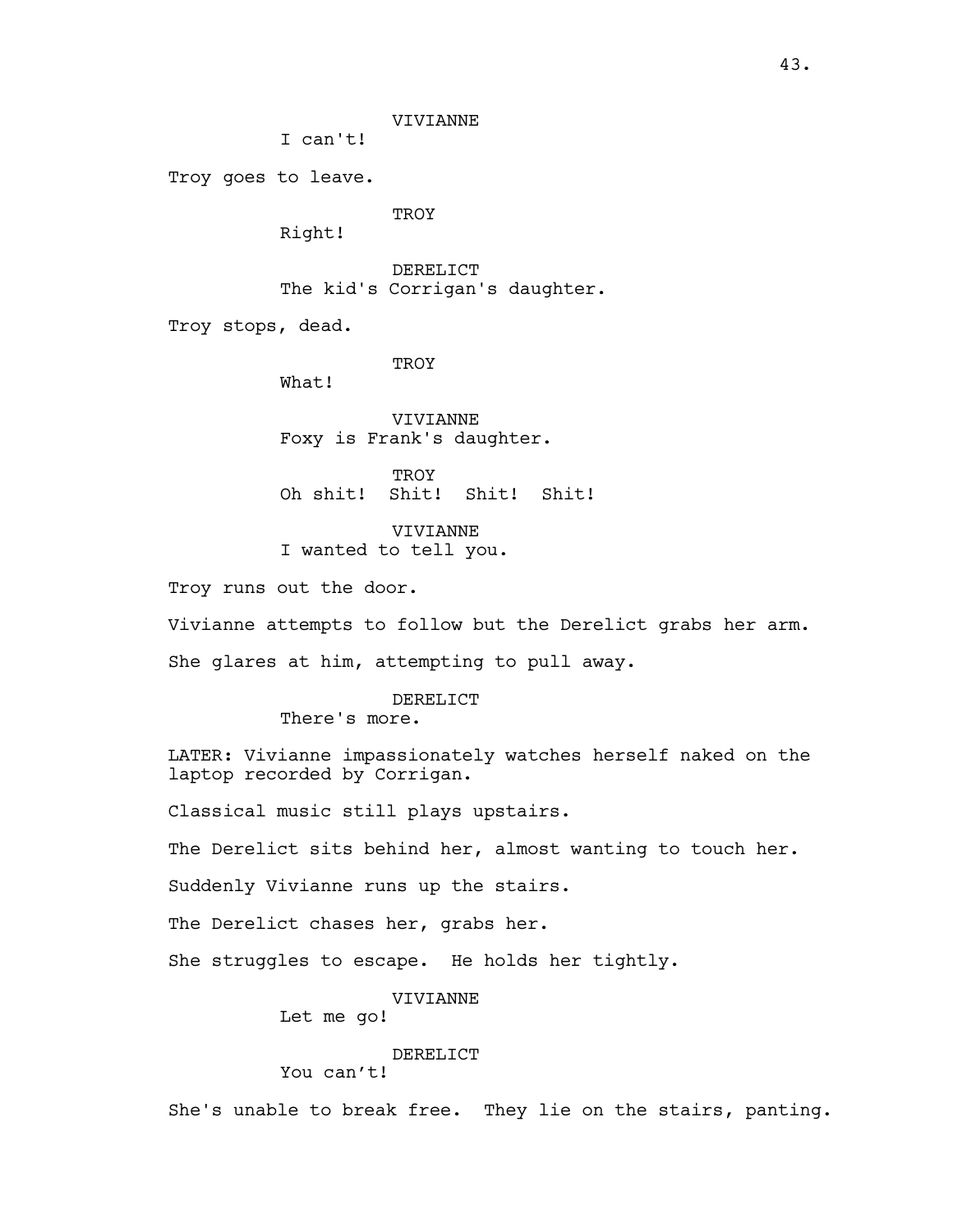DERELICT If you rip the camera out, he'll know.

She continues to struggle. He holds her tight.

VIVIANNE I don't care! This is over, this nonsense!

She pounds his chest.

He submits to her punches but continues to hold her round the waist until she tires, sobbing.

# DERELICT There's a camera outside your front door, one in your bedroom, one in your shower and that's it. If he doesn't suspect anything we have the advantage. But not if he knows I'm alive.

LATER: Vivianne brings the Derelict, who's sitting on the couch, a coffee.

He eagerly sips it.

He closes his eyes.

Vivianne removes the crumpled old newspapers from the garbage bag.

She reads the headlines about the backpacker fire.

# VIVIANNE

I remember this.

She reads one of the newspaper articles while continually checking the Derelict.

# VIVIANNE Your daughter...was Irene.

He stares at her, his eyes glazed, seething. He closes his eyes tight, forcing his anguish to subside.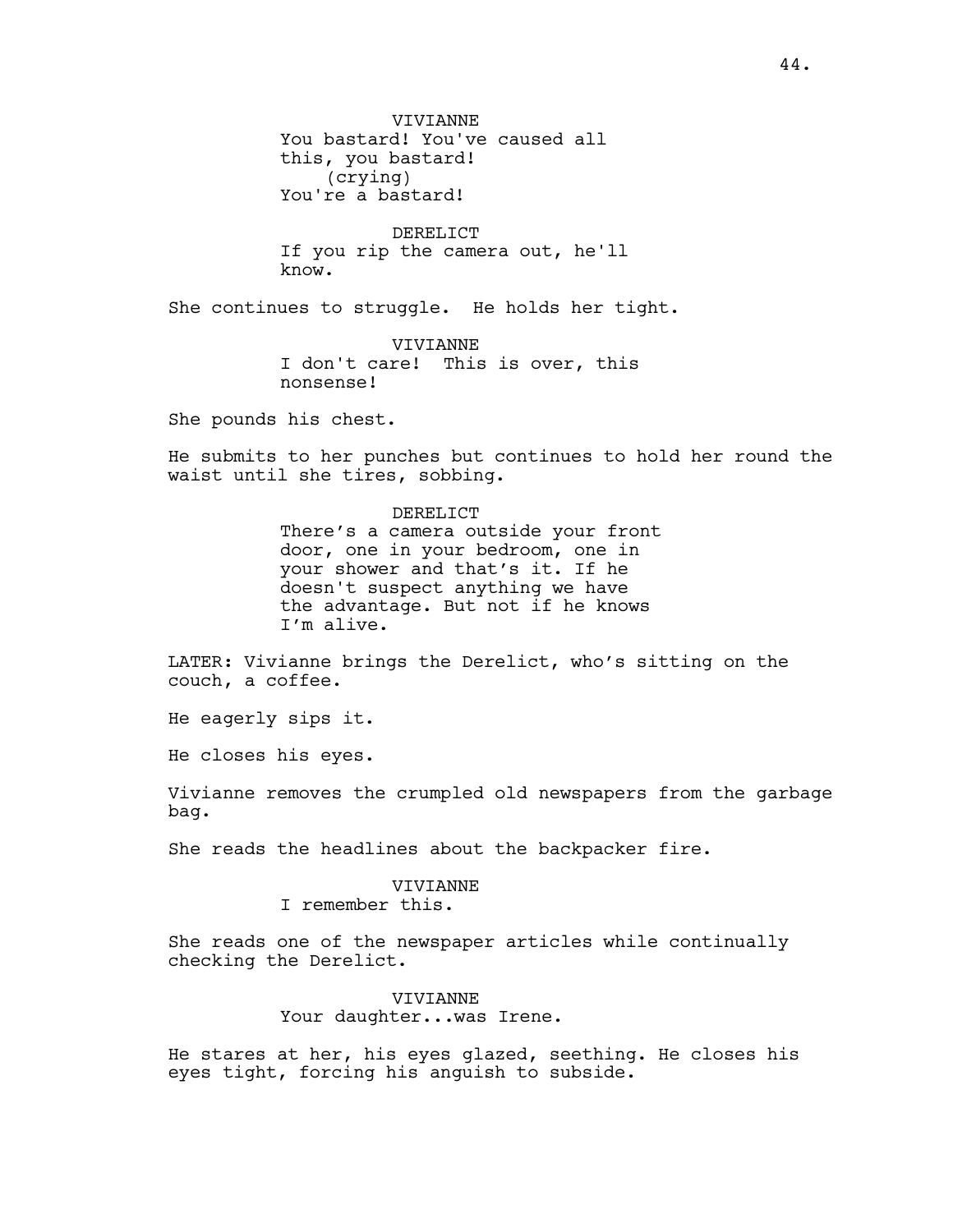She realises something is wrong, searches the garbage bag and is shocked when she finds the gun.

The Derelict opens his eyes. She looks at him hard. He lowers his eyes.

### VIVIANNE

You were going to hurt Foxy, weren't you? I know it. Here I was thinking it was infatuation with me. All the time you wanted revenge for your daughter.

Tears stream down his face.

Vivianne returns the gun to the garbage bag.

#### DERELICT

She was a year older than Foxy. I called her Princess. Stupid really because she hated it. Her mum was...She wasn't very good with kids. She wasn't good with anyone. I looked after Princess. That's a<br>lie. She looked after me. "You're lie. She looked after me. picking on me, Dad," she said. And she was bloody right. I changed after that. She taught me to be a different person. We never argued again, raised our voices. And then it came out of the blue, almost overnight. She was no longer my little Princess. I knew I was doing the right thing, letting her go. I'd seen parents cling to their kids. Scared to let them go. She worked after school, every night, stacking shelves. She just wanted to backpack around Australia before she went to Uni. When the pub burnt down I knew she wouldn't be dead. She would've escaped. That's why I let her go, to escape from me. She'd always ask me first. "What do you think of this lipstick, Dad? Should I be a lawyer like you?" There wasn't anything to identify her from. Ash, bones...Just a customer's name in secret books the bastard kept on the side.

The Derelict sobs uncontrollably. She waits till he composes himself.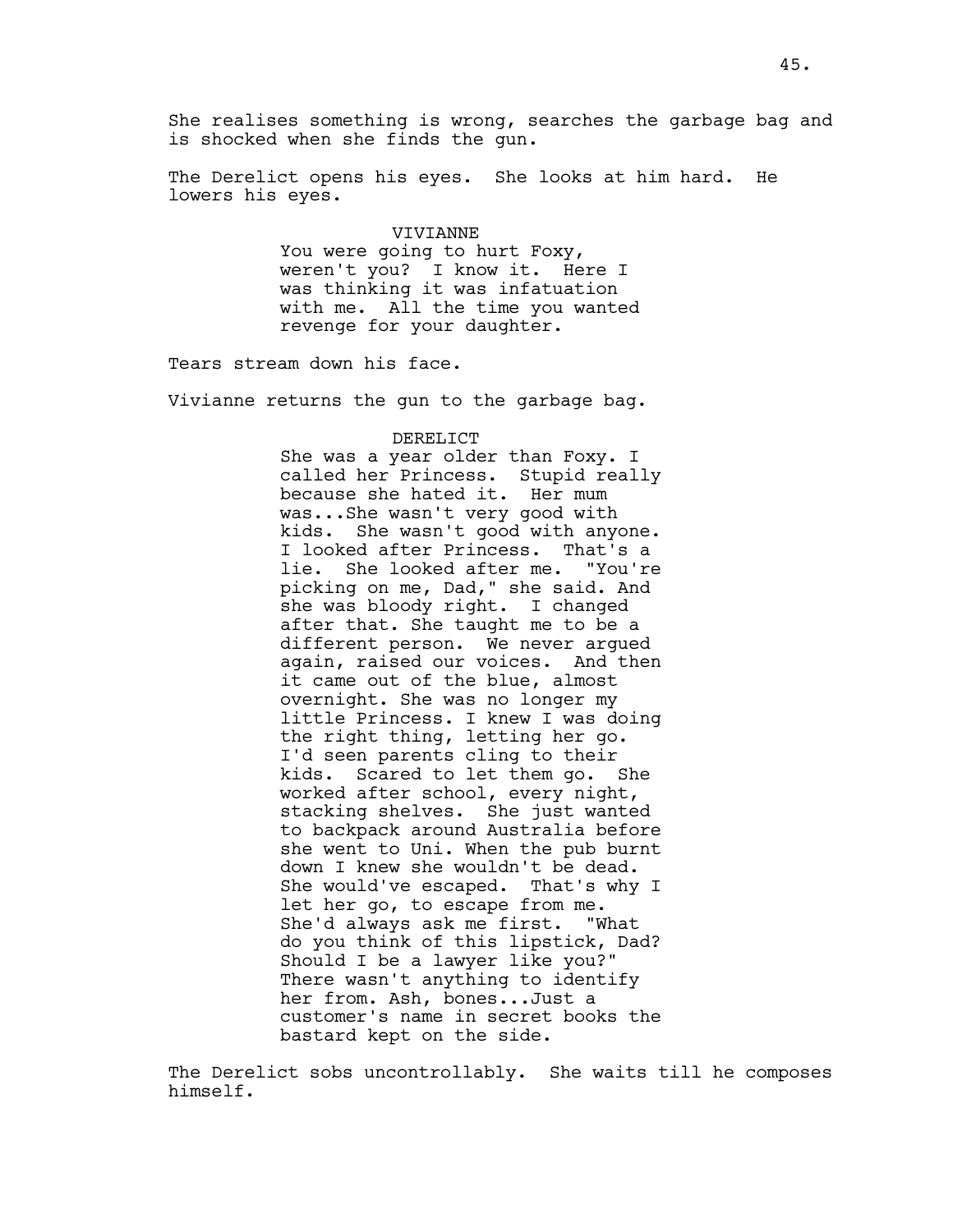I want you to promise me one thing.

He looks at her.

VIVIANNE Nothing you do will involve Foxy.

DERELICT You know he had that pub insured for twice its market value?

VIVIANNE

Promise me.

He nods.

EXT. PARK - SAME NIGHT

Troy tosses stones into a small lake in a park. Ducks scatter. Vivianne approaches, stands along side him.

> **TROY** It's amazing, isn't it?

> > VIVIANNE

What?

He tosses a stone creating a perfect ripple.

TROY Something so destructive can create such perfect symmetry.

She holds his throwing hand, places it around her waist. He looks deep into her eyes before she kisses him tenderly. He clings to her.

INT. VIVIANNE'S HOME - SAME NIGHT

Classical music still plays upstairs.

The Derelict browsers through the book, The Pharaohs.

Foxy appears.

FOXY What're you doing here?

He continues browsing.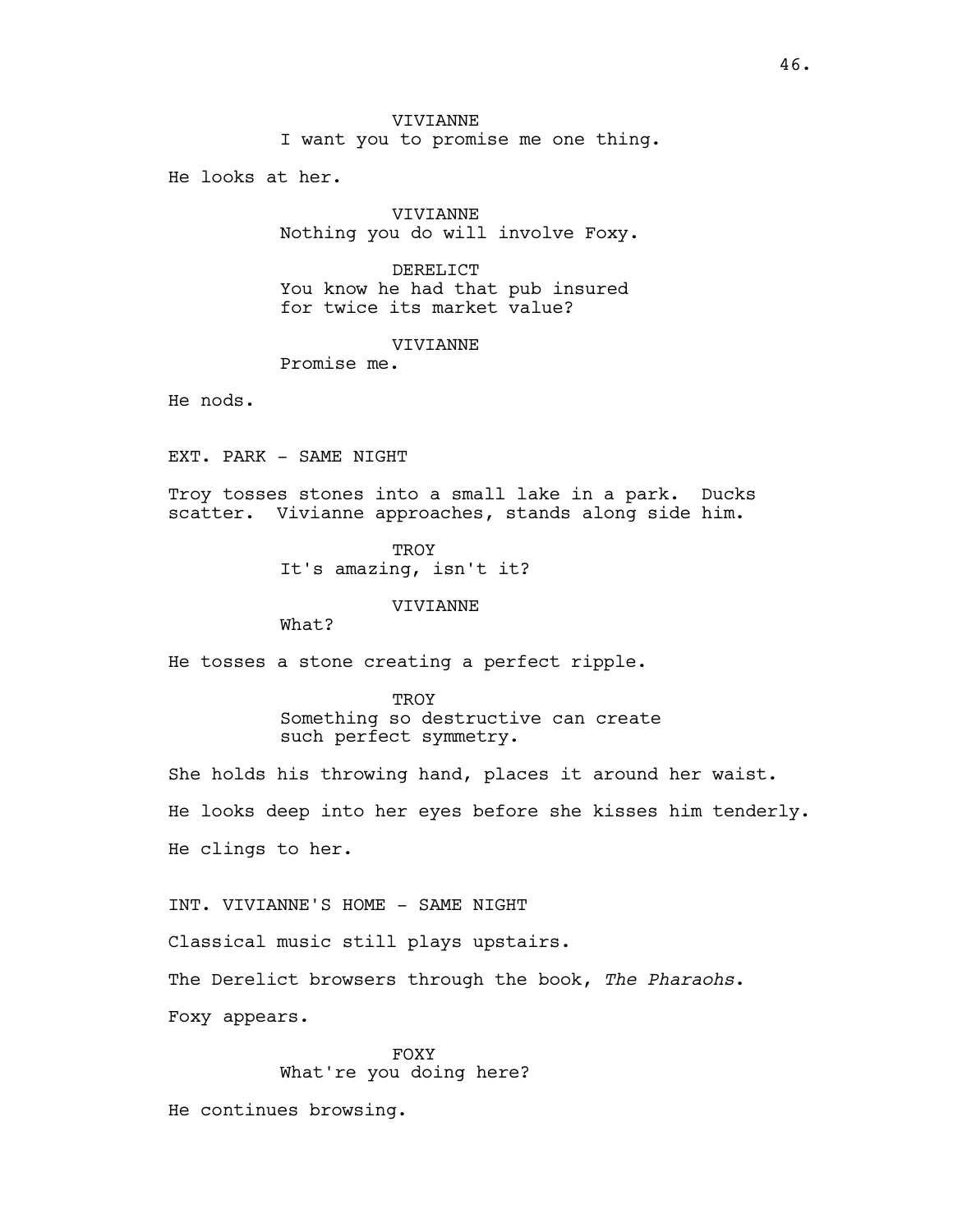DERELICT

Visiting.

FOXY (indicating the classical music) Did you put that crap on?

He glares at her.

FOXY I know who you are.

He watches her get a can of soft drink from the fridge. He goes to the fish tank, drops fish food into it.

> FOXY If you give them too much they die.

DERELICT They die anyway.

FOXY Good! Is Bondi back?

He doesn't answer.

FOXY You know Mum thinks it's over between us. You won't tell her will you?

He still refuses to respond.

FOXY What? What is it?

The Derelict removes a watch from his pocket, holds it out.

FOXY

That's Bondi's. It's a Rolex.

DERELICT Fake. But he would have wanted you to have it.

It takes a moment before Foxy realises. She breaks down, runs to her room.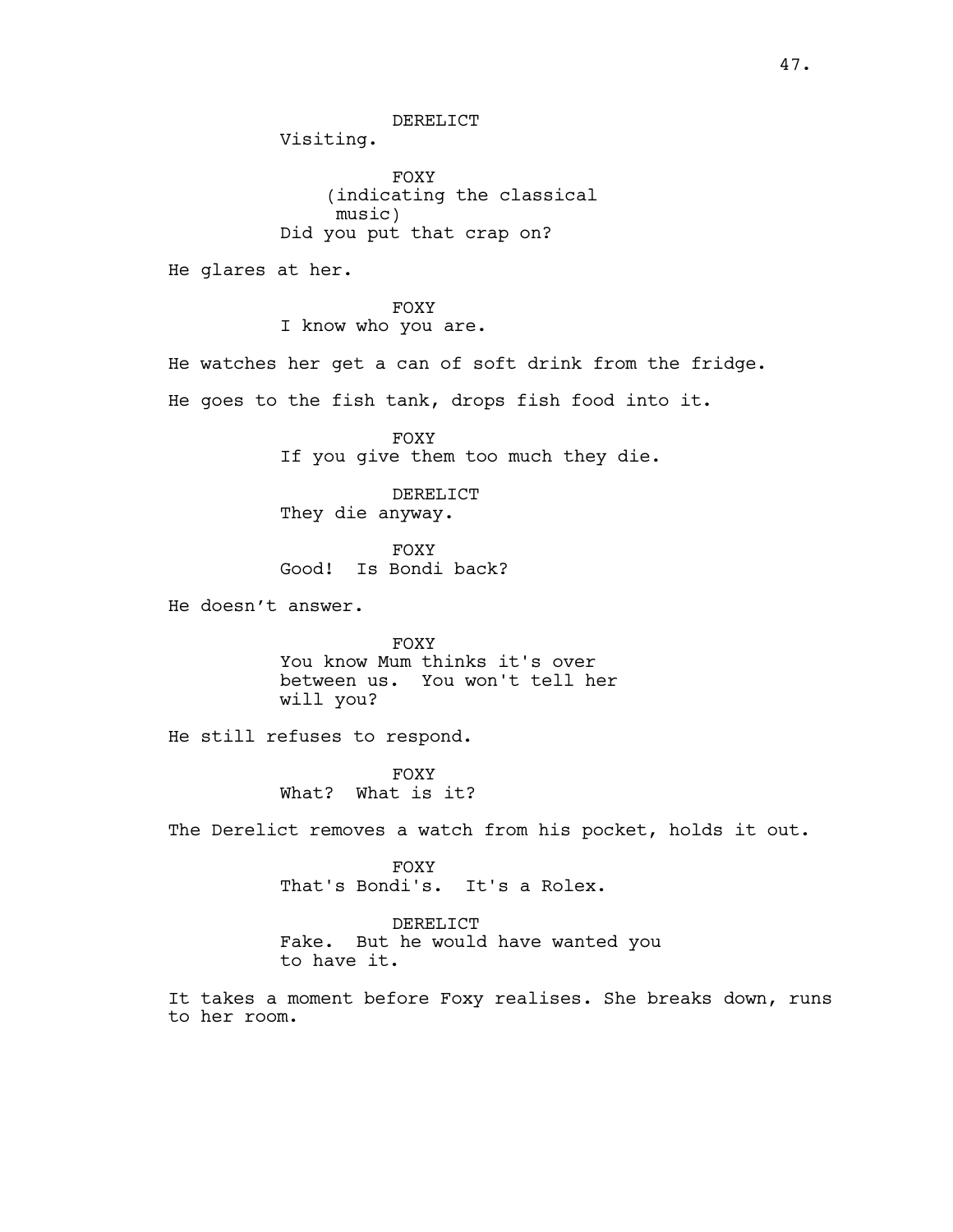Foxy, sobbing, lies face down on her bed. Classical music from Vivianne's room can be heard.

The Derelict enters her room, sits next to her, strokes her hair.

> DERELICT I don't like fish either. They smell.

FOXY He wouldn't have hurt anyone. He really wouldn't have.

She turns to face the Derelict.

FOXY He admired you. Said you broke him out of a boy's home.

Foxy cries.

FOXY He wanted to be like you.

Tears fill the Derelict's eyes. Foxy calms herself.

FOXY Can I ask you a question?

DERELICT

Depends.

FOXY Bondi wanted to ask you too.

DERELICT Why didn't he?

FOXY Because he...I don't know, do I?

DERELICT Go on. But don't expect an answer.

FOXY He said you were into this Muzak crap? Golden oldies crap.

The Derelict appears cut.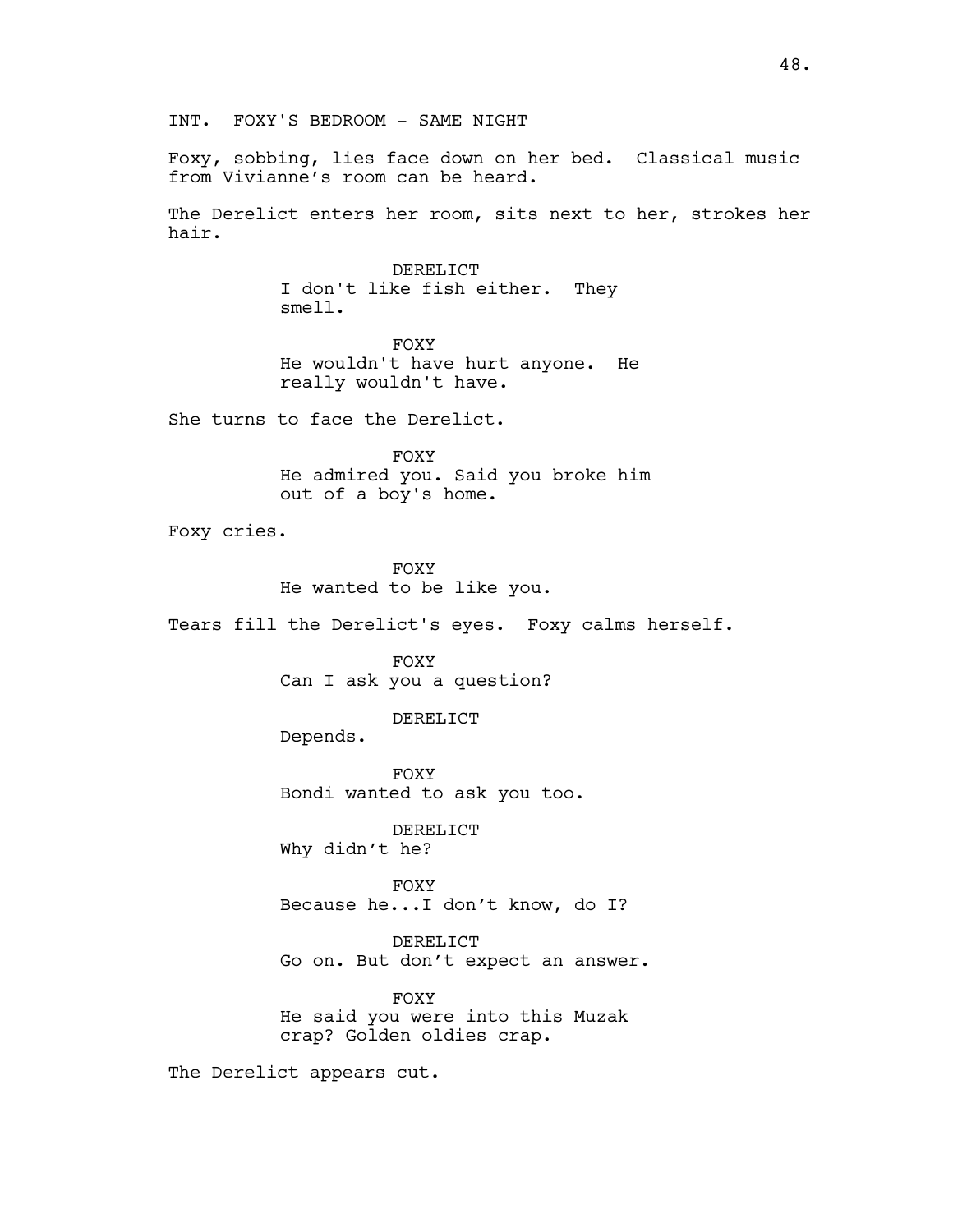**FOXY** No offence, Pop, but even deaf people wouldn't want to like hear that. Is it a mental issue, like?

The Derelict's eyes water.

# DERELICT

I wanted to give her something of my youth as we grew old together. Something we could share. And she could tell me what she liked and we'd sing it. They took her bones and bulldozed her ashes, left me with nightmares. So I sing her alive. What songs do you like?

FOXY I know why you're here.

DERELICT You don't. Not really.

FOXY You're going to help Troy.

DERELICT Why would I do that?

FOXY Because you're an idiot and because you're in love with my mum. I'm going to help too.

He shakes his head.

FOXY Oh yes I am! You won't dare stop me! You won't bloody dare!

She turns her music on, loud.

She plays air-bass to the beat, moving around the room, looks at him then suddenly explodes into a physical wild commotion of her own design accompanied by her vocal screams.

He looks at her as he would his daughter.

INT. CORRIGAN'S HOUSE, OFFICE - SAME NIGHT

The computer in Corrigan's office shows Vivianne's empty bedroom.